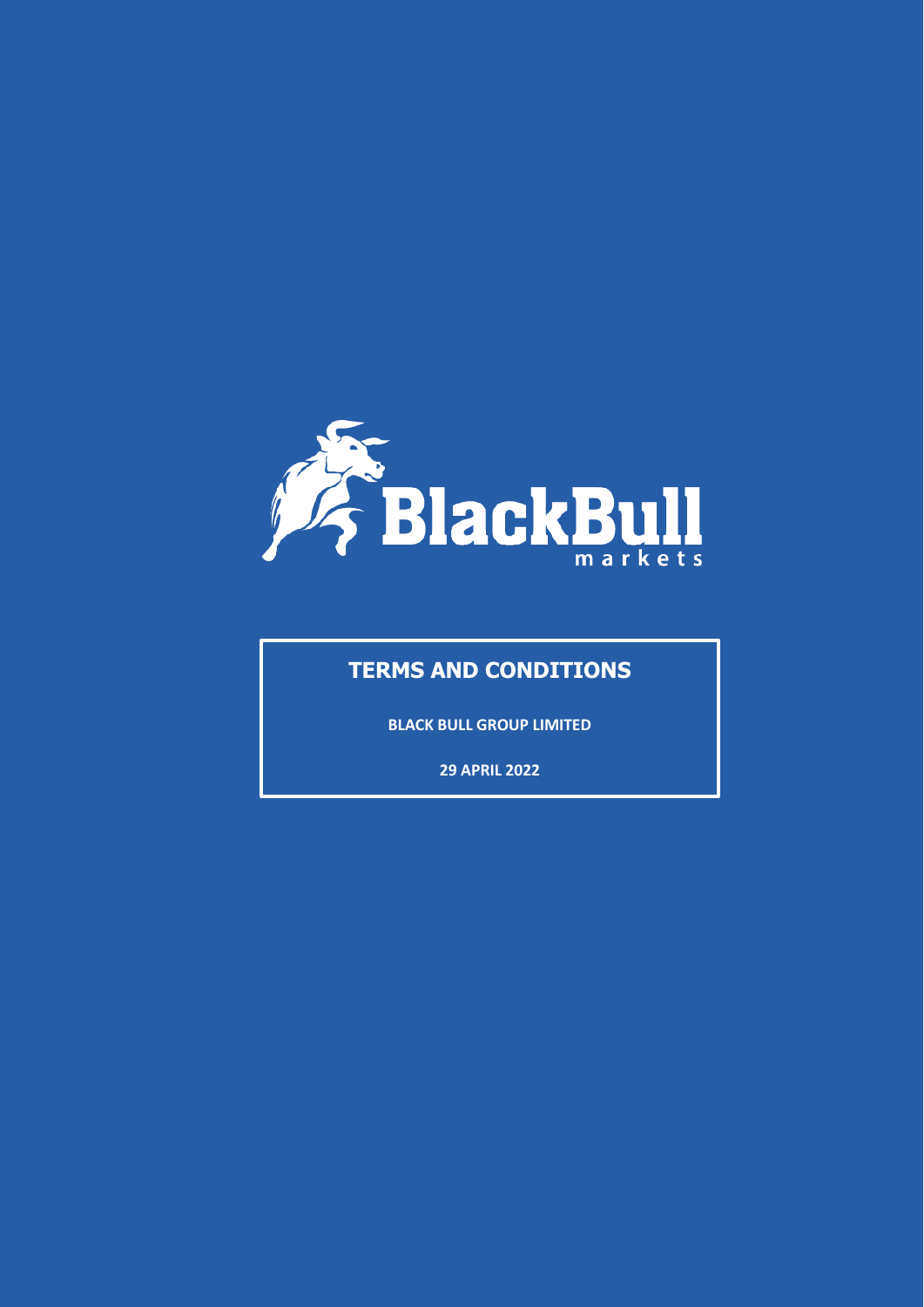# **TABLE OF CONTENTS**

| 1.  |  |
|-----|--|
| 2.  |  |
| 3.  |  |
| 4.  |  |
| 5.  |  |
| 6.  |  |
| 7.  |  |
| 8.  |  |
| 9.  |  |
| 10. |  |
| 11. |  |
| 12. |  |
| 13. |  |
| 14. |  |
| 15. |  |
| 16. |  |
| 17. |  |
| 18. |  |
| 19. |  |
| 20. |  |
| 21. |  |
| 22. |  |
| 23. |  |
| 24. |  |
| 25. |  |
| 26. |  |
| 27. |  |
| 28. |  |

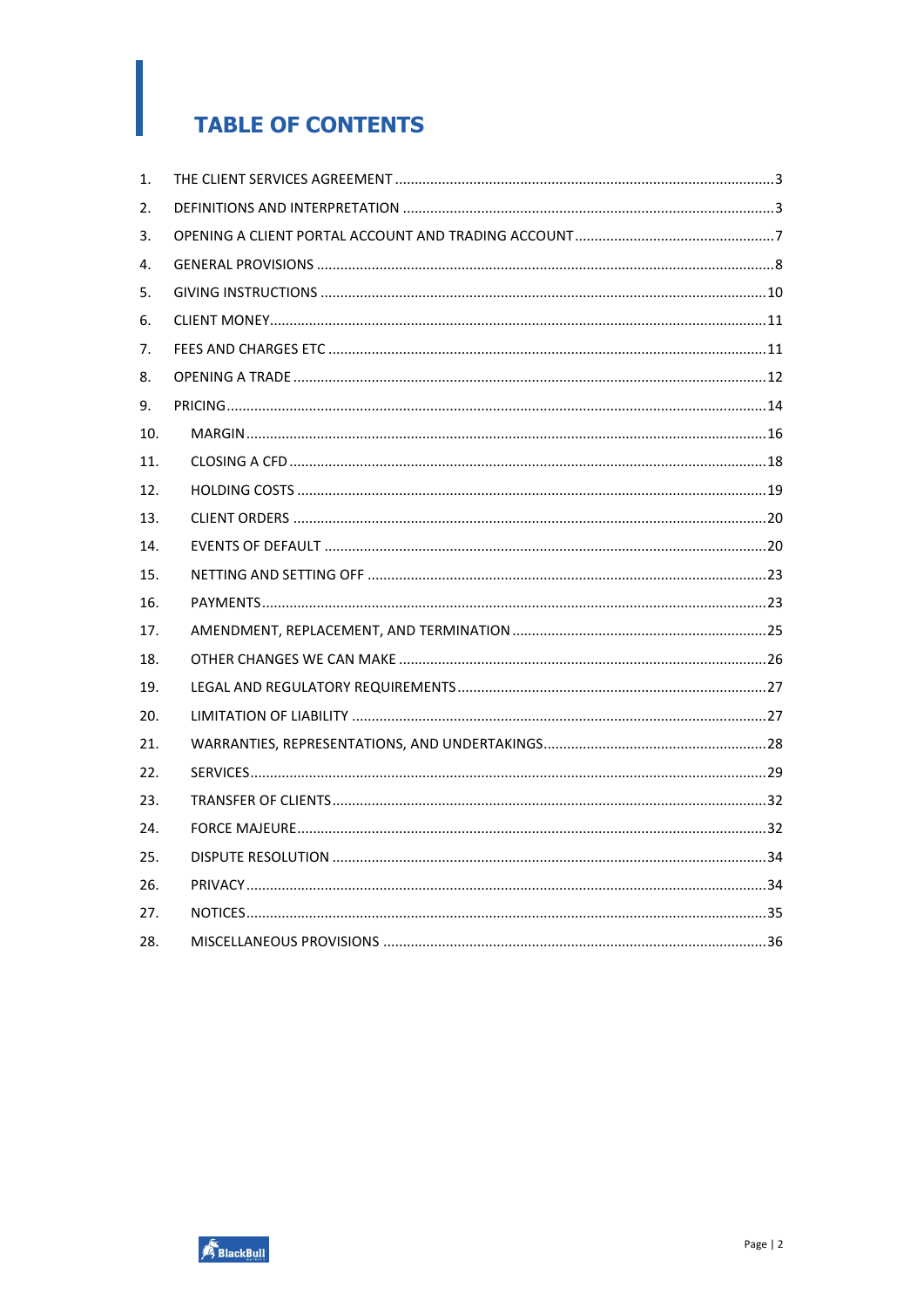# **TERMS AND CONDITIONS**

### <span id="page-2-0"></span>**1. THE CLIENT SERVICES AGREEMENT**

 $1.1$ These Terms and Conditions are part of the Client Services Agreement between Black Bull Group Limited (FSP403326) (**BlackBull Markets**, **we**, **us** or **our**) and you the client (**you**, **your** or **yourself**). These Terms and Conditions only apply to contracts for difference (or other derivatives) offered by BlackBull Markets. They do not apply to any other service offered by BlackBull Markets, which are governed by separate terms and conditions and a separate client services agreement, available on the Website.

#### $1.2$ **The Client Services Agreement is made up of:**

- a. your Application Form;
- b. these Terms and Conditions; and
- c. any additional terms and conditions we issue and notify to you and which you accept, in connection with our dealings with you.
- $1.3$ By electronically submitting your Application Form on our Website, you accept and agree to be bound by the terms and conditions of the Client Services Agreement. However, the Client Services Agreement will not be binding on us until we have accepted your application by opening an Account for you.
- $1.4$ Please read all parts of the Client Services Agreement carefully and, where necessary, seek professional advice. In these Terms and Conditions, without limitation, you should particularly read those terms which deal with Margin, our rights to Stop Out CFDs, and the termination of the Client Services Agreement and the closing of your Account.
- 1.5 You must also read and understand our current PDS, and be familiar with the Trading Platform, before trading in our CFDs.

# <span id="page-2-1"></span>**2. DEFINITIONS AND INTERPRETATION**

#### $2.1$ **Definitions**

In these Terms and Conditions, unless the context otherwise requires:

**Account** means your Client Portal Account or a Trading Account as the context requires.

**Additional Margin** means an amount in addition to Initial Margin you must deposit in your Account under clause [10.2](#page-15-1) or otherwise under the Client Services Agreement.

**AML/CFT Act** means the *Anti-Money Laundering and Countering Financing of Terrorism Act 2009*.

**Applicable Laws** means all applicable statutes, regulations, rules, bylaws, standards, codes, Orders in Council, proclamations, notices, warrants, instruments, and regulatory guidance, including any common law and equity and any related, subsequent, superseding or replacement Laws, and includes the AML/CFT Act, the FMC Act, and any Market Rules.

**Application** means the application and account opening process as specified by us from time to time, including all documents or information required to be provided to us.

**Associated Person** has the meaning given to it in the FMC Act.

**Authorised Person** means you and/or any person authorised by you, in a manner accepted by us, to give instructions under these Terms and Conditions.

**Base Currency** means the currency you have chosen (out of the currencies we have made

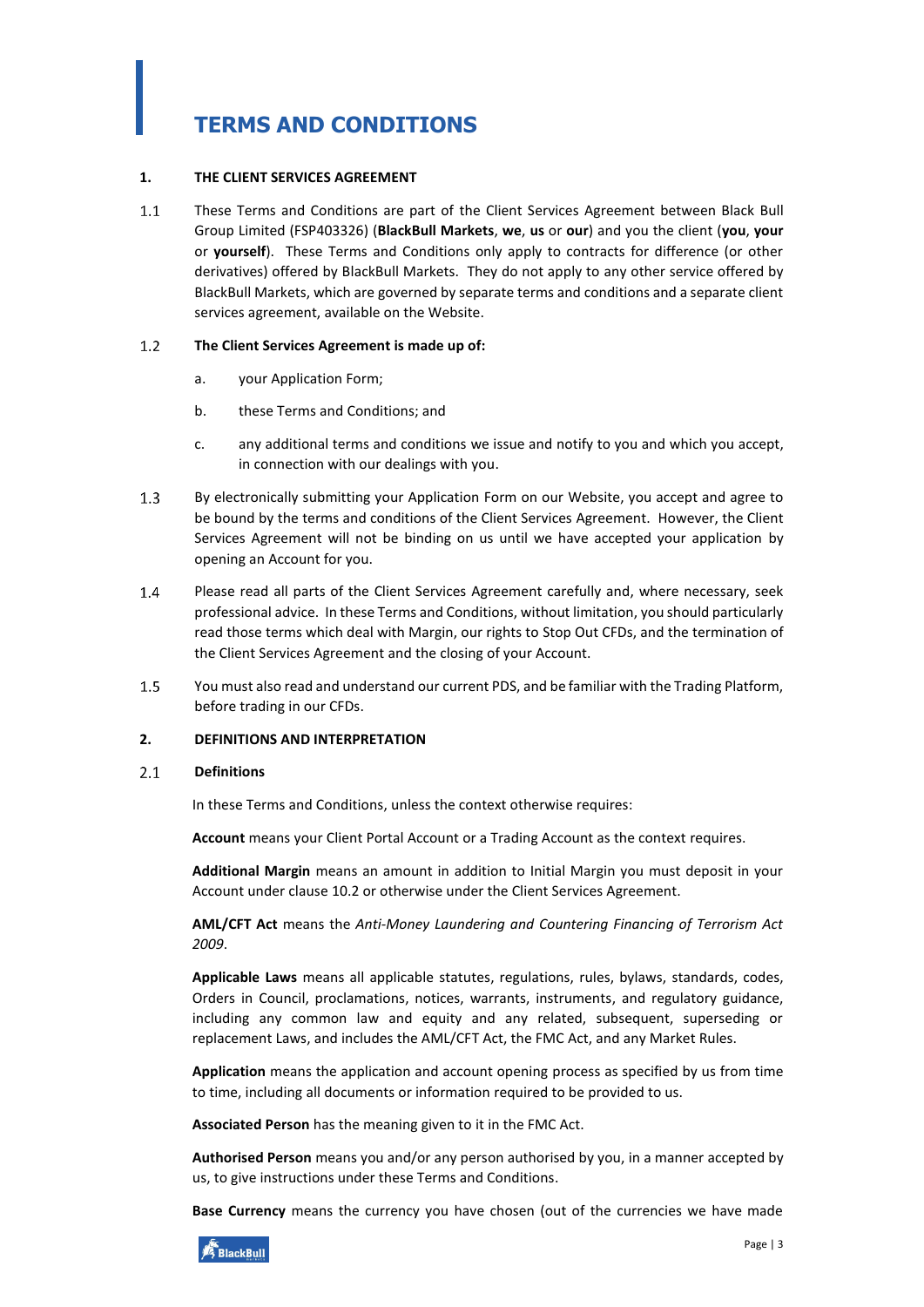available to you) as the currency you will use to make trades on the Trading Platform.

**BBG** means BBG Limited, a company incorporated under the Companies Act 1972 of the Seychelles (Co.No.857010-1) which operates a derivatives trading service identical to BlackBull Markets.

**BBG Agreement** means the client services agreement of BBG setting out the terms and conditions of the services of BBG.

**Business Day** means a day on which registered banks are open for general banking business in Auckland (not being a Saturday, Sunday, or public holiday in that place).

**CFD** means a contract between you and us for the taking of a Position in an Underlying Asset.

**Client Money** means the moneys our clients have deposited with us.

**Client Money Rules** means the rules for holding derivatives investment money and derivative investor property contained in the FMC Regulations.

**Client Portal Account** means your account to access the Trading Platform, tied to your verified identity.

**Client Services Agreement** means the Client Services Agreement described in clause [1.](#page-2-0)

**Close of Business** means 10:00 am New Zealand time, Saturday, or any other time(s) that we may publish on our Website.

**Closing Price** means the price per Contract Unit of a CFD on closing a Position, quoted by and accepted by us.

**Companies Act** means the *Companies Act 1993*.

**Confirmation** means a notification, which may be provided by us electronically, including via the Trading Platform or the internet, confirming entry into a CFD (or a trade in respect of a CFD).

**Contract Price** means the price per Contract Unit of a CFD, quoted by and accepted by us.

**Contract Quantity** means, in relation to a CFD, the number of Contract Units traded by you as stated in the Confirmation.

**Contract Unit** means the relevant unit for the type of CFD you wish to trade with us as specified in the Trading Platform from time to time.

**Contract Value** means the total value of the CFD as calculated by us in accordance with these Terms and Conditions.

**Event of Default** means an event described in clause [14.1.](#page-19-2)

**Exchange Rate** means the exchange rate we may offer to you from time to time having regard to the applicable prevailing Interbank Rates and our mark up, and which is available to you from us via the Service or on request.

**FMA** means the Financial Markets Authority.

**FMC Act** means the *Financial Markets Conduct Act 2013*.

**FMC Regulations** means the *Financial Markets Conduct Regulations 2014*.

**Force Majeure Event** has the meaning given to it in clause [24.](#page-31-1)

**Initial Margin** means an amount you must deposit in your Account under clause [10.1.](#page-15-2)

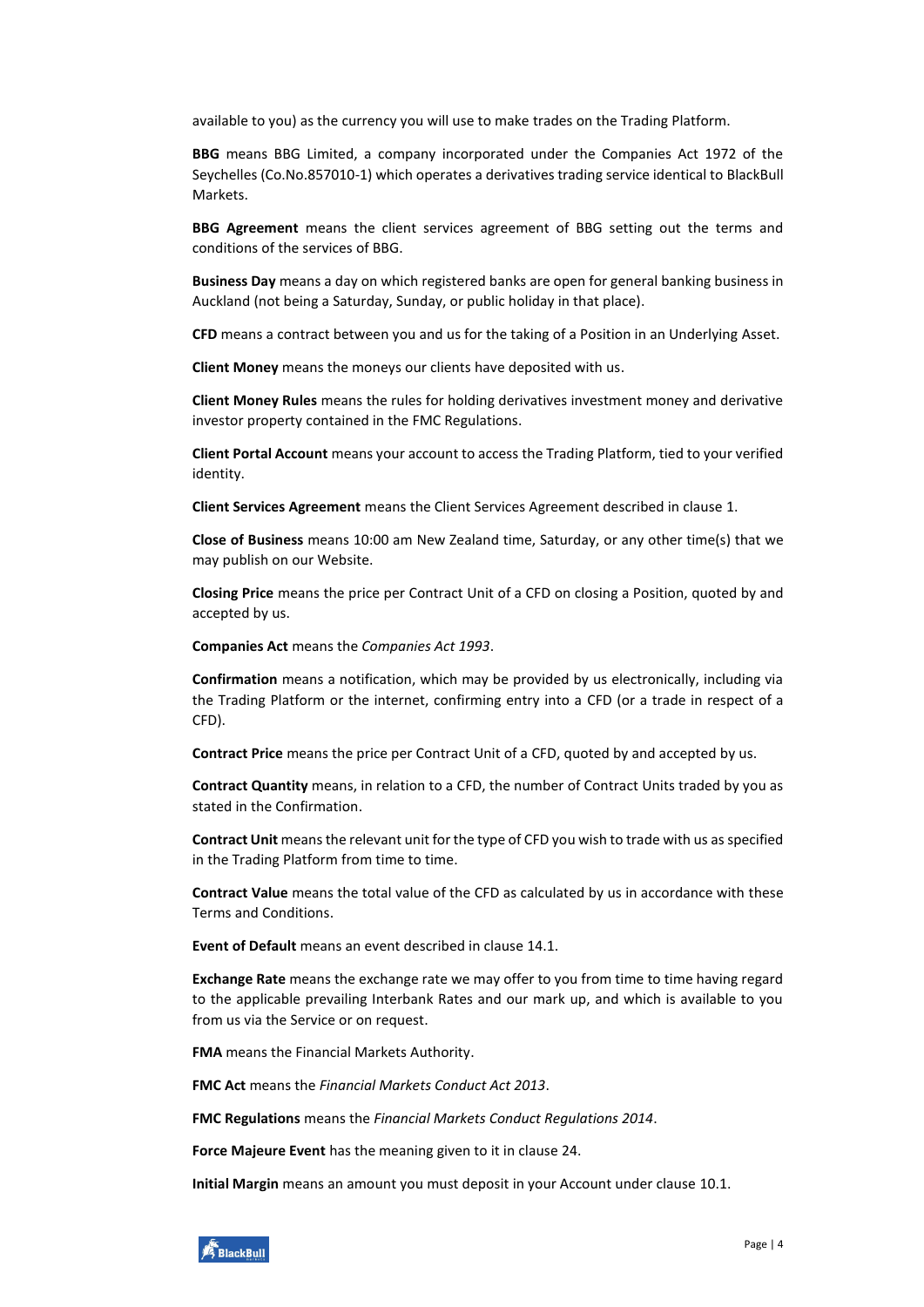**Insolvent** means insolvent (or unable to pay debts as they fall due), bankrupt, in liquidation, receivership or statutory management, under administration or reconstruction, struck off or removed from any register of corporate entities, wound up, dissolved, subject to any assignment for the benefit of creditors or arrangement or compromise with creditors, or any equivalent status or subject to any equivalent process in any jurisdiction and **insolvency** has the corresponding meaning.

**Interbank Rate** means the wholesale rate quoted between banks and other liquidity providers similar to but not the same as "LIBOR" or "Euribor".

**Leverage** means such percentage as specified by us, and as amended by us under clause [10.4](#page-16-0) from time to time.

**Licence** means the derivatives issuer licence issued to us by the FMA.

**Limit Order** means an order to buy or sell a CFD for the purpose of closing an Open Position (which for the avoidance of doubt is not guaranteed to execute on the Trading Platform).

**Limited Hours Trading** means the ability of the Client to trade CFDs (where available) during only such hours as any relevant exchange is open.

**Long** or **Long Position** means where a person opens a Position which will make money if the value of the Underlying Asset rises.

**Margin** means Initial Margin or Additional Margin, or both.

**Margin Requirement** means the amount of money that you must pay us and deposit with us for entering into a trade and/or maintaining an Open Position.

**Margin Warning** means a warning to you that the level of your Margin is about to fall below our minimum Margin Requirements and your Open Positions will be closed automatically by our Trading Platform (i.e. a Stop Out) should the level of your Margin fall below our minimum Margin Requirements.

**Market Rules** means the rules, regulations, customs, and practices from time to time of any exchange, licensed financial market, clearing house, licensed clearing and settlement facility, or other organisation or market involved in the conclusion, execution, or settlement of a transaction or CFD and any exercise by such exchange, clearing house, or other organisation or market of any power or authority conferred on it.

**Material Error** has the meaning in clause [9.6\(](#page-14-0)[a\)](#page-14-1).

**Maximum Trading Size** means such maximum Contract Quantity or Contract Value as we may specify through our Service from time to time for any type of CFD.

**Minimum Trading Size** means such minimum Contract Quantity or Contract Value as we may specify through our Service from time to time for any type of CFD.

**Normal Lot Size** means the minimum and maximum Contract Quantity or Contract Value that we consider appropriate, having regard if appropriate to the normal market size for which prices are available on any relevant exchange and for which we quote live price information.

**Open Position** means a Position which has not been closed.

**Opening Price** means the price per Contract Unit of a CFD when a Position is opened, quoted by, and accepted by us.

**Opening Value** means, in relation to a CFD, the total Contract Value as agreed between us and you at the time of the transaction as stated on the Confirmation or as determined in accordance with these Terms and Conditions.

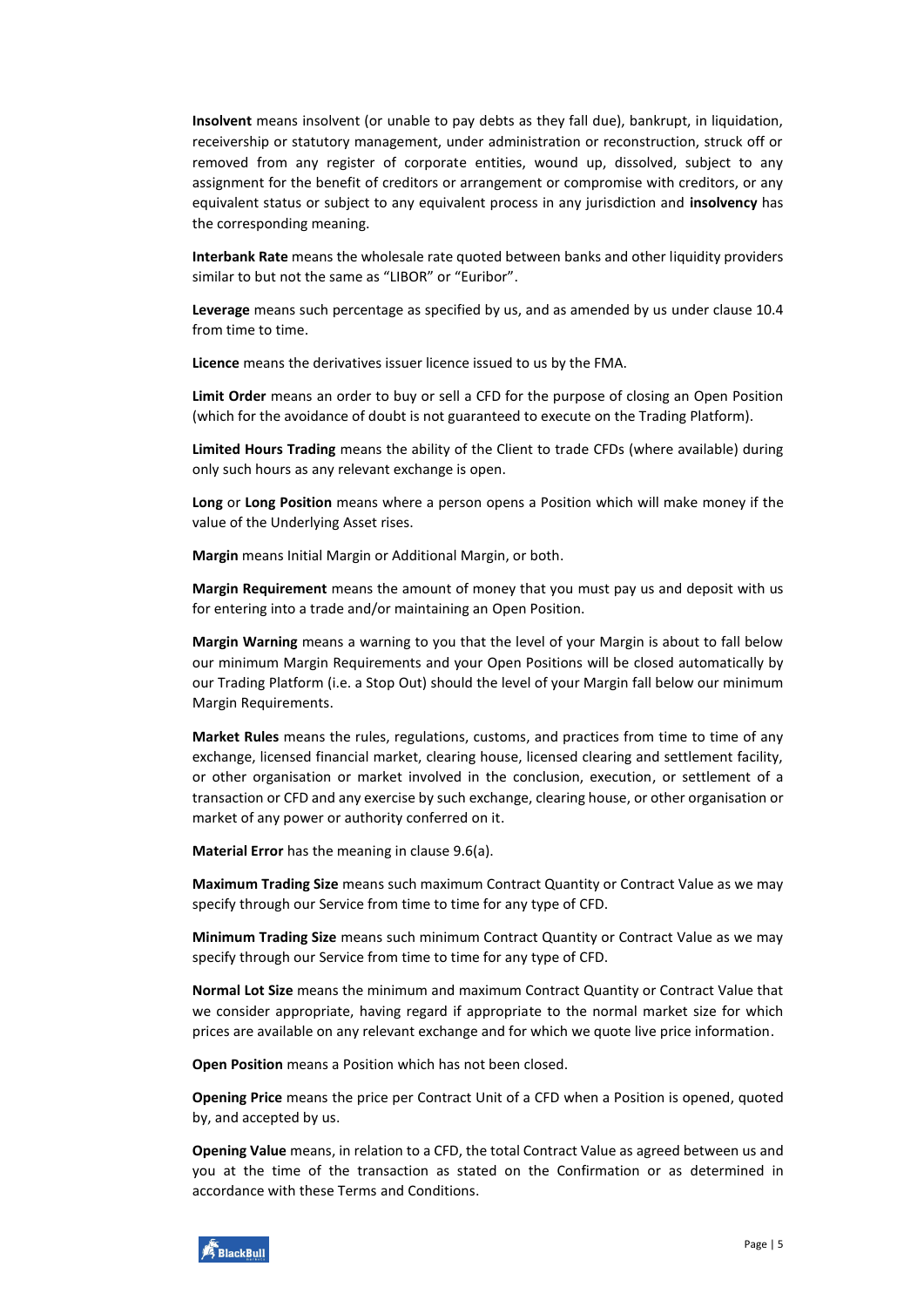**PDS** means our product disclosure statement, including any supplementary and replacement product disclosure statement.

**Position** means a Long or Short Position taken by a party to a CFD.

**Privacy Policy** means our privacy policy which is available on our Website.

**Related Company** has the meaning given to that term in the Companies Act 1993, section 2(3), and includes BBG.

**Server Rollover** means the end of trading period calculated by reference to the close of the New York markets as determined by us.

**Services** means any service provided by us in accordance with our Client Services Agreement, including offering clients access to information and trading facilities, via an internet service, a wireless application protocol service, and/or an electronic order routing system, and including relevant software provided by us to enable you to use our Trading Platform.

**Short** or **Short Position** means where a person opens a Position which will make money if the value of the Underlying Asset falls.

**Stop Loss Order** means an order to buy or sell a CFD for the purpose of closing a negative Open Position and pre-determining a profit or loss made on a trade (which for the avoidance of doubt is not guaranteed to execute on the Trading Platform for various reasons, including without limitation Underlying Market factors).

**Stop Out** means the automatic closing of your Open Positions by our Trading Platform should the level of your Margin fall below our minimum Margin Requirements and **Stopped Out** will have a corresponding meaning.

**Swap Benefit** means a benefit you may receive on executed CFDs held overnight and which is described further in claus[e 12.1.](#page-18-1)

**Swap Charge** means a charge you may have to pay where you have an executed CFD held overnight and which is described further in claus[e 12.1.](#page-18-1)

**Swap Rate** means the rate determined by us from time to time having regard to, among other things, Interbank Rates.

**Total Equity** means the aggregate of the current cash balance in your Account, taking into account all your current realised profits and losses and your current unrealised profits and losses.

**Total Margin** means the sum of the Margin Requirements for all of your Open Positions.

**Trading Account** means a MetaTrader 4 account with us, in a single Base Currency, tied to your verified identity for the purposes of any Applicable Laws.

**Trading Day** means any day of the week that the Trading Platform is available for your use.

**Trading Platform** means the MetaTrader 4 Trading Platform, or any substitute platform, which we make available to you by which you may trade with us online in our CFDs.

**Underlying Asset** means the underlying asset being the reference to which the value of a CFD is determined.

**Underlying Market** means the underlying market in which the Underlying Asset is traded.

**Website** means the internet address [www.blackbullmarkets.com](http://www.blackbullmarkets.com/) and includes the Trading Platform as a downloadable application.

#### $2.2$ **Interpretation**

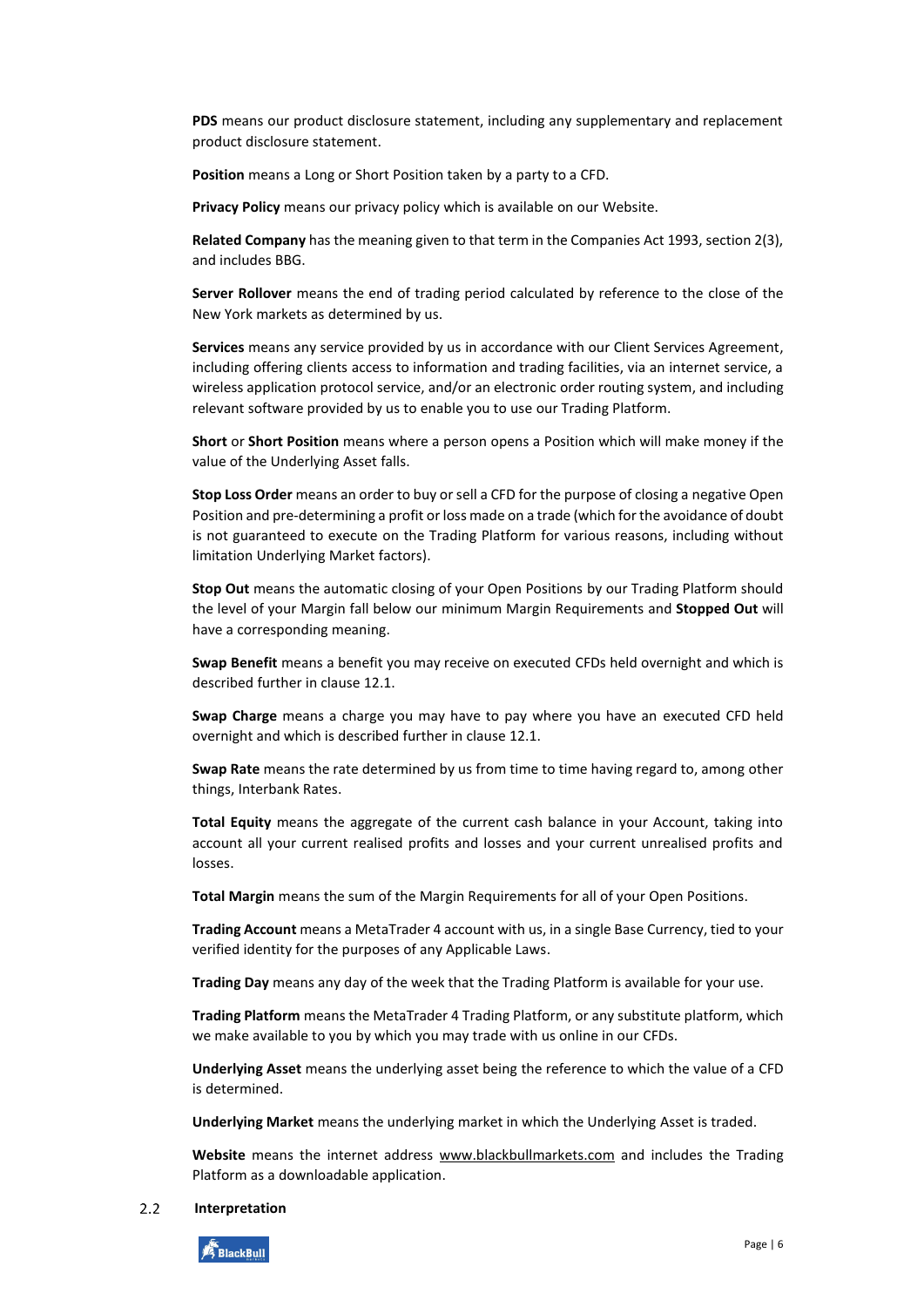In these Terms and Conditions, unless the context otherwise requires:

**Business Day:** anything required by these Terms and Conditions to be done on a day which is not a Business Day may be done effectually on the next Business Day.

**Clauses and schedules:** references to clauses and schedules (if any) are to clauses and schedules of these Terms and Conditions.

**Currency:** a reference to any monetary amount is to New Zealand Dollars, unless otherwise stated.

**Documents:** a reference to any document, including these Terms and Conditions, includes a reference to that document as amended or replaced from time to time.

**GST:** any amounts referred to in these Terms and Conditions or on our Website exclude GST unless otherwise stated.

**Headings:** headings appear as a matter of convenience and do not affect the construction of these Terms and Conditions.

**Including:** including and similar words do not imply any limitation.

**Persons:** a reference to a person includes a company, limited partnership, trust, and also any body of persons, whether corporate or unincorporated and includes their representatives, executors, and assigns.

**Singular, plurals and gender:** the singular includes the plural and vice versa, and words importing one gender include the other genders.

**Statutes and regulations:** a reference to an enactment or any regulations is a reference to that enactment or those regulations as amended, or to any enactment or regulations that have been substituted for that enactment or those regulations, and a reference to an enactment includes regulations made under that enactment.

**Adverse construction:** these Terms and Conditions may not be construed adversely to a party just because that party prepared, or procured the preparation of, these Terms and Conditions.

### <span id="page-6-0"></span>**3. OPENING A CLIENT PORTAL ACCOUNT AND TRADING ACCOUNT**

#### $3.1$ **Opening**

After we accept the terms of your Application, we will open a Client Portal Account in your name, and you can open up to four Trading Accounts (or such other number we may permit from time to time) each in a separate Base Currency. You will be able to manage deposits or withdrawals on your Account. After we complete our requirements (including our obligations under the AML/CFT Act), you can commence trading on our Trading Platform using your Account. We reserve the right to reject an Application or refuse to open a Client Portal Account or a Trading Account for any reason whatsoever (subject to Applicable Laws).

#### $3.2$ **Account information**

You continuously undertake and warrant to us that any information provided to us is correct in its entirety and that you will immediately inform us of any material change to that information, including without limitation any changes to your contact details, financial status, or compliance with any Applicable Law.

#### $3.3$ **Two or more persons**

Where you are two or more persons in relation to a Client Portal Account or a Trading Account:

a. the liability of each person will be joint and several;

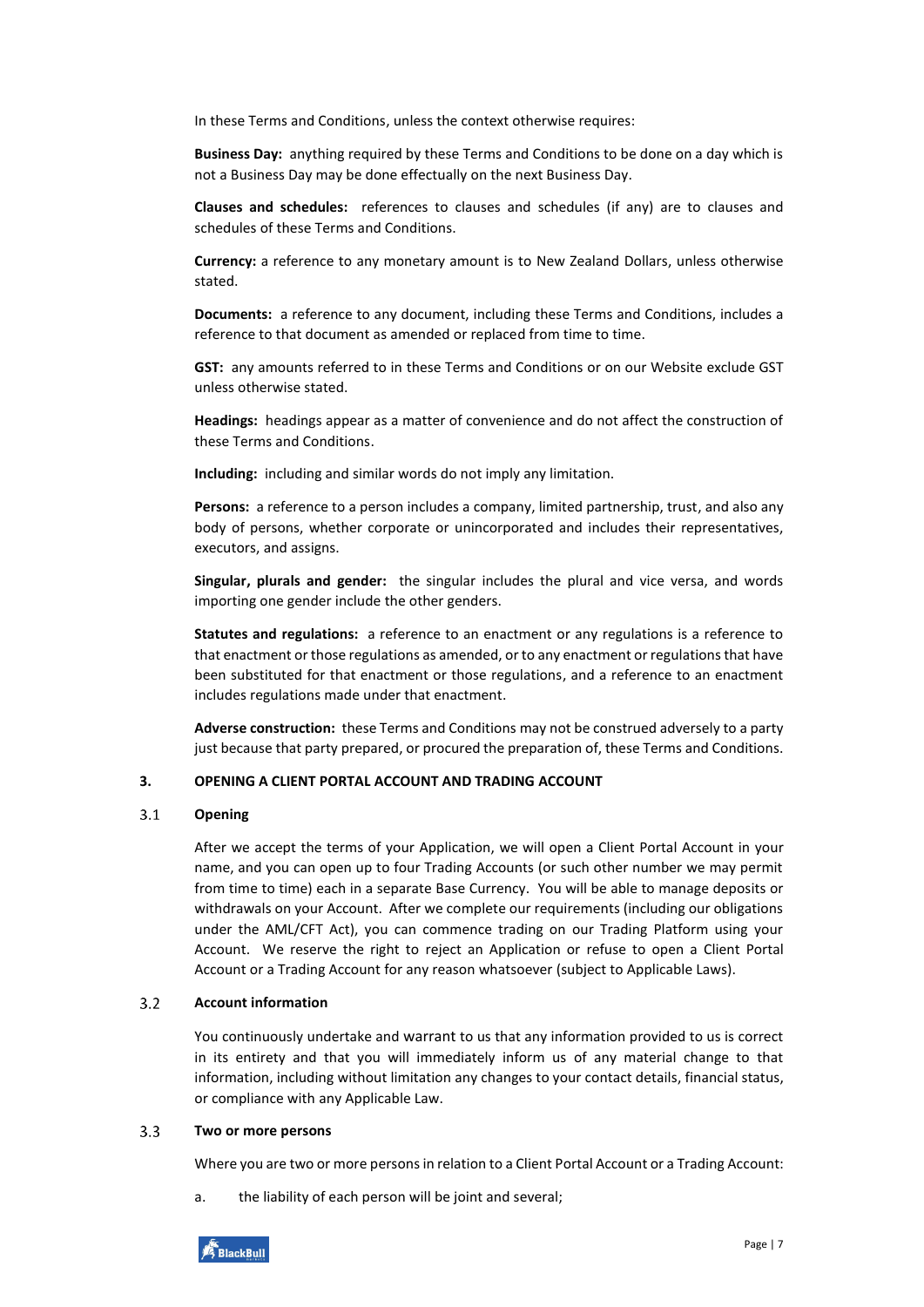- b. we may receive instructions from any one person who is, or appears to us to be, such a person, whether or not such person is an Authorised Person;
- c. any notice or other communication given by us to one person will be deemed to be notice to all persons in relation to the Account; and
- d. any Event of Default in respect of any one person will be an Event of Default in respect of you.

#### $3.4$ **Account details**

- a. When you open a Client Portal Account and one or more Trading Accounts with us, you must create your own password and keep it secure, after which we will provide you with a unique number representing each of your Trading Accounts (i.e. your Trading Account number).
- b. You will be deemed to have authorised all trading under your Trading Account number irrespective of whether the person using it for the purpose of trading is using it with your authority.

#### $3.5$ **Account security information**

You must keep all security information relating to the Account, including, but not limited to, any user name, user ID, and password, confidential and we do not have to establish the authority of anyone using these items. You are responsible for all orders or instructions and for the accuracy of all information sent electronically using any such items. If you are aware or suspect that these items are no longer confidential, you should contact us as soon as possible so that they may be changed.

# <span id="page-7-0"></span>**4. GENERAL PROVISIONS**

#### $4.1$ **How we deal with you**

In our dealings with you under the Client Services Agreement, we will act as principal and not as agent on your behalf. Accordingly, we will be the counterparty to all of your CFDs.

#### $4.2$ **How you deal with us**

- a. You are acting on your own behalf by entering into the Client Services Agreement and using our Services.
- b. If we agree in writing, you may also deal with us as an agent or representative of another person.
- c. If you wish to act on behalf of a principal, such principal will not be a client and we will only deal with you, unless we otherwise agree (and only subject to the satisfaction of our requirements including the completion of our obligations under the AML/CFT Act in respect of that principal).
- d. If you are a principal and wish to deal with us through your agent, you agree that we will be entitled to rely on any instructions given to us by the agent in relation to your Account (and only subject to the satisfaction of our requirements including the completion of our obligations under the AML/CFT Act in respect of that agent). But, from time to time, we may require confirmation that the agent has authority to act on your behalf.

#### $4.3$ **Our Services are execution only**

Our Services are "execution only" services. We do not give you advice about whether you should enter into any CFD or use any Services that we may provide to you. Any information or general financial advice that we give you (or which is available through the Website) does not

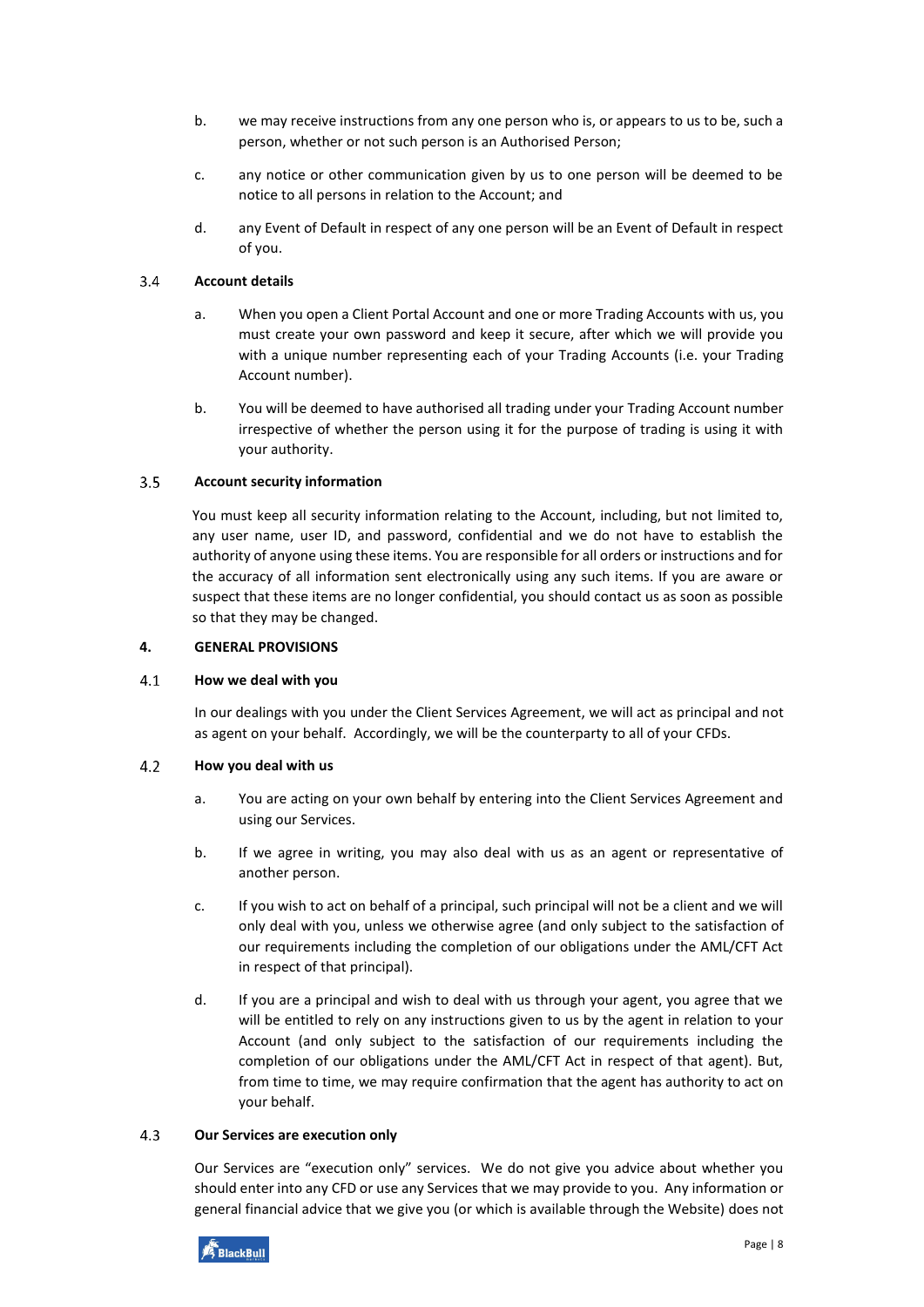take into account your financial situation, needs, or personal objectives. Without limiting our obligations under our Licence and Applicable Law, you must consider the appropriateness of entering into a CFD having regard to your own financial situation, needs, or personal objectives and obtain your own independent financial advice.

#### $4.4$ **You are responsible for your own dealing**

If you wish to enter into CFDs with us, you must understand the risks of dealing in CFDs and rely solely upon your own judgement in dealing with us. Except to the extent expressly required by our Licence and Applicable Law, we are not responsible for your trading decisions, and we do not owe you any duty of care, to monitor your trades, or to prevent you from trading beyond your means or ability or otherwise to protect you.

#### 4.5 **Margin**

It is solely your responsibility and obligation to monitor and deposit Margin at any time required by the Client Services Agreement.

#### $4.6$ **Our Services are provided electronically**

Our Services are provided electronically. You consent to the receipt of documents or information in electronic form via email, the Website (including via the Trading Platform), or other electronic means.

#### $4.7$ **Your internet connection**

You confirm that you have regular access to the internet and consent to us providing you with information about us and our Services (including market information), our costs and charges, and our notices by email or by posting such information on our Website or via our Trading Platform. You acknowledge that in the event that you are unable for any reason whatsoever to place a trade or close a Position because of difficulties you may be having with our Trading Platform, you will immediately contact us using our live-chat service to close the Position (subject to our additional requirements beforehand).

#### 4.8 **Anti-Money Laundering legislation and other Applicable Laws**

- a. You acknowledge that we may require information from you from time to time to comply with the AML/CFT Act or any other Applicable Laws. You agree to provide us with all accurate information and assistance that we may at our discretion require to comply with the AML/CFT Act or any other Applicable Laws.
- b. We may pass on information collected from you and relating to transactions as required by the AML/CFT Act or other Applicable Laws and, subject to any Applicable Laws, are under no obligation to inform you we have done so. We may undertake all such antimoney laundering and other checks in relation to you (including restricted lists such as blocked persons and countries lists) as deemed necessary or appropriate by us, and we reserve the right to take any action with regard thereto with no liability whatsoever therefor.
- c. You also warrant that:
	- i. you are not aware and have no reason to suspect that:
		- A. the moneys used to fund your transactions have been or will be derived from or related to any money laundering, terrorism financing, or other illegal activities, whether prohibited under any Applicable Laws or international law or convention, or by agreement; or
		- B. the proceeds of your investment will be used to finance any illegal activities; and

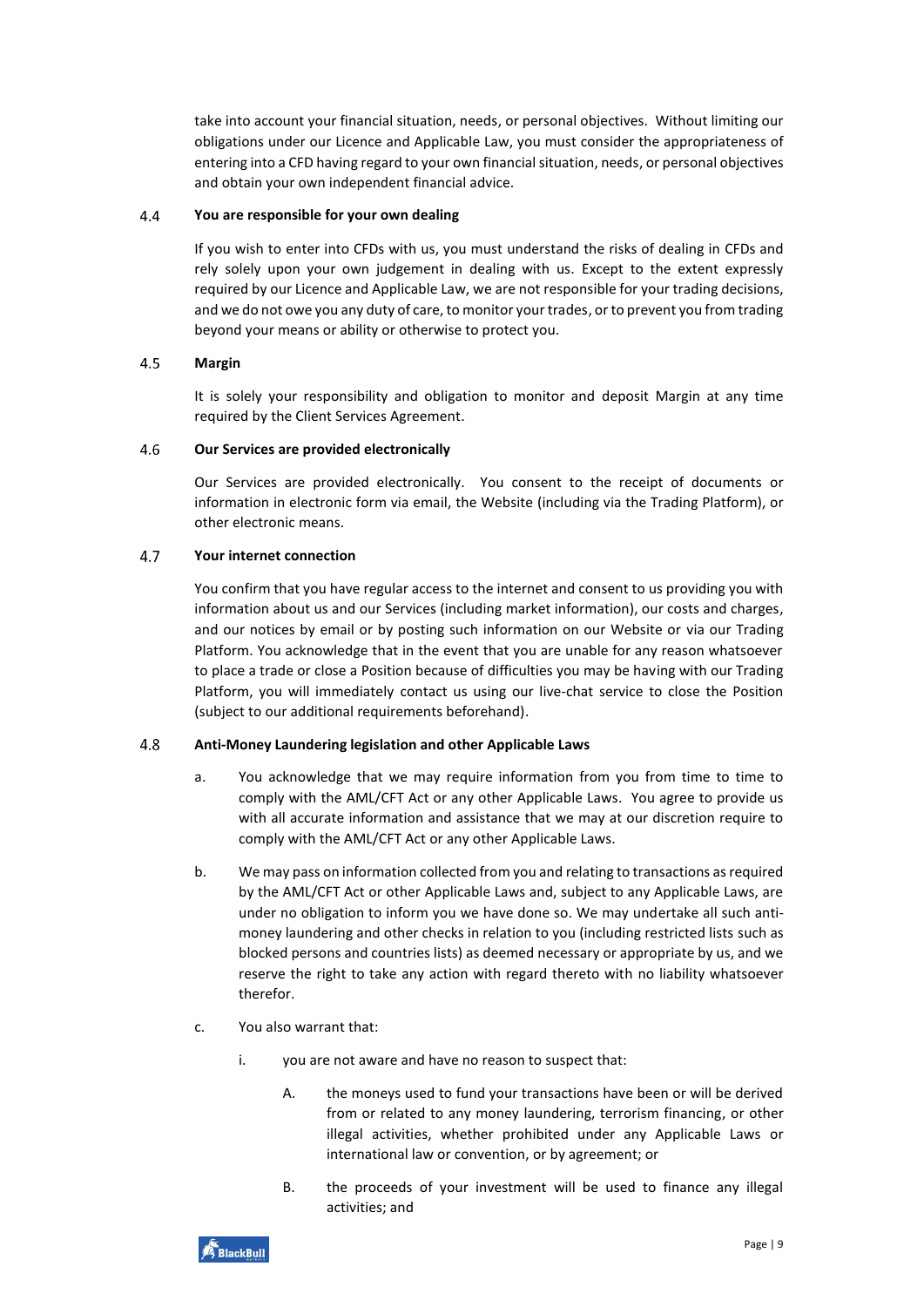ii. neither you nor, where you (the client) are not an individual, any of your directors, senior managers, or individuals in any equivalent role (as applicable), are a "politically exposed person" as defined in the AML/CFT Act. If you may be a "politically exposed person", you must inform us of the criteria you fall under.

#### 4.9 **Our office and trading hours**

a. Hours

Our office and trading hours are as set out on our Website from time to time.

b. Limited Hours Trading

We are under no obligation to quote prices or accept orders or instructions in respect of any CFD to which Limited Hours Trading applies during any time when the relevant Underlying Market is closed for business.

# <span id="page-9-0"></span>**5. GIVING INSTRUCTIONS**

#### $5.1$ **Initial Authorised Persons**

You may specify your initial Authorised Persons in your Application.

#### $5.2$ **Changing Authorised Persons**

- a. You may, by written notice, request to change the persons who are authorised to use the Account from those specified in your Application. We may at our discretion refuse your request if to do so may result in us breaching any Applicable Law.
- b. We may act upon written orders or instructions (including electronic instructions) of any Authorised Person, or any person who appears to us to be an Authorised Person, despite the fact that the person may not be authorised. In particular, we are entitled to act on any orders or instructions transmitted using your user name, Account number, user ID, or password.
- c. You agree to indemnify us against all losses, costs, expenses, or damages which we may suffer or incur as a result of any error in any order or instruction given by an Authorised Person or as a result of our acting on any order or instruction of any Authorised Person or any person who appears to us to be an Authorised Person.

#### $5.3$ **Further instructions**

We may require instructions from you in respect of any transaction or proposed transaction and, if we do, you must promptly provide us with that information. If you do not, we may, in our absolute discretion take all such steps at your cost as we consider necessary or desirable for our or your protection. But this does not detract from your responsibility to keep yourself informed at all times as to the key dates and events affecting your CFDs.

#### $5.4$ **Confirming instructions**

We may also, although we are not obliged to, require your written confirmation of any order or instruction:

- a. if any instruction is to close an Account or remit money to you; or
- b. otherwise, if it appears to us that confirmation is necessary or desirable.

#### $5.5$ **Acknowledgement of instructions**

We may acknowledge instructions orally or in writing.

#### $5.6$ **Internet instructions**

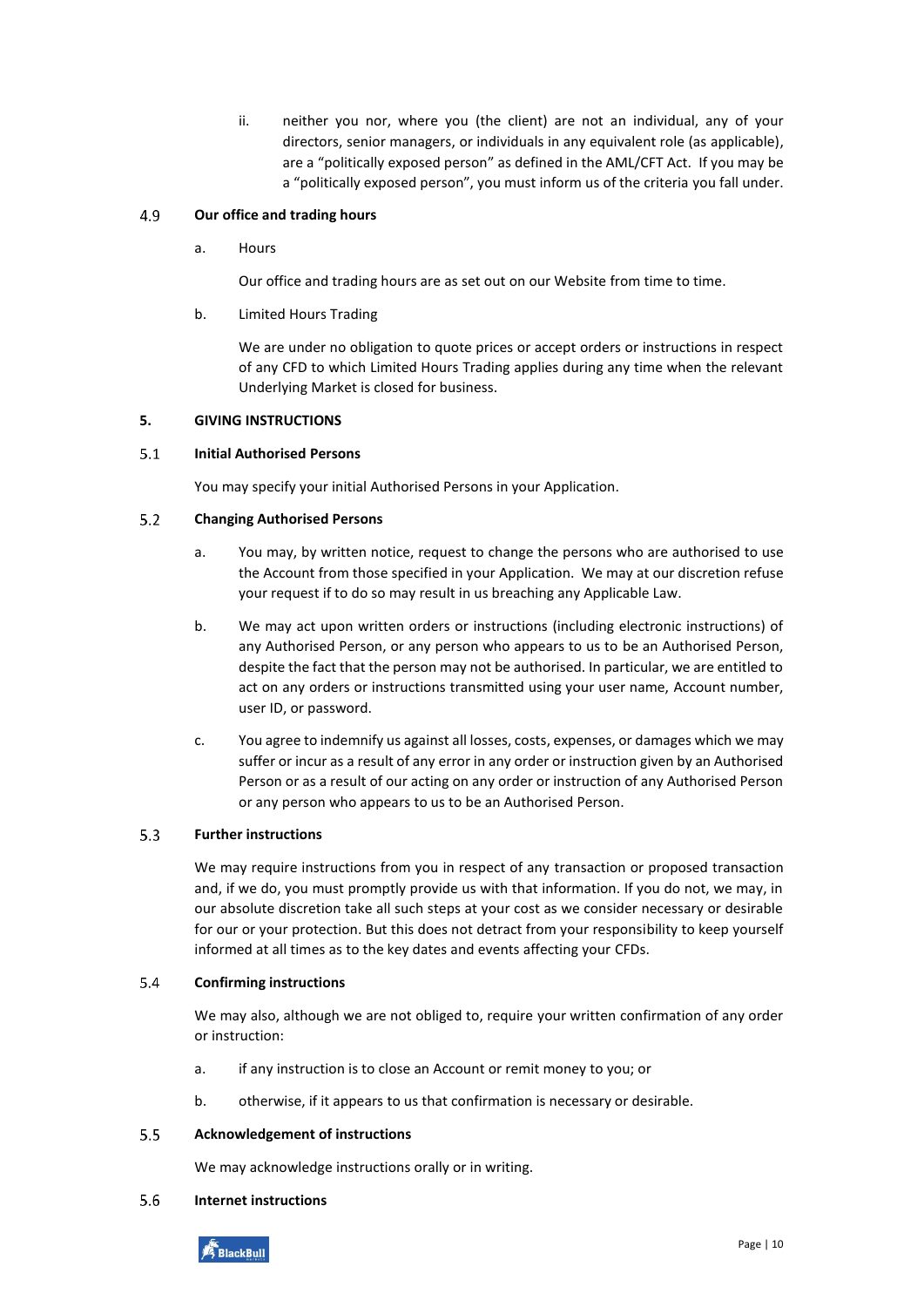Subject to clause [5.7,](#page-10-2) any order or instruction you send by internet will only be deemed to have been received, and will only then constitute a valid instruction and binding CFD between you and us, when it has been recorded as accepted and confirmed by us to you.

#### <span id="page-10-2"></span> $5.7$ **Instruction not a contract**

When you transmit an order or instruction to us, this does not automatically give rise to a binding contract between you and us because any order made by you is always subject to us accepting your offer and such order having been recorded as accepted and confirmed by us to you. You are responsible for checking with us if a Confirmation is expected in relation to a transaction, but has not been received by you.

#### 5.8 **Correct designation for money**

You must ensure that moneys sent to us are correctly designated in all respects, including, where applicable, that the moneys are sent for the purposes of Margin and to which of your Trading Accounts they should be applied. We will provide you from time to time with details of such arrangements as may apply to making payments to us, which may include permitting payments in different currencies as notified by us to you. You are solely liable for any transaction costs associated with any payments to or withdrawals from your Account.

### <span id="page-10-0"></span>**6. CLIENT MONEY**

#### $6.1$ **Client Money is held on trust**

We will hold all Client Money paid to us by you pursuant to these Terms and Conditions on trust for you in one or more segregated trust accounts with a New Zealand registered bank(s) in accordance with the Client Money Rules.

#### $6.2$ **Accounts are not separated**

You agree and acknowledge that individual Trading Accounts of our clients are not separated from each other within the trust account(s) operated by us and that your moneys may be comingled with our other clients' Client Money, and that we will not be liable for the Insolvency or any act or omission of any bank holding the trust accounts.

#### $6.3$ **We may hold a buffer**

Where permitted by Applicable Laws, we may also hold a buffer of our own funds within the Client Money trust account.

#### 6.4 **We may use Client Money for authorised hedging purposes**

Client Money may be used for authorised hedging purposes as defined in, and permitted under, the FMC Regulations.

# <span id="page-10-1"></span>**7. FEES AND CHARGES ETC**

#### $7.1$ **Fees and charges etc**

You agree to pay to us or as we direct all:

- a. fees (including, without limitation, any "spread" between a bid and ask price);
- b. charges;
- c. rates (including, without limitation, Swap Rates);
- d. commissions; and
- e. other amounts,

set out from time to time in all parts of the Client Services Agreement, our Website, and the

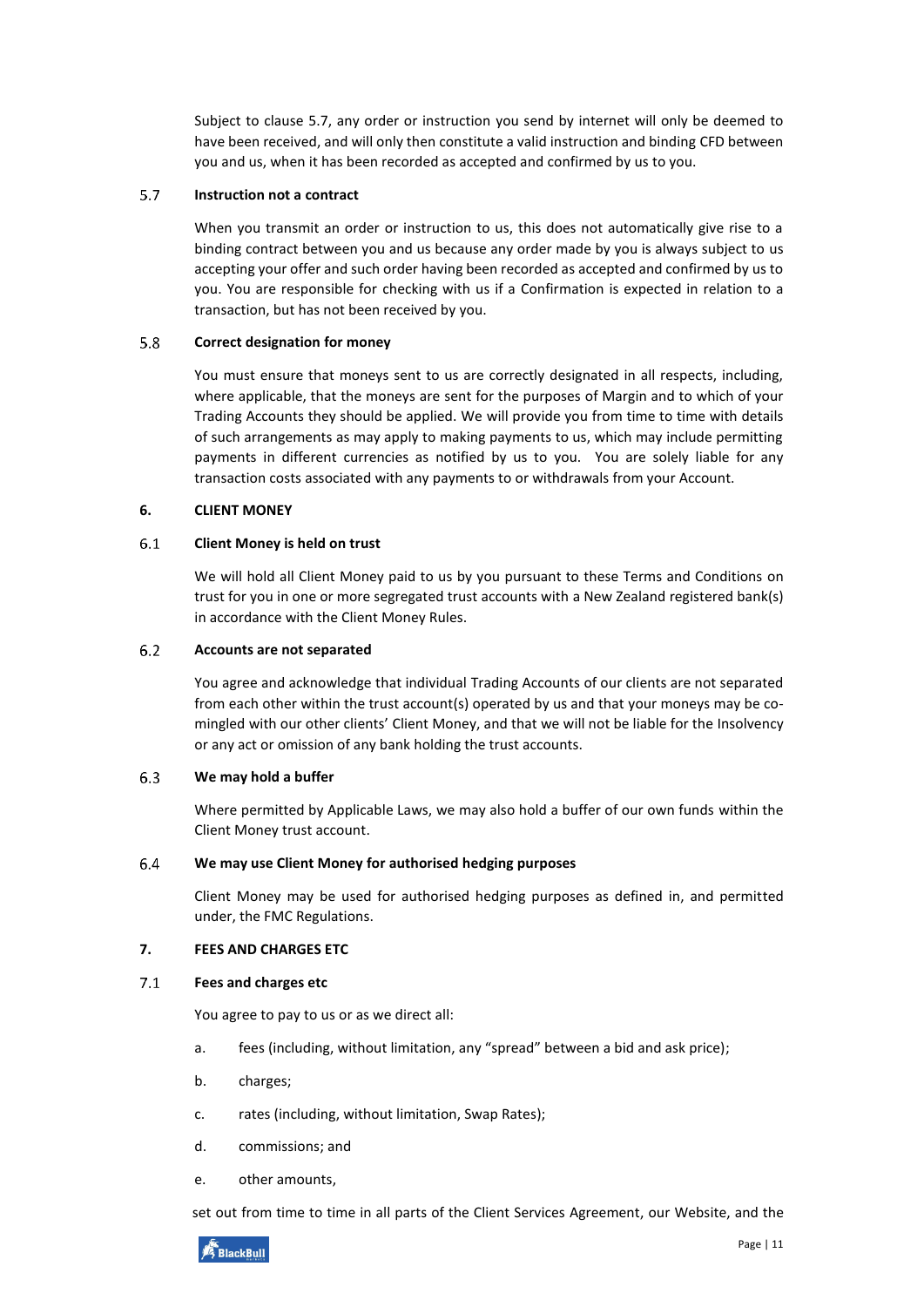PDS.

#### $7.2$ **Timing of recognition of payments, deductions, or fees**

- a. Any charges will be deducted from your Account the day following the day on which the charges were incurred and benefits will be paid the day on which it was derived (or any other day determined at our discretion).
- b. If a Position is closed at a loss, we will immediately recognise that loss in your Account and your trading resources available on your Account will be adjusted accordingly, subject to the Client Services Agreement.
- c. If a Position is closed at a profit, we will immediately recognise that profit in your Account and your trading resources available on your Account will be adjusted accordingly, subject to the Client Services Agreement.

#### $7.3$ **Incorrect recognition of payment on Account**

- a. Except in the case of our fraud, we do not accept responsibility, and we will not be liable for, any loss or damage, of any form, as a result of you trading on moneys deposited in or recognised in your Account in error by, or on behalf of, us.
- b. We may at any time deduct, without notice or recourse to you, any moneys deposited in, or recognised in, your Account in error by, or on behalf of, us.

#### 7.4 **Interest**

As further and partial consideration for our Services, you acknowledge and agree that we may retain interest earned on Client Money held on trust in our bank account for our sole benefit.

# <span id="page-11-0"></span>**8. OPENING A TRADE**

#### $8.1$ **Opening a trade using our Trading Platform**

- a. You can open or close a Position and place Limit Orders and Stop Loss Orders on a trade opened with us via our Trading Platform.
- b. We will have no liability to you if any internet connection is lost with the result that you are unable to trade at any given price.
- c. We do not warrant that the Trading Platform will be available or accessible when the exchanges on which the Underlying Assets in respect of which you have traded or wish to trade are open and we reserve the right to remove altogether or reduce the Trading Platform service at any time for any purpose, without thereby incurring any liability to you.
- d. If our computer records are at variance with your own records or recollection of your trading, the version of events recorded contemporaneously by our computer will prevail and our obligations to each other (including the obligation to pay any money) will be assessed and calculated on the basis that our contemporaneous computer records are correct and are conclusive evidence of the matters they record.

#### $8.2$ **Nature of quote**

A quote on our Trading Platform is an "invitation to treat" and not an "offer" to contract. If you indicate that you wish to trade at the price quoted you will be deemed to be making an "offer" to trade at the quoted price and our trader will be entitled to confirm or reject that offer. No trade will be effective unless and until such Confirmation is given.

#### 8.3 **Formation of contract**

By you clicking 'buy' or 'sell', you are deemed to send a message via the Trading Platform

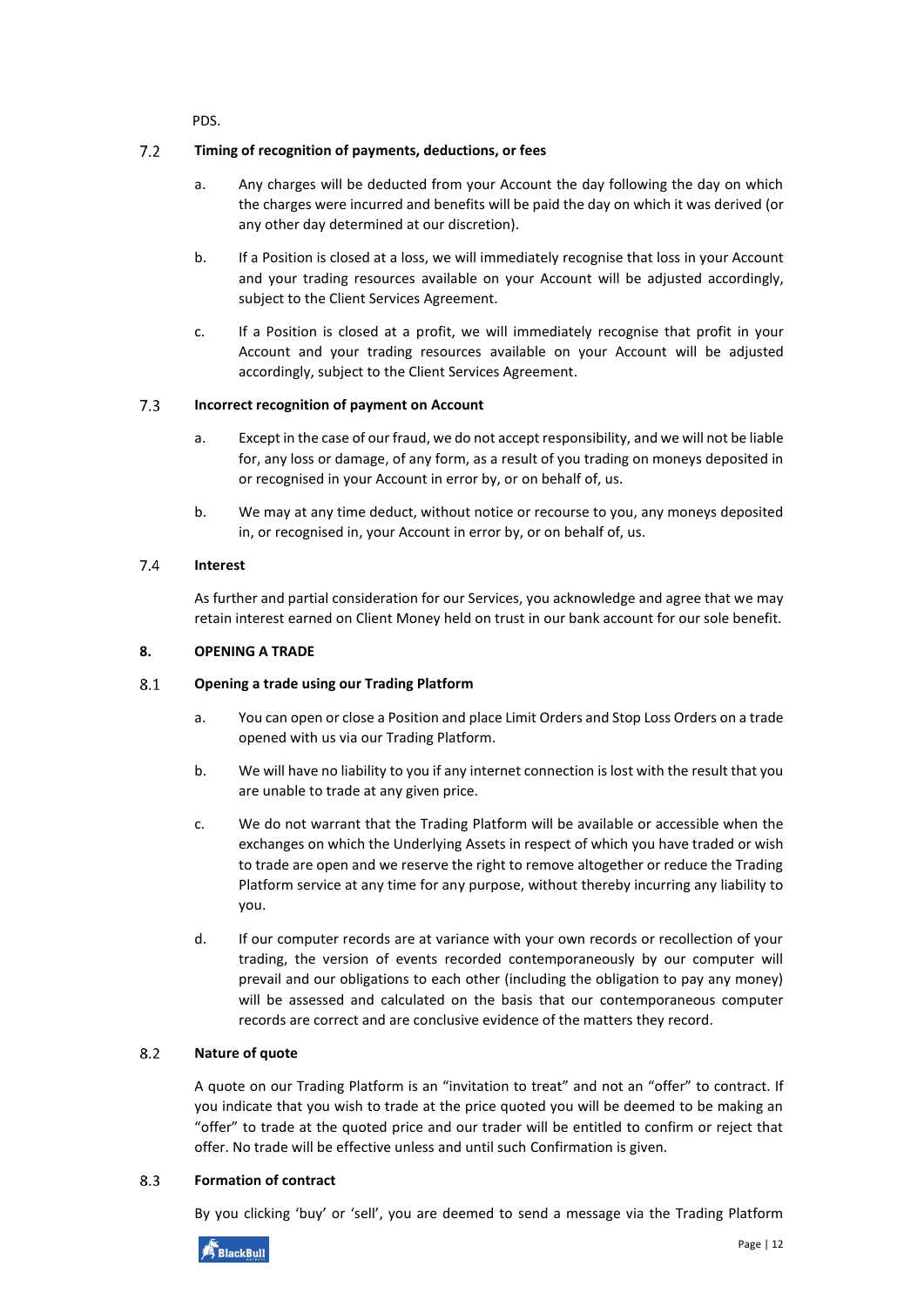indicating that you wish to trade on the terms and conditions indicated. This message will constitute an "offer" by you to buy or sell a CFD at the price and trade size chosen.

#### 8.4 **Confirmations**

- a. If we accept the trade, we will send you a Confirmation to this effect. Your trade will not have been placed, and no contract between us and you will come into existence until we send a Confirmation to you.
- b. You must wait for a Confirmation to appear after sending a 'buy' or 'sell' message and if you do not receive this within two minutes you must notify us immediately to request that we provide a Confirmation.
- c. You acknowledge that a transaction only becomes valid when recorded and acknowledged by us.
- d. Similarly, if you dispute the contents of any Confirmation sent by us to you, you must notify us immediately; if you do not, you will be deemed to accept the contents of the Confirmation.

#### 8.5 **Statements and reporting**

- a. After the end of a calendar month, we will send you a monthly statement in respect of your Account, provided you have traded in our products or have had an Open Position for that Account during that particular month.
- b. You will be able to review your Account and any Positions at any time through the Trading Platform. Once you have entered at least one Open Position, we will provide you with daily statements in respect of your Account, which you may opt-out from receiving by notifying us in writing.
- c. You agree and acknowledge that:
	- i. we may provide any Confirmations, statements, and other reports to you via our Trading Platform where you will be able to view, download, and print them;
	- ii. you will access and use such Trading Platform to:
		- A. receive the Confirmations, statements, and other reports we provide;
		- B. confirm all CFDs; and
		- C. monitor your obligations under the Client Services Agreement.
- d. Confirmations, statement, or other reports are made available to you as at the time the relevant document is posted by us on the Trading Platform.
- e. We may send Confirmations, statements, and other reports that we provide by email, post, or by any other means, in addition to making them available using the Trading Platform.
- f. You must check the contents of each document received from us. Such documents will, in the absence of manifest error, be conclusive unless you notify us in writing to the contrary immediately in the case of a Confirmation or within three Business Days of receiving a monthly report.

#### 8.6 **Currency**

All trades on the Trading Platform will be conducted in the Base Currency you've chosen. The contents of your Account summary and any reports sent to you summarising your Account will be based in this Base Currency.

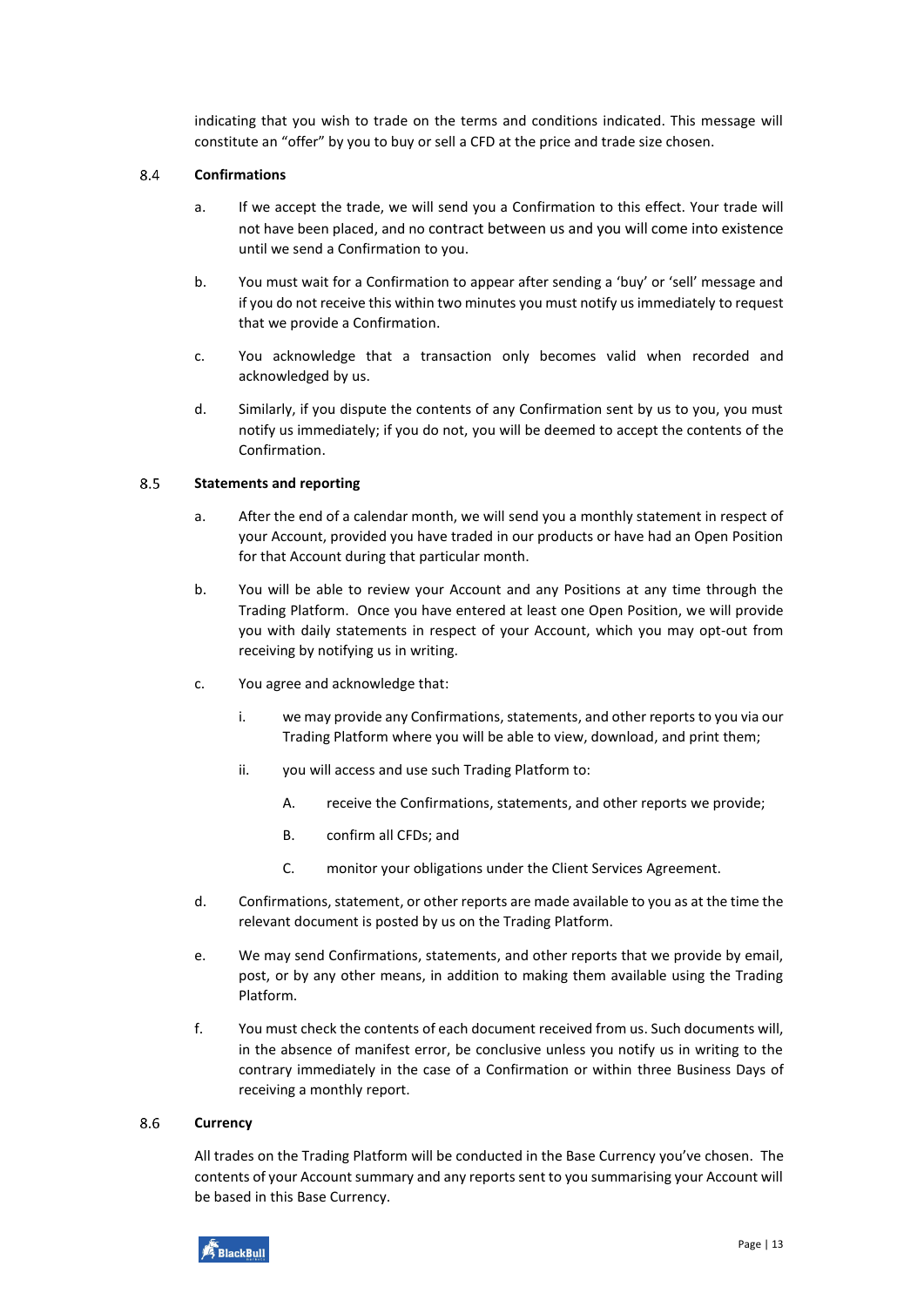#### 8.7 **Transaction currencies**

All payments made by you to us and by us to you will be in US dollars, NZ dollars, British pounds, Euros, Canadian dollars, Australian dollars, Singaporean dollars, or Japanese yen according to your Trading Account's Base Currency, unless otherwise agreed between us in writing.

#### 8.8 **Opposing Positions**

- a. We may permit you to run an opposing Position(s) in a CFD(s) in the same currency pair and a Position in an Underlying Market where you have an opposing Open Position. Both Long and Short Positions will appear in your Account and they will be treated as two Open Positions. When you choose to keep two opposing Open Positions they will be revalued and rolled as an individual Open Position until you choose to offset or match the two Positions.
- b. We may permit you to run an opposing Position(s) in the same Underlying Market and a Position in an Underlying Market where you have an opposing Open Position will automatically be deemed to be an instruction to close the earlier Position. If you have more than one Open Position in the same Underlying Market, closing trades will apply to them on a first opened first closed basis, unless otherwise agreed by us.

#### 8.9 **Difference in buy and sell prices**

You accept there may be a wider difference between 'buy' and 'sell' prices you are quoted on closing a Position than when it was opened.

#### 8.10 **Profit and losses**

When a Position is closed, you accept that a payment will pass between us equal to the difference in value expressed in your Account Base Currency between the Opening Price of that Position and the corresponding Closing Price. If you make a profit, we must pay a sum to you equal to that profit. If you make a loss you must pay to us a sum equal to that loss.

#### 8.11 **No rights in Underlying Assets**

A CFD does not entitle you to any rights in relation to the Underlying Asset being traded and you will not be entitled to delivery of the Underlying Asset; nor will you acquire any ownership or other such rights in relation to it.

# <span id="page-13-0"></span>**9. PRICING**

#### $9.1$ **Quotes**

We will quote prices which provide an indication of the prices at which we are prepared to deal with you and which are calculated in accordance with clause [9.4](#page-14-2) for CFDs. Please note that:

- a. we act under the Client Services Agreement as a principal and, accordingly, set the applicable price at which we are prepared to deal with you;
- b. prices that may be quoted or traded upon from time to time by third parties do not apply to trades and dealings between us and you;
- c. we may, in our absolute discretion, quote different prices to different Clients and trade at different prices with different Clients;
- d. neither you nor us:
	- i. acquire any interest in, or right to acquire, any Underlying Asset; and

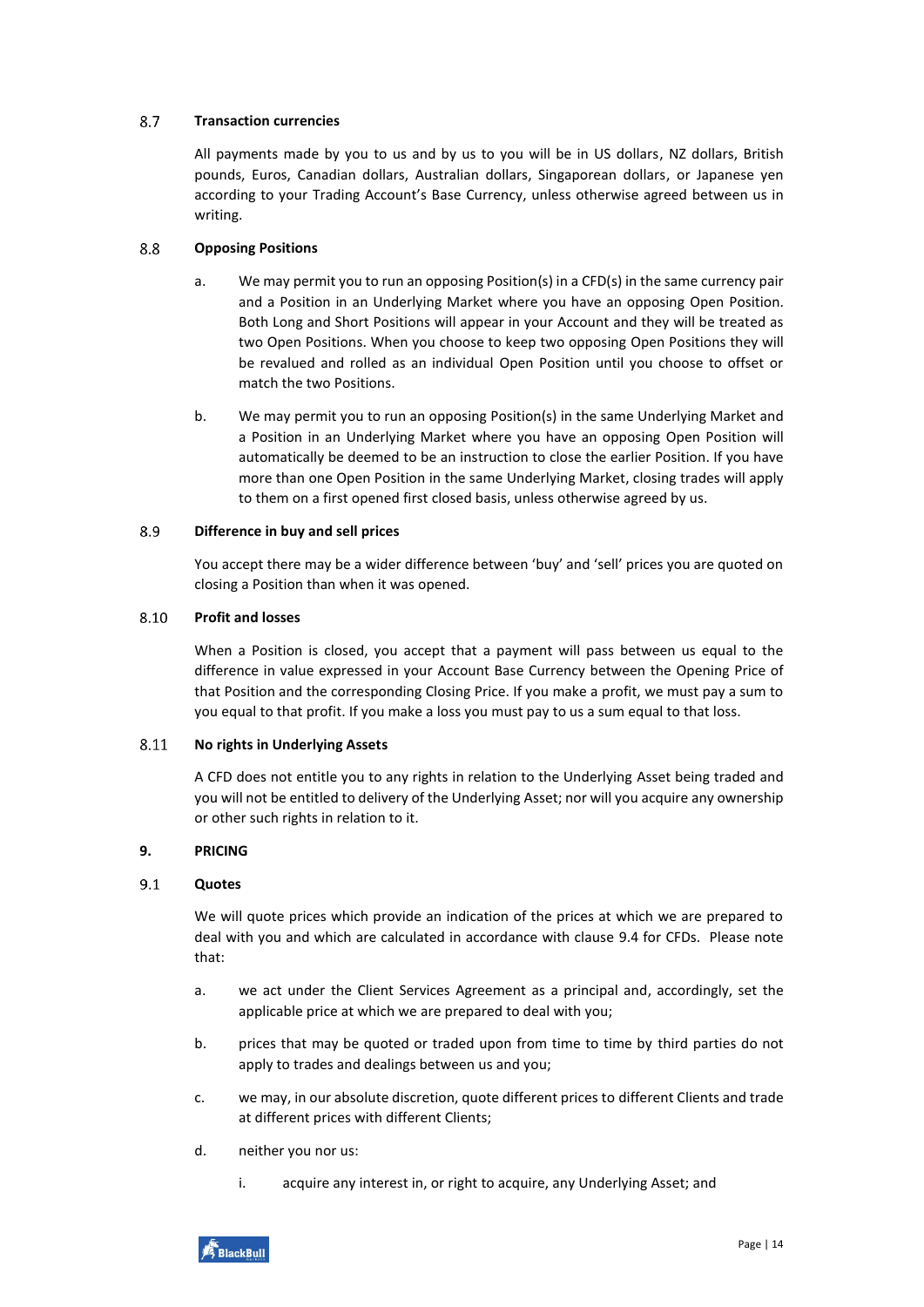- ii. are obliged to sell, purchase, hold, deliver, or receive any Underlying Asset;
- e. your and our rights and obligations under CFDs are principally to make and receive such payments as are provided in the Client Services Agreement and any CFD.

#### $9.2$ **Amended Quotes and CFDs outside the Normal Lot Size**

- a. When you make a request to place an order, we may:
	- i. provide an amended quote of the Contract Price originally quoted by our Trading Platform; and/or
	- ii. make the quote subject to special conditions and requirements,

as we notify to you at the time we are considering the order.

b. This may occur, for example, when you place an order outside the Normal Lot Size, or the aggregate of your order and all other orders for a CFD is outside the Normal Lot Size, or to take account of any change in Underlying Market conditions since the original quote. Such amended Contract Price will be determined by us having regard to the applicable prices and costs of entering into a transaction of that size on the relevant market. You will not be obliged to proceed with any order for which an amended price or special conditions and requirements are notified to you by us. For example, we may quote a revised price applicable to the proposed CFD which you may, at your absolute discretion, accept or reject. The amended quote may no longer be available if there is any delay in acceptance.

#### $9.3$ **Minimum Trading Size, Maximum Trading Size**

The size of your CFD must exceed the Minimum Trading Size and must not exceed the Maximum Trading Size.

#### <span id="page-14-2"></span>9.4 **Contract Unit**

The Contract Unit of a CFD will be one currency unit of the primary reference currency, one ounce of precious metal, or one of such other reference unit of the Underlying Asset as determined by us from time to time.

#### $9.5$ **Choosing to deal**

Except where we exercise any of our rights to close out a CFD, it is your responsibility to decide whether or not you wish to deal at those prices. If you decide to deal at the prices indicated by us, you may make an offer to us to deal at that price. We may choose, in our absolute discretion, whether to accept or reject any offer to deal made by you.

#### <span id="page-14-1"></span><span id="page-14-0"></span>9.6 **Pricing errors**

- a. It is possible that errors, omissions, or misquotes may occur in relation to pricing of CFDs, either through our fault or that of a third party, which mean the price is materially incorrect when taking into account market conditions and quotes in Underlying Assets which prevailed at the time (**Material Errors**). A Material Error may include an incorrect price, date, time, or other characteristic of a CFD or any error or lack of clarity of any information.
- <span id="page-14-3"></span>b. If a trade is based on a Material Error, we may without your consent:
	- i. amend the terms and conditions of the CFD to reflect what we consider to have been the fair price at the time the CFD was entered into and there had been no Material Error;
	- ii. close the trade and any Open Positions resulting from it;

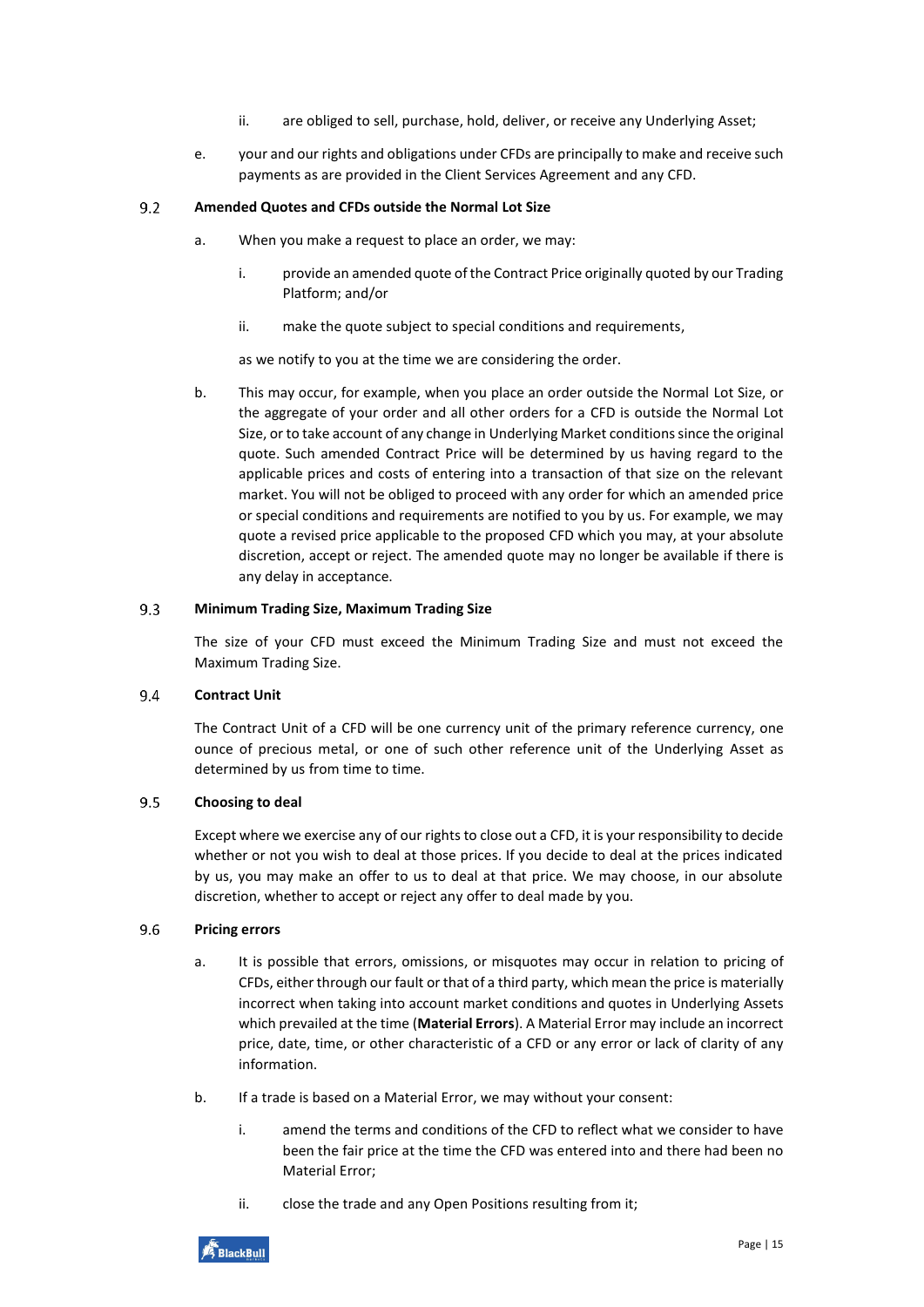- iii. void the CFD from the outset; or
- iv. refrain from taking action to amend or void the CFD.
- c. We will exercise the right in clause [9.6](#page-14-0)[\(b\)](#page-14-3) in good faith and as soon as reasonably practicable after we become aware of the Material Error. To the extent practicable, we will give you prior notice of any action we take under this clause, but if it is not practicable we will give you notice as soon as practicable afterwards.
- d. In the absence of fraud on our part, we are not liable to you for any loss, cost, claim, demand, damage, or expense, of any form (including loss of profits or indirect or consequential losses), arising from or connected with the Material Error including where the Material Error arises from an information service on which we rely.
- e. In the event that a Material Error has occurred and we exercise our rights under clause [9.6\(](#page-14-0)[b\)](#page-14-3), we may, without notice, adjust your Account or require that any moneys paid to you in relation to the CFD that is the subject of the Material Error be repaid to us as a debt due payable to us on demand.

#### 9.7 **Price, execution process, and Trading Platform manipulation**

If we believe that you have manipulated our prices, our execution processes, or our Trading Platform, we may, in our sole and absolute discretion, without notice to you:

- a. enforce the trade(s) against you if it is a trade(s) which results in you owing money to us;
- b. treat some or all of your trades as void from the outset if they are trades which result in us owing money to you, unless you produce conclusive evidence within 30 days of us giving you notice under this clause that you have not committed any breach of warranty, misrepresentation, or undertaking in these Terms and Conditions;
- c. withhold any funds suspected to have been derived from any such activities;
- d. make any resultant corrections or adjustments to your Account;
- e. close your Account; and/or
- f. take such other action as we consider appropriate.

# <span id="page-15-0"></span>**10. MARGIN**

#### <span id="page-15-2"></span> $10.1$ **Initial Margin**

To enter into a CFD that creates an Open Position you must deposit in your Account Initial Margin calculated as follows:

*Initial Margin requirement = (Quantity of Contract Units x Contract Price) x Leverage*

#### <span id="page-15-1"></span> $10.2$ **Your Margin Requirement and Additional Margin**

- a. In addition to Initial Margin, you have a continuing obligation in relation to Margin as set out below in respect of all Open Positions on your Account.
- b. You must ensure that, at all times during which you have Open Positions, your Total Equity is at least the Margin that we require you to have paid to us for all of your Open Positions, such Margin required by us at all times (the **Margin Requirement**) for each Open Position being:

# *(Quantity of Contract Units x Contract Price) x Leverage*

c. If there is any shortfall between your Total Equity and your total Margin Requirement

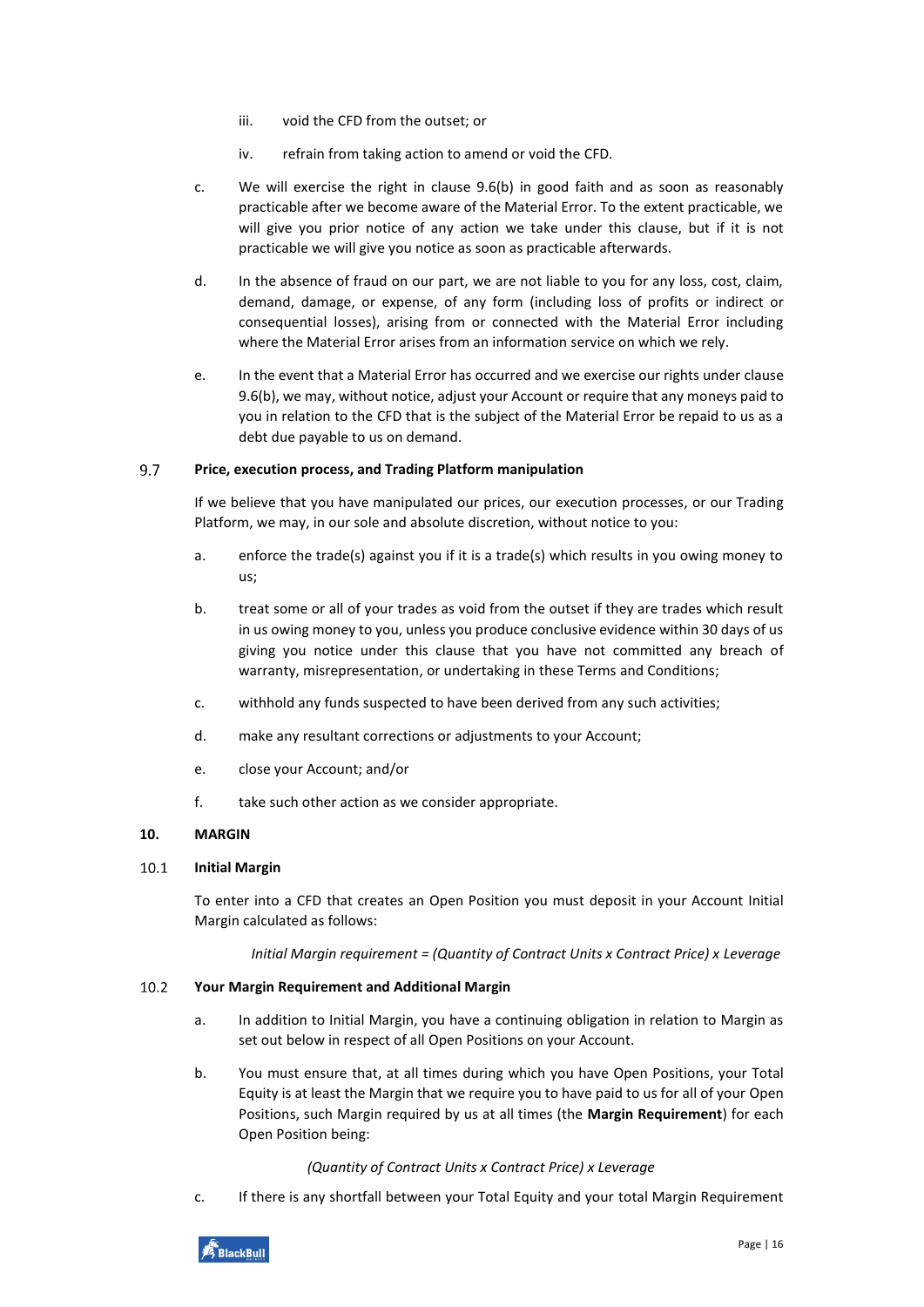for all your Open Positions, you must immediately deposit Additional Margin so that there is no such shortfall. These funds are due and payable to us immediately on your Total Equity falling below your total Margin Requirement for all your Open Positions.

#### 10.3 **Exceptions**

The requirements imposed under clause[s 10.1](#page-15-2) t[o 10.2](#page-15-1) will vary in the following circumstances:

- a. we have expressly advised you in writing that you have an Account type that allows for longer payment periods for Margin, in which case you must pay Margin in accordance with the payment periods that we have advised you;
- b. we have expressly agreed to reduce or waive a part of the Margin that we would otherwise require you to pay us in respect of a trade. The period of waiver or reduction may be temporary and must be agreed in writing by us. Any such agreement will not restrict our right to seek further Margin in respect of the trade or Open Positions at any time thereafter;
- c. we agree otherwise in writing, in which case you will be required to comply with such terms and conditions as stated in such written agreement; or
- d. when you hold Open Positions in a CFD and you place one or more trades in the opposite direction in a CFD with the same Underlying Asset, your Margin Requirement for all Open Positions with the same Underlying Asset is the net aggregate of the Margin Requirements after all Long Positions and all Short Positions offset each other.

In the case of your continuous Margin obligation set out in claus[e 10.2,](#page-15-1) you will not be required to pay it if we have extended you a credit facility (which we may do so at our discretion), and you have sufficient credit to cover your Margin requirements. However, if at any time the credit facility is not sufficient to cover the Margin Requirement on your Open Positions, you must immediately place additional funds in your Account in order to fully cover our Margin Requirements.

#### <span id="page-16-0"></span>10.4 **Changing Leverage**

We may vary the Leverage at any time at your written request and in all circumstances, at our discretion, by giving you notice in accordance with claus[e 17.2.](#page-24-1) We may do this (for example and without limitation) in response to or in anticipation of:

- a. changing volatility and/or liquidity in any Underlying Asset or in the financial markets generally;
- b. economic news; or
- c. any guidance or requirement issued by the FMA or any other regulator.

#### 10.5 **Additional Margin where the Leverage changes**

You must pay any Additional Margin arising from an increase in the Leverage immediately.

#### $10.6$ **Failure to pay Margin**

Your failure to pay any Margin or comply with your obligations in connection with Margin as required under these Terms and Conditions will be regarded as an Event of Default for the purposes of claus[e 14.](#page-19-1)

#### $10.7$ **You must monitor Margin**

a. Through the Service, you may have access to your Account and sufficient information to enable you to calculate the amount of any Margin required from you under these Terms and Conditions and the total amount of Margin due from you in the Base

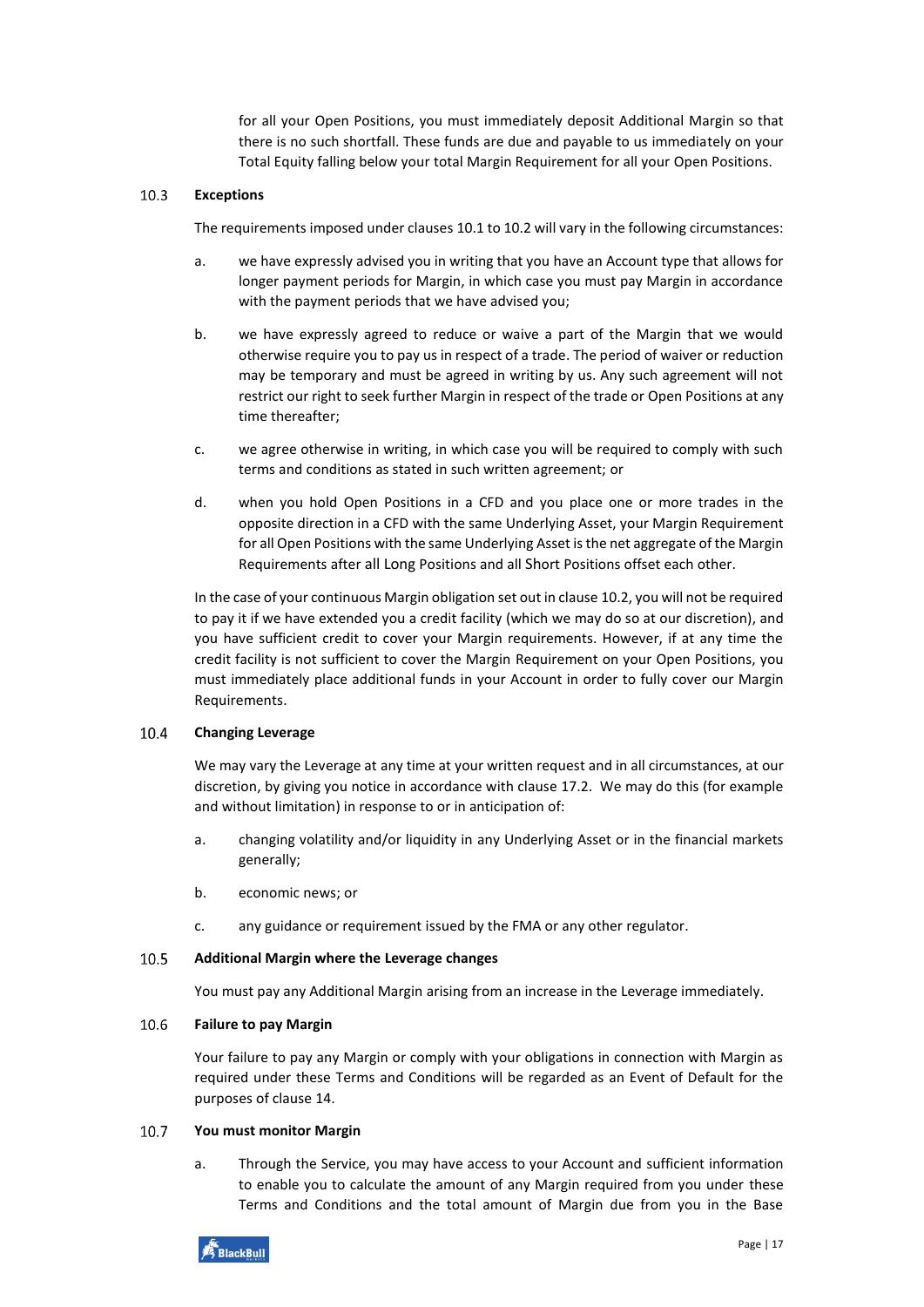Currency using our Exchange Rate. It is your responsibility to ensure that you obtain all relevant information in respect of your Account, including all information in respect of your current Open Positions. We will not be responsible for any losses you may suffer or incur as a result of you not obtaining or requesting any such information.

- b. You must monitor at all times (including by checking on the Trading Platform) the amount of Margin deposited with us from time to time against the amount of any Margin currently required under this clause [10](#page-15-0) and any Additional Margin that may be necessary or desirable, having regard to such matters as:
	- i. your Open Positions;
	- ii. the volatility of any relevant Underlying Asset;
	- iii. the volatility of the relevant market;
	- iv. the volatility of the markets generally;
	- v. any applicable exchange rate risk; and
	- vi. the time it will take for you to remit sufficient cleared funds to us.

#### 10.8 **We may give a Margin Warning**

We may give a Margin Warning by doing any/all of the following:

- a. sending a message via the Trading Platform;
- b. emailing you; or
- c. calling you.

However, despite any other term of the Client Services Agreement, we are not obliged to keep you informed of your Account balance and our Margin Requirements by providing you with a Margin Warning.

#### 10.9 **Time allowance for forwarding Margin**

We are not obliged to allow you time to forward further funds to meet such Margin as is required under this clause [10](#page-15-0) before exercising our rights (including to close out your Positions). However, where we, in our absolute discretion, do allow you time to meet your Margin Requirements, that permission will only be effective once it is confirmed in writing by us, and only to the extent specified in the written Confirmation given by us.

# <span id="page-17-0"></span>**11. CLOSING A CFD**

#### $11.1$ **When can a CFD be closed?**

A CFD may be closed out if:

- a. you give instructions to request to close a CFD by requesting to enter into an equal and opposite CFD, noting:
	- i. a single open trade Position can be closed by choosing the close button on our Service. The CFD may be closed and offset by the opposite trade; or
	- ii. we may allow you to close a Position by opening an opposite Position but not offsetting the two trades. We may also allow you to request execution of an opposite trade (where both Long and Short Positions will appear in your trade account) or to request offset of the trades at a later time when you prefer; or
- b. your Position is Stopped Out; or

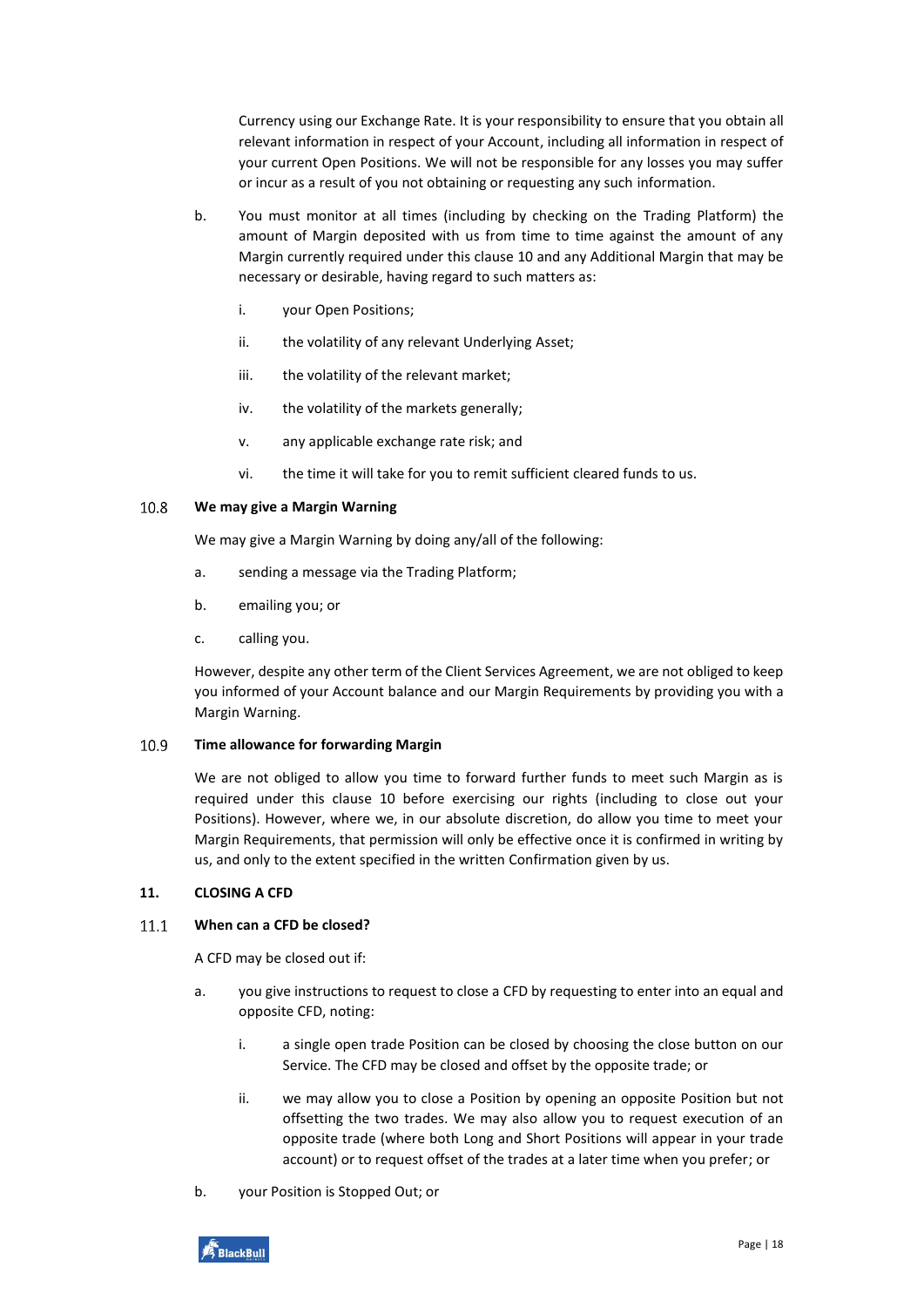c. we exercise any of our other rights under these Terms and Conditions to close a CFD at any time.

#### $11.2$ **We may close a CFD**

Where we exercise any of our rights under these Terms and Conditions to close a CFD, we will do so by entering into an equal and opposite CFD on the Account.

#### $11.3$ **Contract Price at closing**

We will determine the Contract Price at the time of closing in accordance with the current prices then being quoted by us while we exercise any of our rights under these Terms and Conditions to close a CFD.

#### $11.4$ **Contract Value at closing**

A CFD will close at the Contract Value at the time of closing as calculated by us, which will equal:

*Contract Price x Contract Quantity*

#### 11.5 **Timing of payments**

Any payment due by either us or you under this clause [11](#page-17-0) in respect of dates on or after the date a Position is closed will be made by us adjusting the Account at Close of Business on such settlement date as we may determine in accordance with practice in the relevant Underlying Market and notify to you at the time of entering into the CFD.

### <span id="page-18-0"></span>**12. HOLDING COSTS**

#### <span id="page-18-1"></span> $12.1$ **Daily swaps of CFDs**

When you hold a Position or Positions in a CFD across Server Rollover they will be rolled to the next Business Day which will result in you paying a Swap Charge or receiving a Swap Benefit. The amount is ultimately determined by us, at our discretion, and it depends on our Swap Rate, being the rates at which you receive or pay interest on Positions that remain open across Server Rollover.

The operation of this clause [12.1](#page-18-1) is subject to clauses [12.2,](#page-18-2) [12.3,](#page-18-3) an[d 12.4.](#page-18-4)

#### <span id="page-18-2"></span> $12.2$ **Entitlement**

If you are Long on a CFD that remains open across Server Rollover you may either receive a Swap Benefit or pay a Swap Charge, depending on the Underlying Asset you are Long on, subject to clauses [12.3](#page-18-3) and [12.4.](#page-18-4) If you are Short on a CFD that remains open across Server Rollover you may either pay a Swap Charge or receive a Swap Benefit, depending on the currency you are Short on, subject to clause[s 12.3](#page-18-3) and [12.4.](#page-18-4)

#### <span id="page-18-3"></span> $12.3$ **Adjustment of Positions affected by Limited Hours Trading**

You acknowledge and agree that the application of Limited Hours Trading under these Terms and Conditions has the result that Open Positions will be marked to market after trading close on the Underlying Market and your Margin Requirement will vary accordingly.

#### <span id="page-18-4"></span> $12.4$ **Settlement**

In relation to Swap Charges and Swap Benefits, they will be accrued in the swap value field of your open trade Position. In the event there are insufficient funds in your Account, any amount due to us because of the Swap Charges becomes a debt due and owing by you to us.

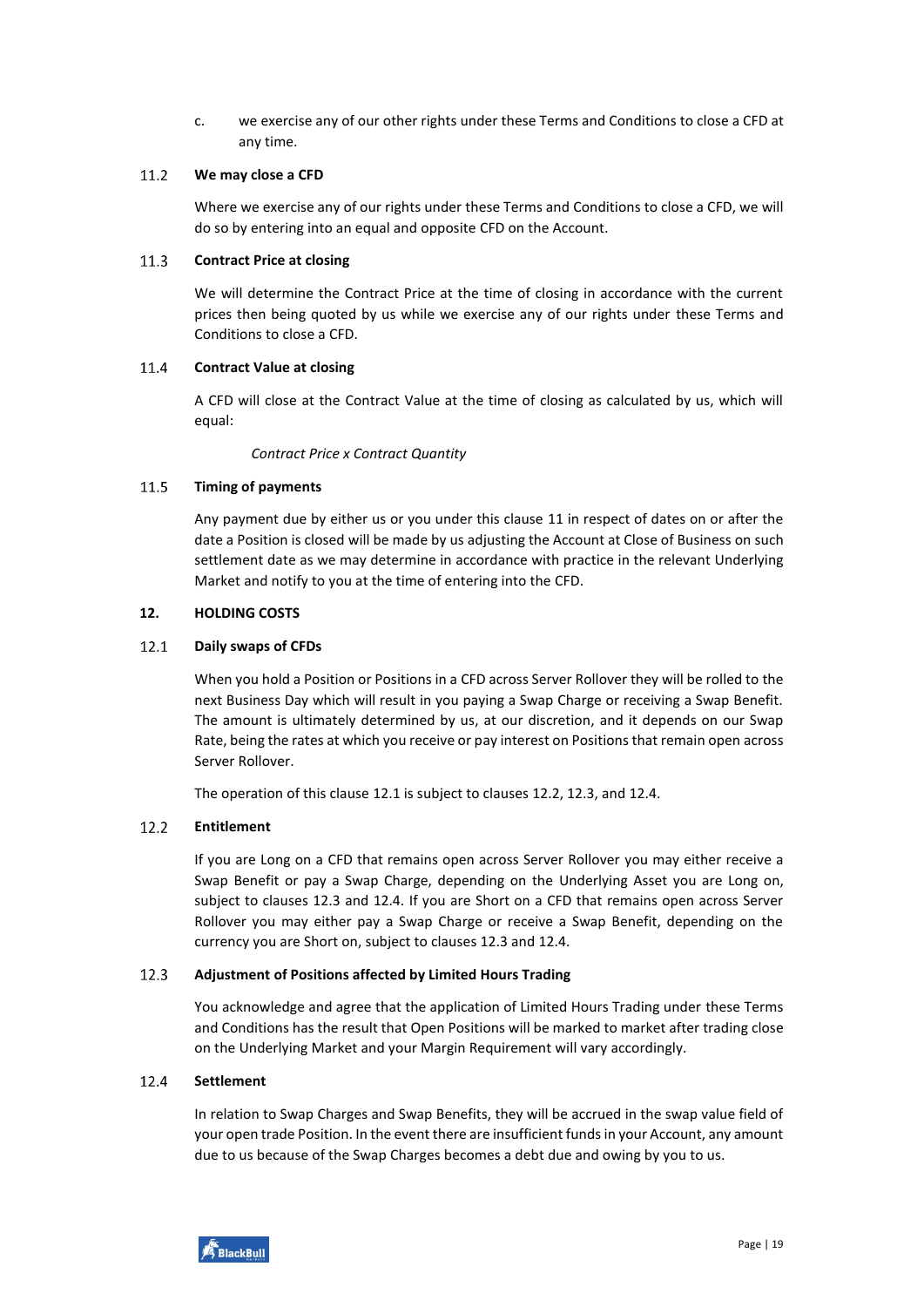# <span id="page-19-0"></span>**13. CLIENT ORDERS**

#### $13.1$ **Availability of orders**

You can add or modify a limit order, a stop-limit order, or a trailing-stop order, and if done, can cancel the other orders on CFDs. Under certain conditions, we may refuse to accept these orders, including:

- a. if you do not have the required funds deposited in the client trading account; and
- b. in the case of any communication or technical failure as well as any incorrect reflection on the quotes feed (i.e. prices to freeze/stop updating or price spikes), we reserve the right not to execute an order or, where the order was executed, to change the Opening and/or Closing Price of a particular order or to cancel the said executed order.

#### 13.2 **Slippage**

- a. Slippage is the difference between a requested price of a trade or pending order and the price at which the order was executed or filled. A gap in the markets is a break between prices on a chart that occurs when the price of a product makes a sharp move up or down with no trading occurring in between or when the Underlying Market closes at a different rate to when it opens again.
- b. There are two common types of slippage:
	- i. when a market gaps, either over the weekend or after a news event (like payroll figures or interest rate decisions); and
	- ii. when a price is clicked on and has substantially changed in the time it took to get back to the executing bank or broker.
- c. For the benefit of our clients, we treat both slippage scenarios in the same way that they would be treated in the exchange-traded share or futures markets in that we slip our clients to a better price if the interbank market from which we obtain prices has moved in the client's favour, and similarly a worse price if the market has moved against them. The price differences reflect the slippage that we get from the aggregated price obtained from our hedging counterparties.

#### 13.3 **Liability for losses arising from orders**

You will remain liable for any losses in your Account which may be realised as the result of the filling of an order, regardless of the trading resources available on your Account at the time the order was filled.

# <span id="page-19-1"></span>**14. EVENTS OF DEFAULT**

#### <span id="page-19-2"></span> $14.1$ **What constitutes an Event of Default?**

The following constitute Events of Default, which upon their occurrence give us the right to take action in accordance with claus[e 14.2:](#page-20-0)

- a. you are Insolvent;
- b. you are an individual and you die or become of unsound mind;
- c. you fail to provide to us any Margin or other sum due under these Terms and Conditions in respect of any CFD, or the Margin held by us in respect of any Open Positions falls below our Margin Requirements;
- d. you are in breach of any obligation, warranty, or representation made under these Terms and Conditions and/or any information provided to us in connection with these

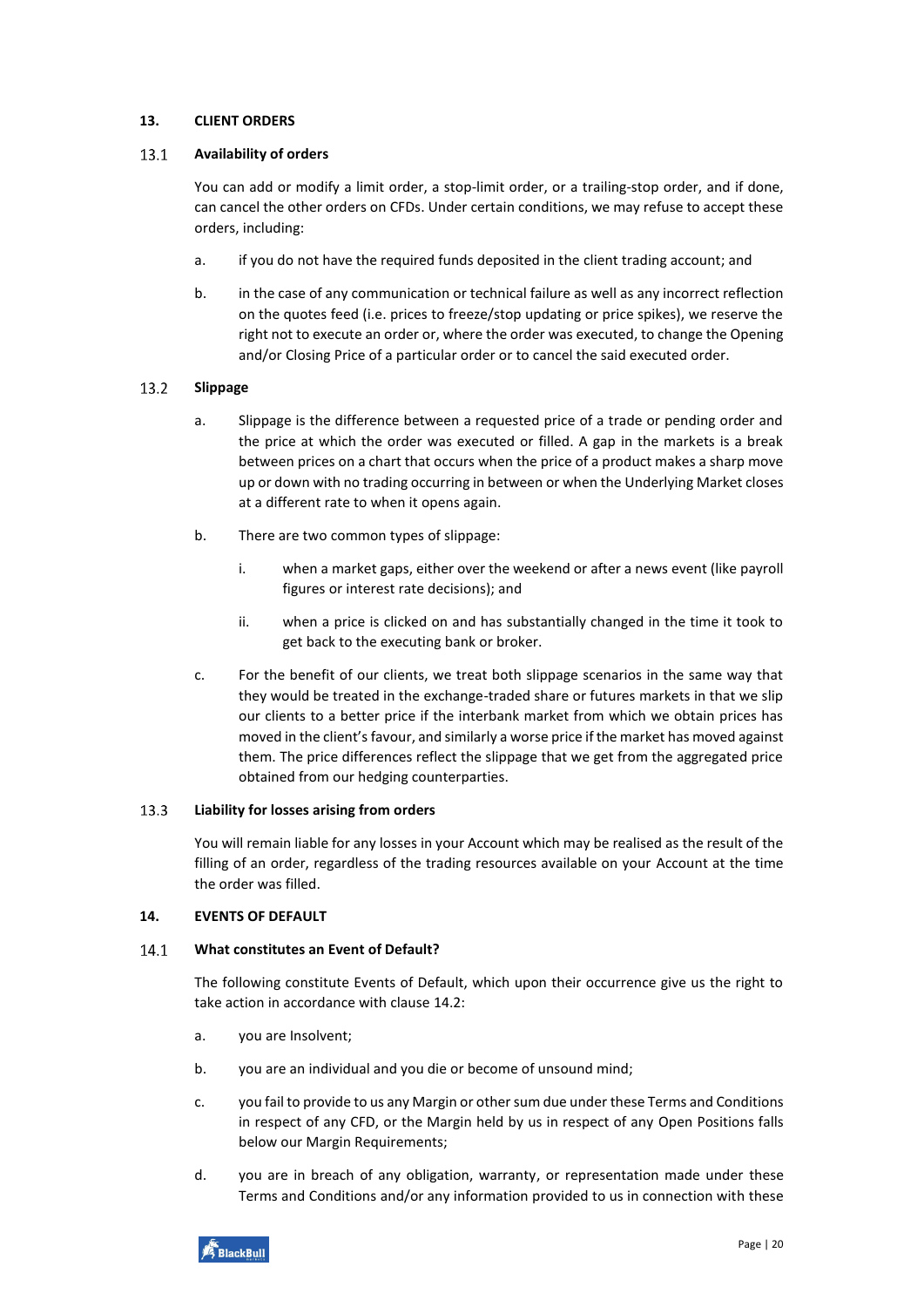Terms and Conditions is or has become untrue or misleading;

- e. any fee due to us is not paid in accordance with these Terms and Conditions;
- f. whether or not any sums are currently due to us from you, where any cheque or other payment instrument has not been met on first expectation or is subsequently dishonoured or you have consistently failed to pay any amount owed to us in time;
- g. at any time or for any period deemed reasonable by us you are not contactable or you do not respond to any notice or correspondence from us;
- h. we believe it is prudent for us to take any or all of the actions described in clause [14.2](#page-20-0) in light of any relevant legal or regulatory requirement applicable either to you or to us;
- i. we consider that there are abnormal trading conditions;
- j. we consider it necessary for the protection of our rights under these Terms and Conditions;
- k. we are unable to make price in the CFD due to the unavailability of the relevant market information for reasons beyond our control;
- l. we consider that you may be in breach of any Applicable Law;
- m. we are so requested by the FMA or any other regulatory body or authority;
- n. the aggregate of your order and all other orders for a CFD is outside the Normal Lot Size; or
- o. we can no longer hedge your Position or we have a Position closed out by our counterparty.

#### <span id="page-20-0"></span> $14.2$ **What action may we take**

If an Event of Default occurs (or as otherwise set out in clause [14.3\)](#page-21-0) we may take any or all of the following actions:

- a. immediately require payment of any amount you owe us, including Margin;
- b. terminate these Terms and Conditions;
- c. close all or any of your Open Positions;
- d. limit the size of your Open Positions either in monthly terms or a number of CFDs (net or gross);
- e. refuse orders to establish new Positions;
- f. exercise our rights of set-off;
- g. change the Margin level at which we may close your Account;
- h. impose new Margin Requirements to your trading or Account;
- i. limit or withdraw the credit on your Account;
- j. suspend your Account and refuse to execute any trades;
- k. call on any guarantee in respect of your obligations;
- l. require you immediately to close out and settle the CFD in such a manner as we request;
- m. enter into any transaction at such rates and times as we may determine in order to meet any obligation you may have incurred under a CFD;

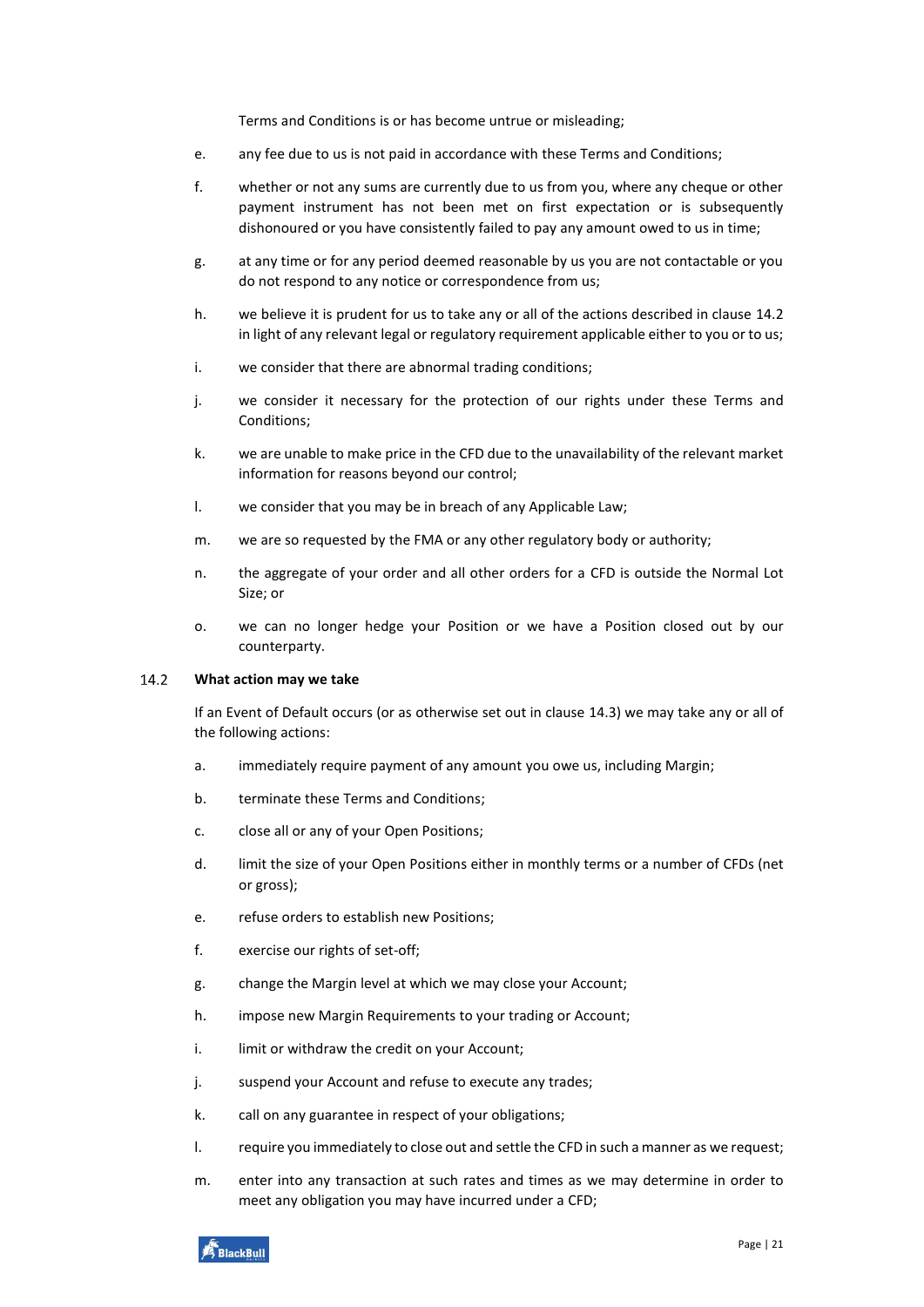- n. combine, close, or consolidate any of the Accounts and/or offset any amounts owed to, or by, us in such manner as we may in our absolute discretion determine; or
- o. retain any amount owed by us to you against any contingent liability of yours to us or so long as the contingency subsists.

#### <span id="page-21-0"></span> $14.3$ **Additional suspension and closing rights**

We may at our discretion close your Account on one day's notice in the event we form a reasonable belief that one or more of the circumstances directly below has occurred. If we rely on our rights under this clause, your Account will be suspended during the one-day notice period and you will not be able to place trades other than those to close existing Open Positions. If you have not closed all the Open Positions within the one day's notice period, we are entitled to take any action referred to in clause [14.2.](#page-20-0) For the purposes of this clause [14.3,](#page-21-0) the relevant circumstances are:

- a. the moneys used to fund your transactions have been or will be derived from or related to money laundering, terrorism financing, or other illegal activities prohibited under any Applicable Laws or international law or convention, or by agreement;
- b. the proceeds of your investment are used to finance any illegal activities; and/or
- c. your Authorised Person(s) is a politically exposed person as the term is used in the AML/CFT Act.

#### <span id="page-21-1"></span>14.4 **Our rights to close or void**

Without limiting our right to take action under clauses [14.2](#page-20-0) and [14.3,](#page-21-0) we may also close or void individual Open Positions and/or cancel any order where:

- a. we are in dispute with you in respect of an Open Position. In this case we can close all or part of the Open Position in order to minimize the amount in dispute; and/or
- b. there is a material breach of the Terms and Conditions in relation to the Open Position.

#### 14.5 **Our rights to suspend Account**

Without limiting our right to take action under clauses [14.2,](#page-20-0) [14.3,](#page-21-0) and [14.4,](#page-21-1) we may in our discretion suspend your Account pending investigation for any reason. Whilst your Account is suspended you will be able to close your Open Positions but you will not be entitled to place new trades. Circumstances in which we may choose to exercise this right include but are not limited to the following:

- a. when we have grounds for believing that an Event of Default has occurred or may occur but believe that it is necessary to investigate circumstances with a view to confirming this;
- b. when we have grounds for believing that you do not have a sufficient understanding of the trades which you are placing or the risks involved;
- c. when we have not received within 10 days of a written request all information, which we believe that we require in connection with these Terms and Conditions; or
- d. we have reason to believe that there has been a breach in your Account security or that there has been a threat to your Account security.

#### 14.6 **Conclude investigations**

If we have suspended your Account pending investigation, we will use reasonable endeavours to, but are not required to, conclude our investigation within five Business Days. When we conclude our investigation, we will inform you whether trading on your Account may resume

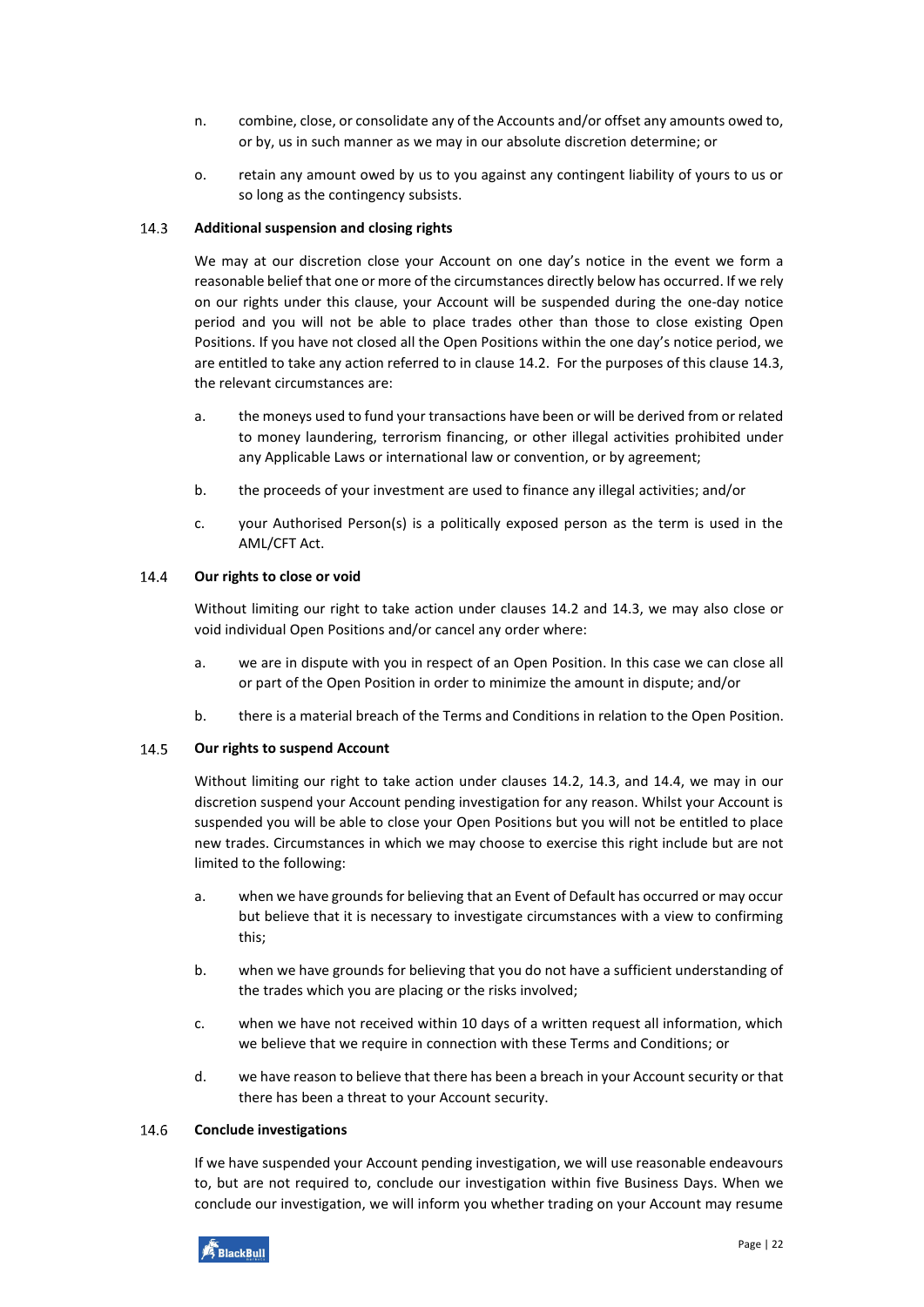or whether we will seek to take further action pursuant to these Terms and Conditions.

#### 14.7 **Exercise of rights**

We may exercise our rights to close Open Positions under this clause [14](#page-19-1) at any time after the relevant event has occurred and will do so on the basis of the next available price for the affected Open Position, as determined under claus[e 11.](#page-17-0)

# <span id="page-22-0"></span>**15. NETTING AND SETTING OFF**

- a. The Client Services Agreement and all trades under it form part of a singular agreement between us and you, and we and you both acknowledge that we enter into the Client Services Agreement and any trades under it in reliance upon these being a singular agreement.
- <span id="page-22-2"></span>b. When Open Positions and/or your Account are closed under these Terms and Conditions, we may:
	- i. combine and consolidate your cash and any money we hold for you in all of the Accounts you may have with us; and
	- ii. set-off against each other the amounts referred to in A. and B. below:
		- A. any amounts that are payable by us to you, regardless of how and when payable, including your cash (if a credit balance) unrealised profits and any credit balance held on any Account even if any of these Accounts have been closed;
		- B. any amounts that are payable by you to us, regardless of how and when payable, including unrealised losses, interest, costs, expenses, charges, and any debit balance on any Account even if those Accounts have been closed.
- <span id="page-22-3"></span>c. You are also entitled to require us to exercise the above rights in relation to your Accounts and/or Open Positions that have been closed.
- d. If the rights under clauses [15](#page-22-0)[\(b\)](#page-22-2) or [15\(](#page-22-0)[c\)](#page-22-3) are exercised, all the payment obligations will be consolidated into an obligation for you to pay the net sum to us or for us to pay a net sum to you.

# <span id="page-22-1"></span>**16. PAYMENTS**

#### $16.1$ **Your payments must be the full amount**

When you make any payment, which is subject to any withholding or deduction under these Terms and Conditions, you must pay to us an amount that ensures that the amount actually received by us is equal to the full amount we would have received had no withholding or deduction been made.

#### $16.2$ **Payments we owe to you and you owe to us are offset**

- a. If, on any day, the same amounts are payable under these Terms and Conditions in respect of the same Account by either you or us to the other in the same currency, then, on such date, each of our obligations to make payment to such amount will be automatically satisfied and discharged.
- b. On the other hand, if the aggregate amount that is payable by one of us exceeds the aggregate amount that is payable by the other in the same currency, then the one who has to pay the larger amount must pay the excess to the other, and the obligations to make payment of each party will be satisfied and discharged.

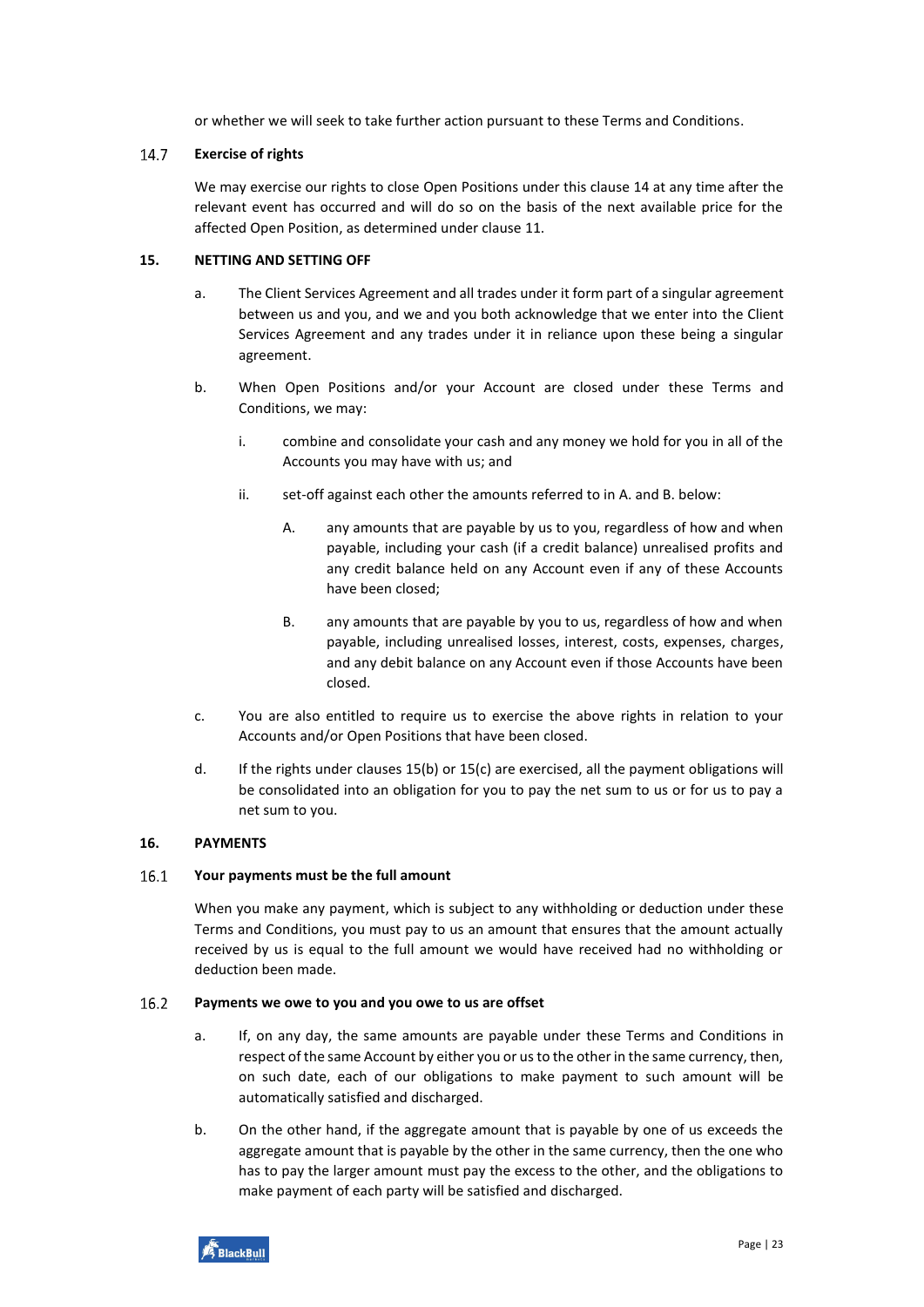#### $16.3$ **Payment of amounts due to us**

Unless otherwise provided in these Terms and Conditions, all amounts due to us will, at our option:

- a. be deducted from any funds held by us for you; or
- b. be paid by you in accordance with these Terms and Conditions.

#### 16.4 **Withdrawing money from your Account**

When your Account has a positive balance available, you may request us to effect payment by alternative means of the amount in credit of such amount as you may specify. However, we may at our discretion withhold or delay from paying you the requested amount of the credit balance if:

- a. any overnight Position on your Account shows a notional loss;
- b. we consider that further amounts may be required to meet any current or future Margin Requirement on Open Positions due to Underlying Market conditions;
- c. you have any contingent liability to us (or to any of our Associated Persons), in respect of any Account open with us;
- d. we determine that there is an unresolved dispute between us and you in connection with these Terms and Conditions or any CFD;
- e. we have reason to believe that paying you some or all of the amount requested may cause undue risk (including, without limitation, financial risk) to us, our other clients, our Services, or our Trading Platform, and in such circumstances we will pay the requested amount once we believe such a risk has dissipated; or
- f. we consider it necessary or desirable to withhold such amount to comply with our regulatory or legal obligations, and we will, subject to any Applicable Laws, notify you as soon as reasonably practicable if we decide to take such action.

#### 16.5 **No security interests created**

Nothing in these Terms and Conditions is intended to create or does create in favour of either you or us any mortgage, charge, lien, pledge, or other security interest in any cash or other property transferred by one to the other under any CFD.

#### 16.6 **Payments transferred must have free title**

The parties agree that all rights, title, and interest to and in any payment which one party transfers to the other in respect of a CFD under these Terms and Conditions vests in the recipient clear of any liens, charges, encumbrances, or other interest of the transferor or any third party.

#### 16.7 **Payments into an Account**

You must ensure that:

- a. payments into an Account are from you as the holder of the Account and not from any third party; and
- b. without limiting the above, payments from an account are payments from your Account and not from any account of any third party.
- 16.8 You agree and acknowledge that we may refuse to accept or return any payment of money from any third party or from any account of any third party, and that we do not accept any liability or responsibility for any loss, cost, damage, or expense, of any form, in connection with

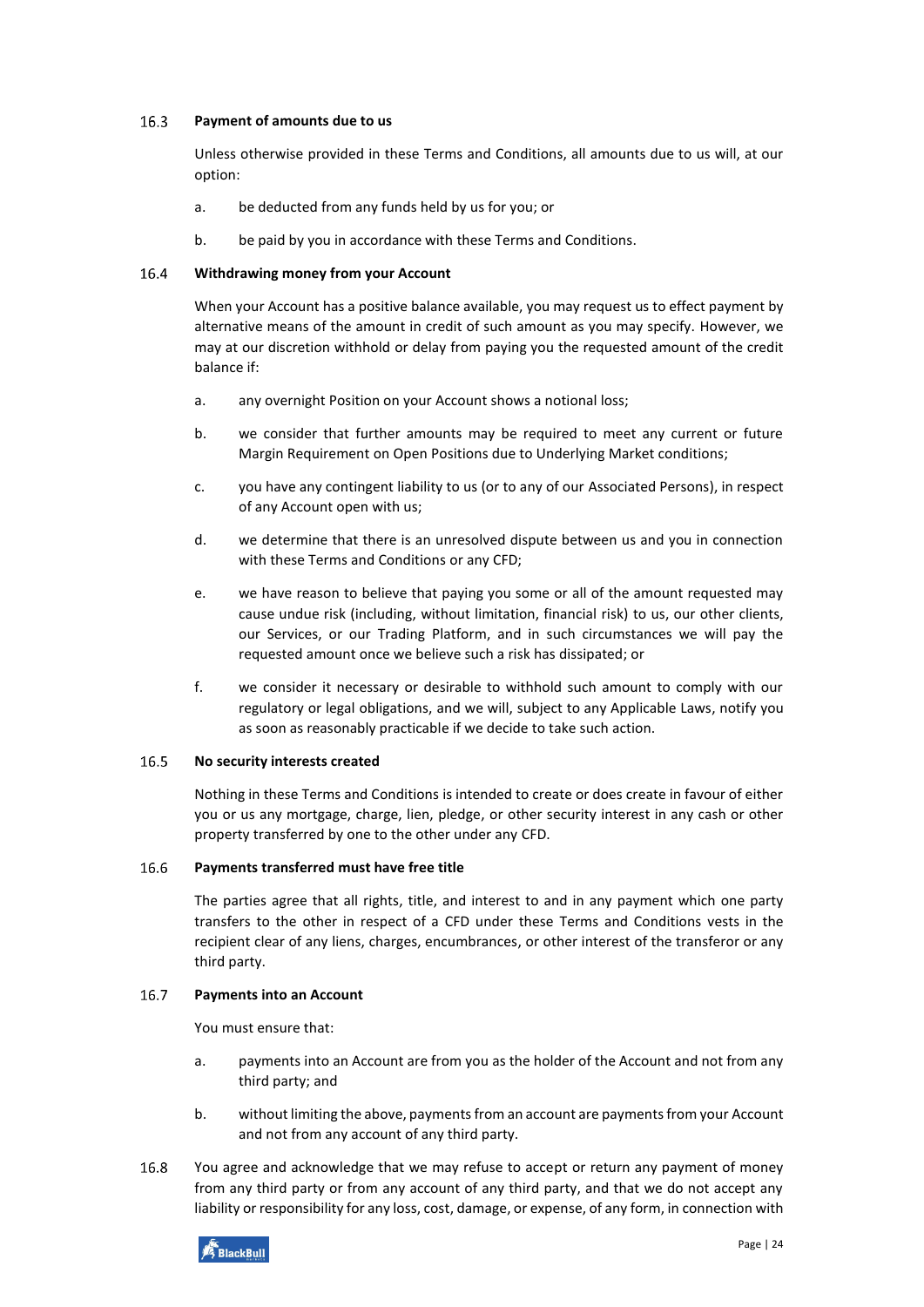such non-acceptance or return, including because you are subsequently in default of your obligations to us.

#### 16.9 Permitted means of depositing money

You may only deposit money with us by using any of the methods below and complying with the Client Services Agreement:

- a. electronic transfer from a bank account that is in the same name as your Trading Account and which has previously been verified by us;
- b. using a third-party payment provider approved by us;
- c. using a credit card provider approved by us; or
- d. using a payment gateway provider approved by us.

#### 16.10 **Permitted means of withdrawing money**

You may only withdraw money from us by completing the steps required by our Services and complying with these Terms and Conditions.

### <span id="page-24-0"></span>**17. AMENDMENT, REPLACEMENT, AND TERMINATION**

#### $17.1$ **Current version of agreement governs CFDs**

Subject to clause [17.3,](#page-24-2) you agree that the version of these Terms and Conditions published on our website at the time of entering into a CFD governs that CFD.

#### <span id="page-24-1"></span> $17.2$ **Amending or replacing agreement**

We may amend or replace these Terms and Conditions by giving you seven days' prior written notice of the change(s) or the replacement. We will generally (but are not obliged to) make changes for the following reasons, including:

- a. making the provisions clearer or more favourable to you;
- b. reflecting legitimate increases or reductions in the cost of providing our Services;
- c. rectifying any mistakes that may be discovered;
- d. reflecting any changes in the Applicable Laws, or decisions by a court, ombudsman, regulator, or similar body;
- e. reflecting changes in market conditions; and
- f. reflecting changes in the way we do business.

#### <span id="page-24-2"></span>17.3 **You may object**

If you object to any change or replacement, you must notify us within seven days of the date you are deemed to receive the notice under clause [27.](#page-34-0) Should the seven-day notice period under clause [17.2](#page-24-1) lapse, you will be immediately deemed to have accepted the change(s) or replacement in its entirety. Should you give us valid notice of your objection, the change or replacement proposed will not bind you; however, we may at our discretion immediately, close your Account and any Open Positions you may have (without your consent), require you to immediately close your Account as soon as reasonably practicable (which you must immediately give full effect to), restrict you from placing trades, orders, and/or closing your Open Positions, and then terminate these Terms and Conditions.

#### 17.4 **Application date**

Subject to clause [17.2,](#page-24-1) the amendments made under this clause [17](#page-24-0) will apply, including to all

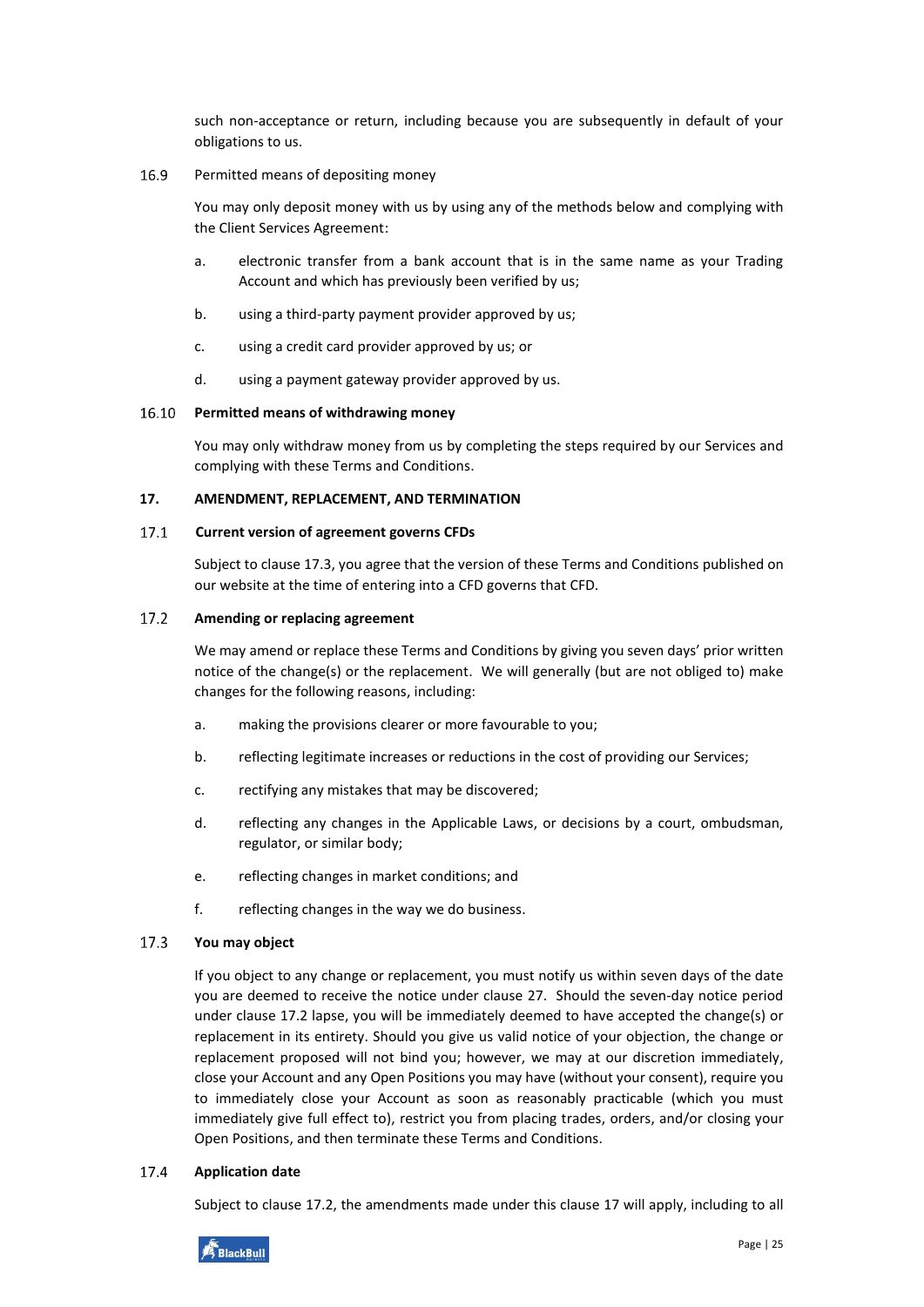Open Positions and unexecuted orders, from the effective date as stated by us of the changes specified in the notice.

#### 17.5 **Our right to terminate**

We may at our discretion terminate these Terms and Conditions and close your Account and any Position at any time by giving you 10 Business Days' written notice. This right is in addition to any other rights to terminate these Terms and Conditions or close your Account that we may have under these Terms and Conditions.

#### 17.6 **Your right to terminate**

You may also terminate these Terms and Conditions or close your Account at any time by giving us one Business Day's prior written notice. Your Account will be closed as soon as reasonably practicable (normally within two Business Days) after we have received your notice of termination, all Open Positions are validly closed in their entirety, all orders are cancelled, and all of your obligations are discharged, including our receipt of all amounts owed to us in connection with these Terms and Conditions (whether directly or indirectly).

#### <span id="page-25-3"></span>17.7 **Reservation of powers and rights**

If either party provides notice to close your Account or terminate these Terms and Conditions under this claus[e 17:](#page-24-0)

- a. we reserve the right to refuse to allow you to enter into any further trades or orders which may lead to you holding further Open Positions; and
- b. if we have reason to believe closing your Account may cause any risk (including, without limitation, financial risk) to us, our other clients, our Services, or our Trading Platform, we may at our discretion delay closing your Account or delay making any payment to you in accordance with these Terms and Conditions until we believe such a risk has dissipated.

#### <span id="page-25-1"></span>17.8 **Outstanding amounts you owe us**

Any amounts payable to us in connection with these Terms and Conditions (whether directly or indirectly) shall be immediately paid to us in the event we close your Account and Open Positions in accordance with clause [17.8.](#page-25-1)

### <span id="page-25-0"></span>**18. OTHER CHANGES WE CAN MAKE**

#### $18.1$ **Application of Account funds**

We may at any time, without prior notice to you, in order to discharge your obligations (actual or contingent) under these Terms and Conditions:

- a. apply all or part of any currency held by us in your Account and any currency held by us for the purpose of your dealings in such order or manner as we think fit, whether the liabilities are actual or contingent, primary or collateral, and joint or several;
- b. combine or consolidate all or any of your Accounts with us; and
- c. convert at a commercial rate currency held by us in your Account into a currency or currencies in which payments are due from you to us and without us being responsible to you for any loss resulting from such conversion.

#### <span id="page-25-2"></span>18.2 **Our right to cease to trade in CFDs**

We may at any time by written notice to you cease to offer to trade in any CFD, specifying in the notice a date on which we will cease to offer to trade in the particular CFD and such date

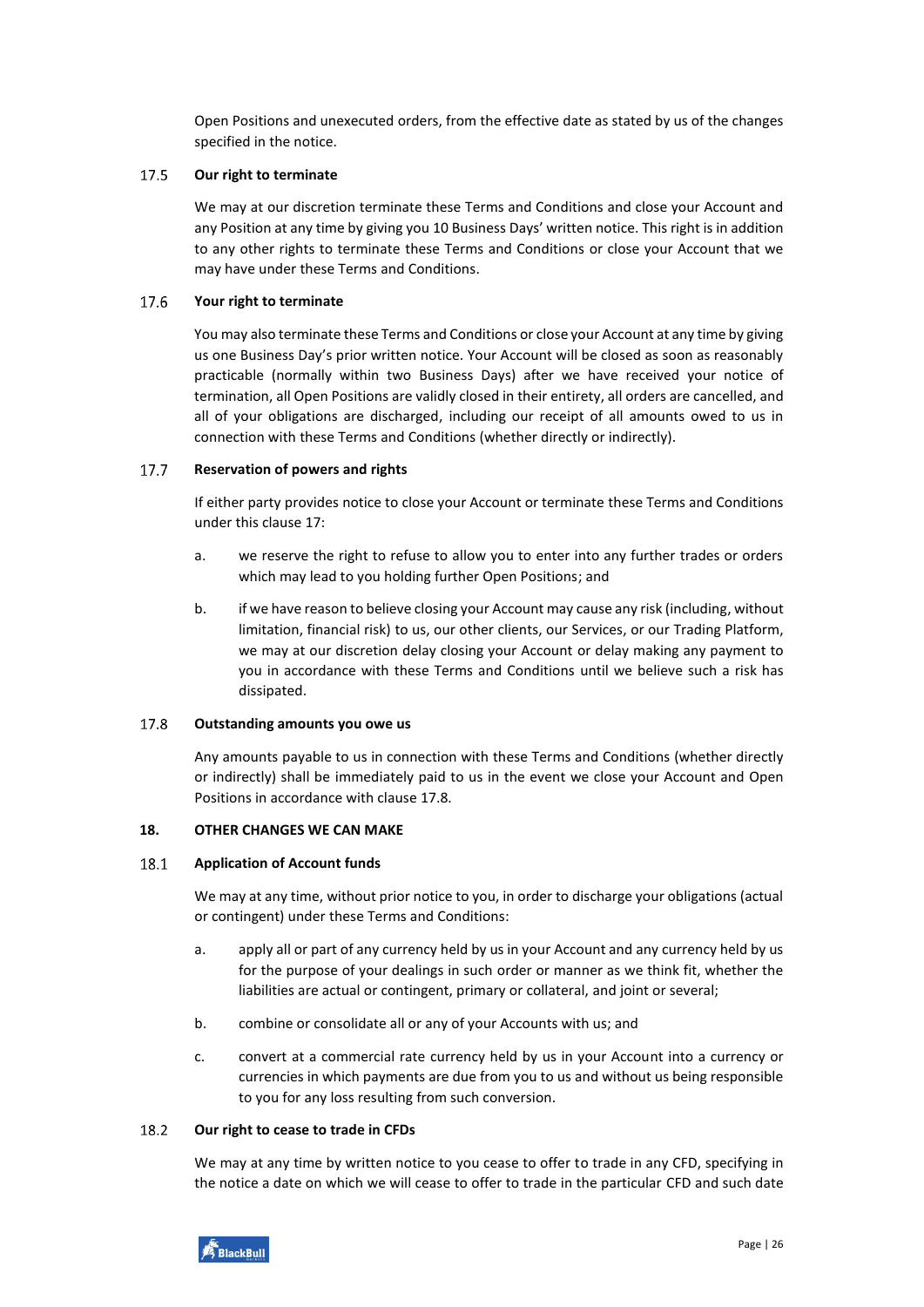being at least seven days after the notice is sent.

#### 18.3 **We can close out Positions if we cease to trade**

- a. You agree to close out all Open Positions in relation to the CFD for the date specified in the notice given under clause [18.2](#page-25-2) and we will endeavour to close out any remaining Open Positions on the date specified in the notice.
- b. If we exercise our right to close out your remaining Positions under the preceding clause, we will close out those Open Positions at the Closing Price for the CFD except where your Open Positions are outside the Normal Lot Size, in which case we will close those Positions at a price determined by us in accordance with market practice but at our absolute discretion.

# <span id="page-26-0"></span>**19. LEGAL AND REGULATORY REQUIREMENTS**

#### $19.1$ **Our actions to comply with the law**

Despite any other provision of these Terms and Conditions, in providing the services in these Terms and Conditions we will be entitled to take any action as we consider necessary in our absolute discretion to ensure compliance with all Applicable Laws.

#### $19.2$ **Our obligations under our Licence**

In order to comply with our Licence, we may:

- a. at any time, request any information or documents from you to determine your suitability for our Services (determined by us at our discretion); and
- b. deny your access to our Services or refuse to provide our Services to you for an indefinite period; or
- c. immediately terminate your Account and the Client Services Agreement,

if we have reason to believe that you do not have the ability to understand one or more of the types of CFDs available on our Trading Platform or any risks involved.

#### 19.3 **You agree to comply with the law**

You must strictly comply with all Applicable Laws. If we have reason to believe you have breached, or facilitated the breach of, any law using our Services, we may terminate these Terms and Conditions immediately without notice.

# <span id="page-26-1"></span>**20. LIMITATION OF LIABILITY**

#### $20.1$ **Our liability is limited**

Subject to any Applicable Laws:

- a. our total liability is limited to the total amount of Client Money that we currently hold on trust for your benefit;
- b. we are not liable for any action we may take under the Client Services Agreement;
- c. we are not liable for any claim, loss, expense, cost, or liability, of any form, suffered or incurred by you, whether caused directly or indirectly by us or any third party, except to the extent that such a loss, expense, cost, or liability is suffered or incurred as a result of our gross negligence or wilful default; and
- d. our Services are only available on an "as is" basis and we do not warrant or guarantee its suitability to you or your purposes, its availability, its accuracy, or its quality in any respect.

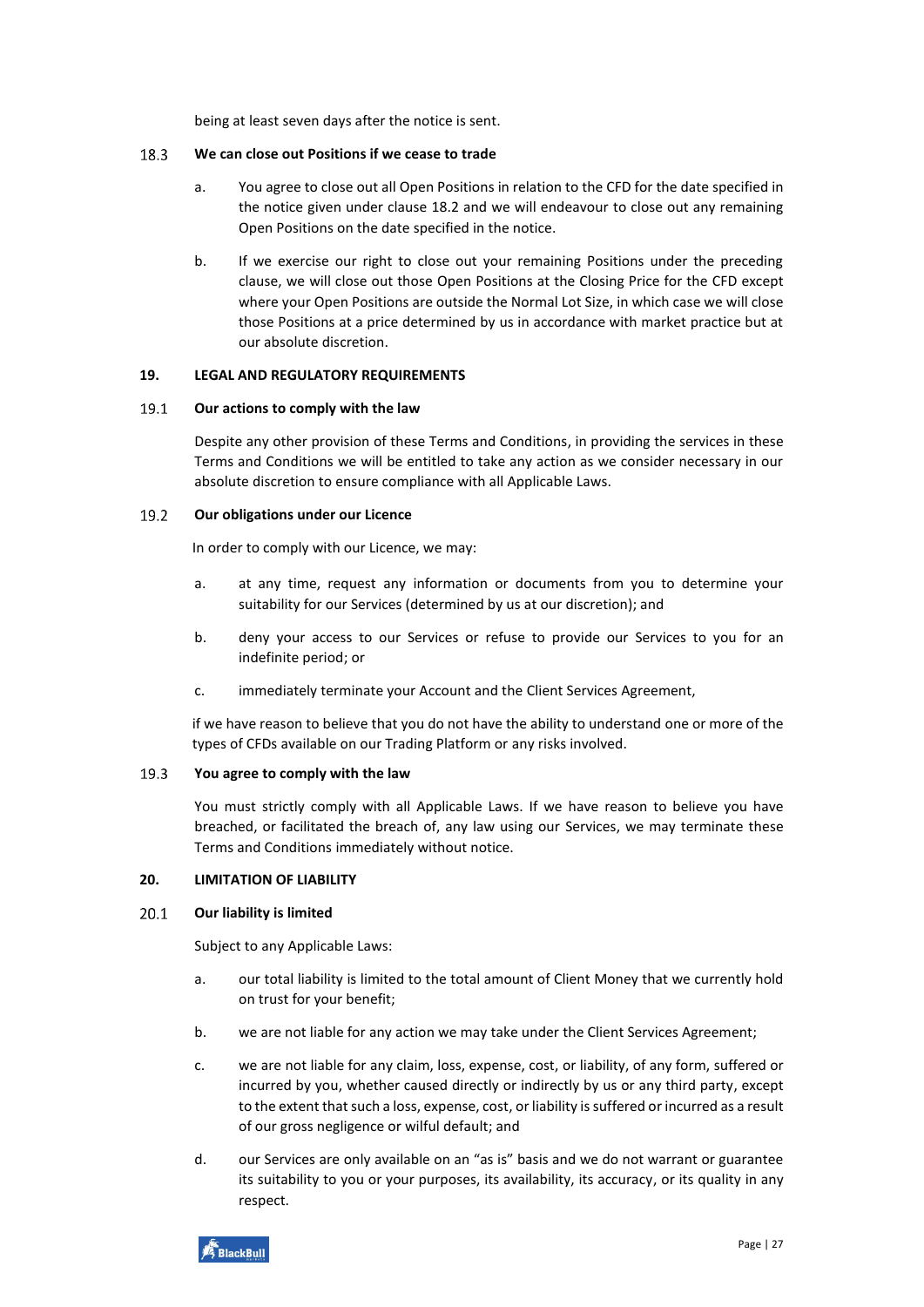#### $20.2$ **Losses which are not reasonably foreseeable, indirect, or consequential losses, and loss of profit**

We are not liable for any loss which is not reasonably foreseeable, nor for any indirect or consequential loss or loss of profit.

#### $20.3$ **Third party content**

Although we have taken all reasonable steps to ensure the accuracy and completeness of any third-party content available through the Services, they are provided on an "as is" or "if available" basis. We do not provide any warranties, undertakings, or representations (express or implied) as to such third-party content to the full extent permitted by Applicable Law.

#### 20.4 **Application of limitations**

The limitations of liability in this clause [20](#page-26-1) apply whether or not we or any of our employees or agents knew of the possibility of the claim being incurred.

#### $20.5$ **You agree to indemnify us**

You agree continuously to indemnify us against all losses of any form (including, without limitation, consequential losses), taxes, expenses, damages, charges, receipts, demands, and expenses of any nature and on any account and liabilities present, future, contingent, or otherwise and including legal fees on a full indemnity basis which may be suffered or incurred or brought against us or in connection with or caused by:

- a. your breach of the Client Services Agreement;
- b. us entering into any CFD;
- c. us taking any action under clause [14;](#page-19-1) and/or
- d. any representation or warranty given by you being incorrect, misleading, or untrue, or any error in any order or instruction which is, or appears to be, from an Authorised Person, unless and to the extent such is only suffered or incurred as a result of our gross negligence or wilful default.

# <span id="page-27-0"></span>**21. WARRANTIES, REPRESENTATIONS, AND UNDERTAKINGS**

#### $21.1$ **Your warranties**

You undertake, warrant, and represent to us, with the intention that the following undertakings, warranties, and representations are repeated each time you provide instructions to us:

- a. you are not subject to any law which prevents you from entering into, or being bound by, the Client Services Agreement or any CFD;
- b. you have obtained all necessary consents and have the authority to enter into the Client Services Agreement and any CFD;
- c. you are complying with all laws to which you are subject, and the obligations expressed to be assumed by you under the Client Services Agreement and any CFD are your legal, valid, binding, and enforceable obligations;
- d. you are not Insolvent, and you are not aware of any circumstances that may lead to you becoming Insolvent;
- e. at all times the information provided by you to us, whether in the Application Form or otherwise, is and will be complete, accurate, and not misleading; and
- f. you will not conduct any transactions, including trades, which contravene any laws or

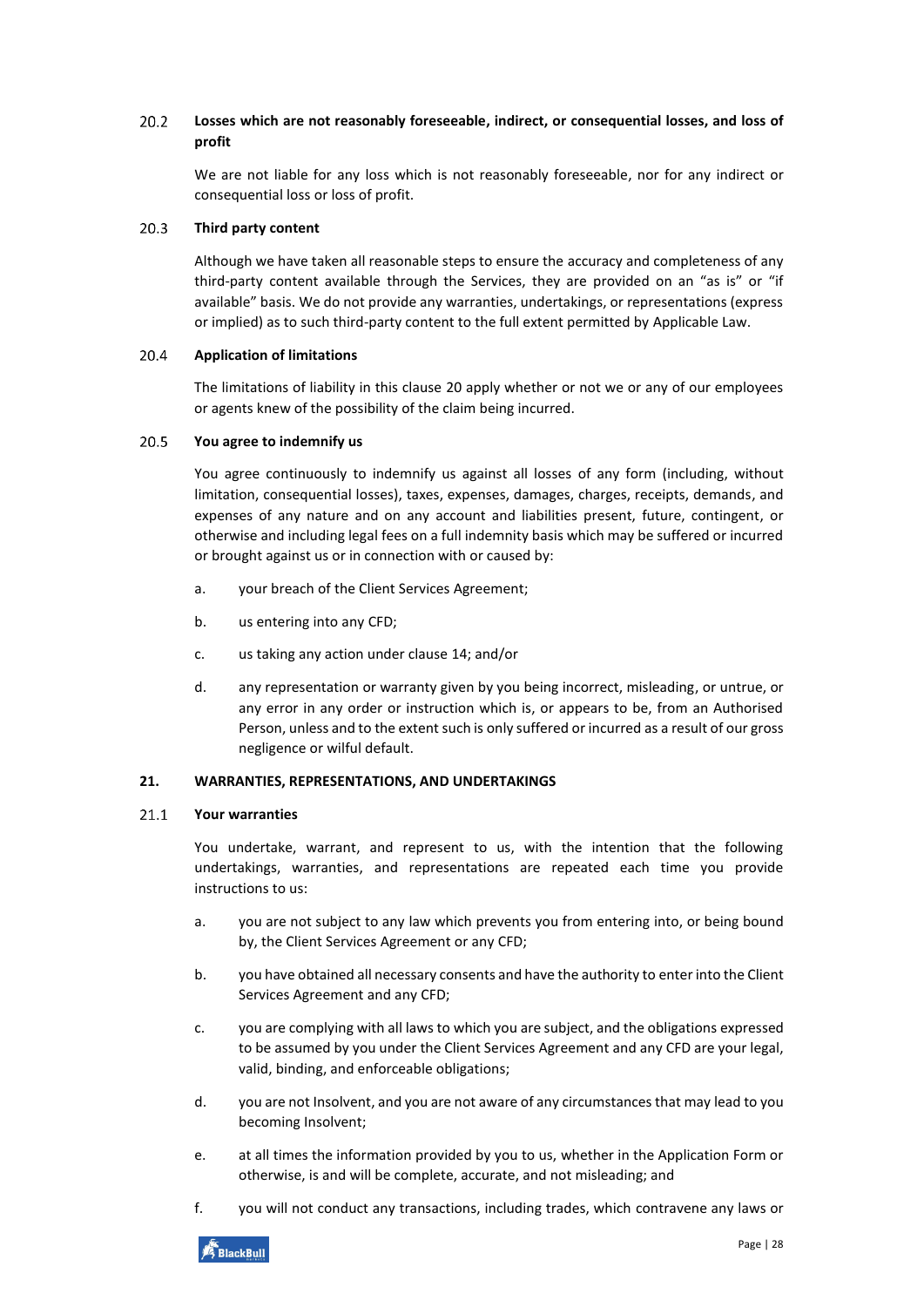regulations, including in relation to insider trading, market manipulation, or market abuse.

#### $21.2$ **Notification of changes**

You undertake that throughout the term of the Client Services Agreement you will promptly notify us of any change to the details supplied by you in your Application Form and any material or anticipated change in your financial circumstances which may affect the basis upon which we do business with you.

#### $21.3$ **Services**

- a. Subject to claus[e 21.4](#page-28-1) all warranties, express and implied, as to the description, quality, performance, or fitness of the purposes for you of the Services or any component of such Services are disclaimed and excluded.
- b. We do not warrant or forecast that the Services or any component of any Services or any services performed in respect of any such Services will meet the requirements of any user, that the operation of the Services will be uninterrupted or error-free, or that any services performed in respect of the Services will be uninterrupted or error-free.

#### <span id="page-28-1"></span>21.4 **Statutory warranties**

Where an Applicable Law implies in these Terms and Conditions any term, condition, or warranty, and makes void or prohibits excluding or modifying the application of or exercise of, or liability under, such term, condition, or warranty, such term, condition, or warranty will be deemed to have been included in these Terms and Conditions. However, our liability for any breach of such term, condition, or warranty will be limited, at our option, to any one or more of the following:

- a. if the breach relates to goods:
	- i. the replacement of the goods or the supply of equivalent or similar goods;
	- ii. the repair of the goods;
	- iii. the payment of the cost of repairing the goods or acquiring the relevant goods; or
	- iv. the payment of the cost of having the goods repaired; or
- b. if the breach relates to services:
	- i. the supplying of the services again; or
	- ii. the payment of the cost of having the services supplied again.

### <span id="page-28-0"></span>**22. SERVICES**

 $22.1$ **Scope**

This clause [22](#page-28-0) applies to your use of Services.

#### $22.2$ **Access**

Once you have gone through the procedures associated with our Services, you will get access to such service, unless agreed otherwise or stated on our Website. Please consult our Website for more details on operating times. We may change our procedures at any time and we will tell you of any new procedures that apply to you as soon as possible.

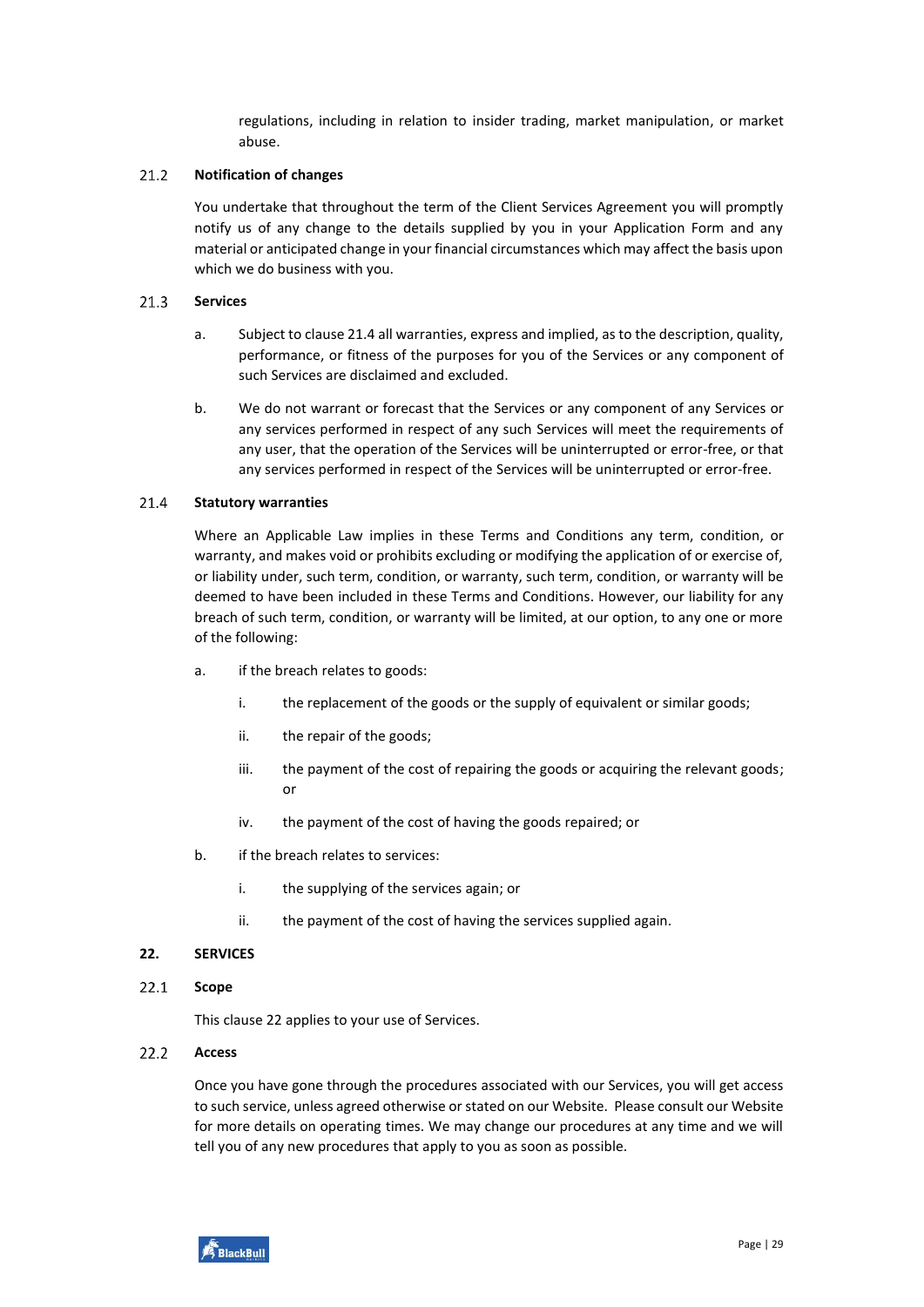#### $22.3$ **Access requirements**

You will be solely responsible for ensuring you have sufficient information technology systems and internet access to enable you to use our Services.

#### $22.4$ **Virus detection**

You will be solely responsible for the installation and proper use of any virus detection/scanning program we require from time to time.

#### $22.5$ **Use of information, data and software**

In the event that you receive any data, information, or software via our Services other than that which you are entitled to receive, you will immediately notify us and will not use, in any way whatsoever, and will destroy at our direction such data, information, or software.

#### 22.6 **Maintaining standards**

When using our Services, you must:

- a. ensure that the system is maintained in good order and is suitable for use with such Services;
- b. run such tests and provide such information to us as we consider necessary to establish that the system satisfies the requirements notified by us to you from time to time;
- c. carry out virus checks on a regular basis;
- d. inform us immediately of any unauthorised access to our Services or any unauthorised transaction or instruction which you know of or suspect and, if within your control, cause such unauthorised use to cease; and
- e. not at any time leave the terminal from which you have accessed our Services or let anyone else use the terminal until you have logged off our Services.

#### $22.7$ **System defects**

In the event you become aware of a material defect, malfunction, malware, or virus in the system or in our Services, you will immediately notify us of such defect, malfunction, malware, or virus and cease all use of such Services until you have received written permission from us to resume use.

#### 22.8 **Intellectual Property**

All rights in patents, copyrights, design rights, trademarks, and any other intellectual property rights (whether registered or unregistered) relating to the Services remain vested in us or our licensors. You will not copy, interfere with, tamper with, alter, amend, or modify the Services or any part or parts of them, or reverse compile or disassemble the Services, or purport to do any of the same or permit any of the same to be done, except if expressly permitted by us in writing or insofar as such acts are expressly permitted by law. Any copies of the Services made in accordance with any Applicable Laws are subject to the terms and conditions of our Client Services Agreement. You must ensure that all the licensors' trademarks, copyrights, and restricted rights notices are reproduced on these copies. You must maintain an up-to-date written record of the number of copies of the Services made by you. If we so request, you must, as soon as reasonably practicable, provide to us a statement of the number and whereabouts of copies of the Services.

#### 22.9 **Liability and indemnity**

Without prejudice to any other terms and conditions of these Terms and Conditions relating to the limitation of liability and provision of indemnities, the following clauses apply to our

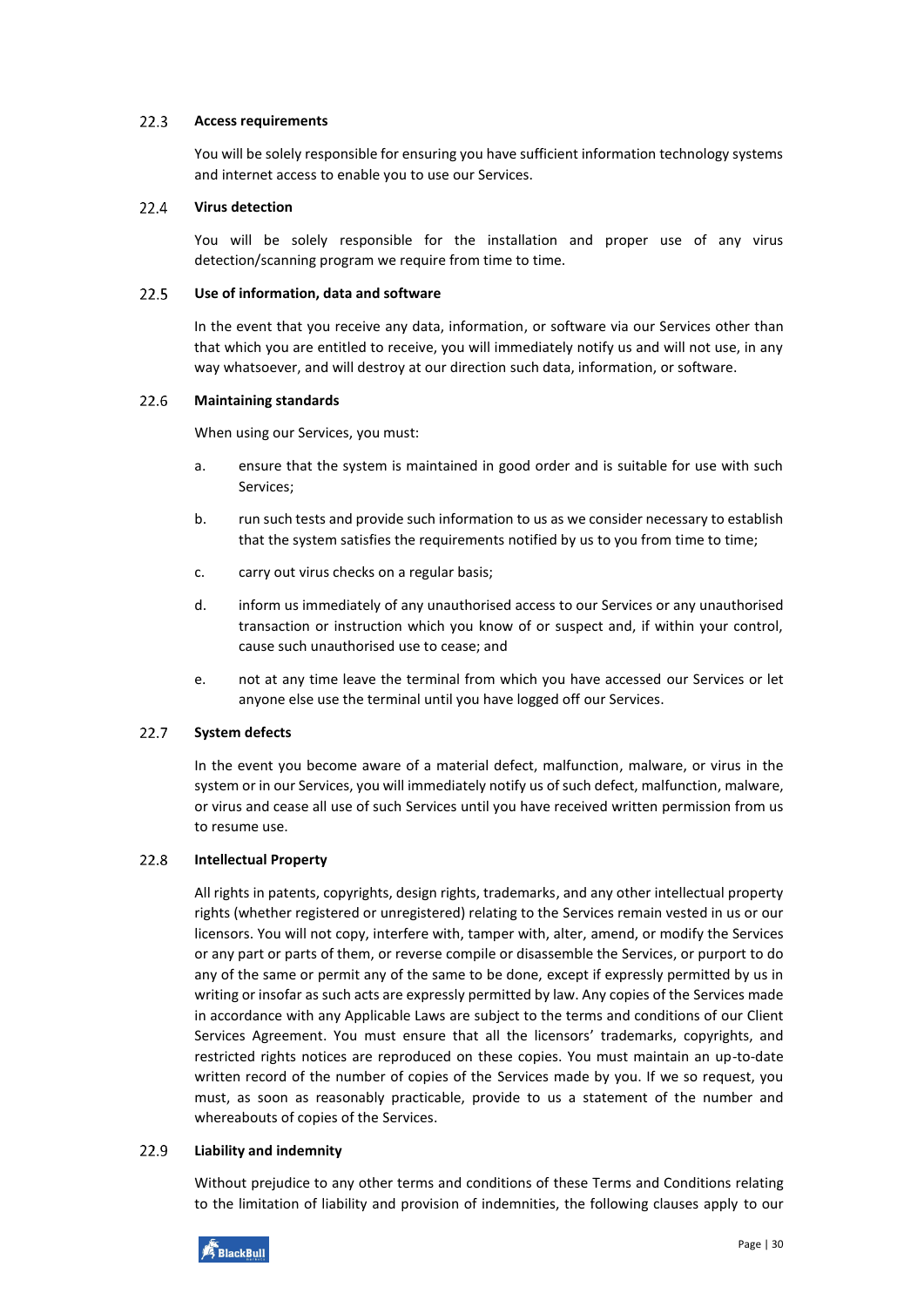### Services.

- a. We have no liability to you for any loss, damage, or cost which you may suffer as a result of transmission errors, technical faults, malfunctions, illegal intervention in network equipment, network overloads, malicious blocking of access by third parties, internet malfunctions, interruptions or other deficiencies on the part of internet service providers, or other system errors. You acknowledge that access to Services may be limited or unavailable due to such system errors, and that we reserve the right upon notice to suspend access to Services for this reason.
- b. Neither we nor any third-party licensor or service provider accepts any liability in respect of any delays, inaccuracies, errors, or omissions in any data provided to you in connection with the Services.
- c. We have no liability to you (whether in contract, tort, or otherwise, including negligence) in the event that any viruses, malware, worms, software bombs, or similar items are introduced via the Services or any software provided by us to you in order to enable you to use the Services, so long as we have taken reasonable steps to prevent any such introduction.
- d. You must ensure that no computer viruses, malware, worms, software bombs, or similar items are introduced into our computer system or network and will indemnify us on demand for any loss, damage, or cost that we suffer arising as a result of any such introduction.
- e. We are not liable for any loss, liability, or cost whatsoever arising from any unauthorised use of the Service. You continuously indemnify us against all losses, liabilities, judgments, suits, actions, proceedings, claims, damages, and costs resulting from or arising out of any act or omission by any person using the Services by using your designated passwords, whether or not you authorised such use.
- f. We are not liable for any act taken by or on the instruction of a market, clearing house, or regulatory body.

#### 22.10 **Suspension or permanent withdrawal with notice**

We may indefinitely suspend or permanently withdraw our Services by giving you 10 Business Days' written notice, unless it is not reasonably practicable for us, due to the circumstances, to give you any prior notice.

#### 22.11 **Immediate suspension or permanent withdrawal**

We have the right, unilaterally and with immediate effect, to suspend or withdraw permanently your ability to use the Services, or any part of them, without notice, where we consider it necessary or advisable to do so, for example due to your non-compliance with the Applicable Laws, breach of any provisions of the Client Services Agreement, on the occurrence of an Event of Default, network problems, failure of power supply, for maintenance, or to protect you when there has been a breach of security. In addition, the use of our Services may be terminated automatically, upon the termination (for whatever reason) of:

- a. any licence granted to us that relates to the Services; or
- b. the Client Services Agreement.

#### $22.12$ **Effects of termination**

In the event of a termination of the use of the Services for any reason, upon request by us, you must, at our option, return to us or destroy all hardware, software, and documentation that

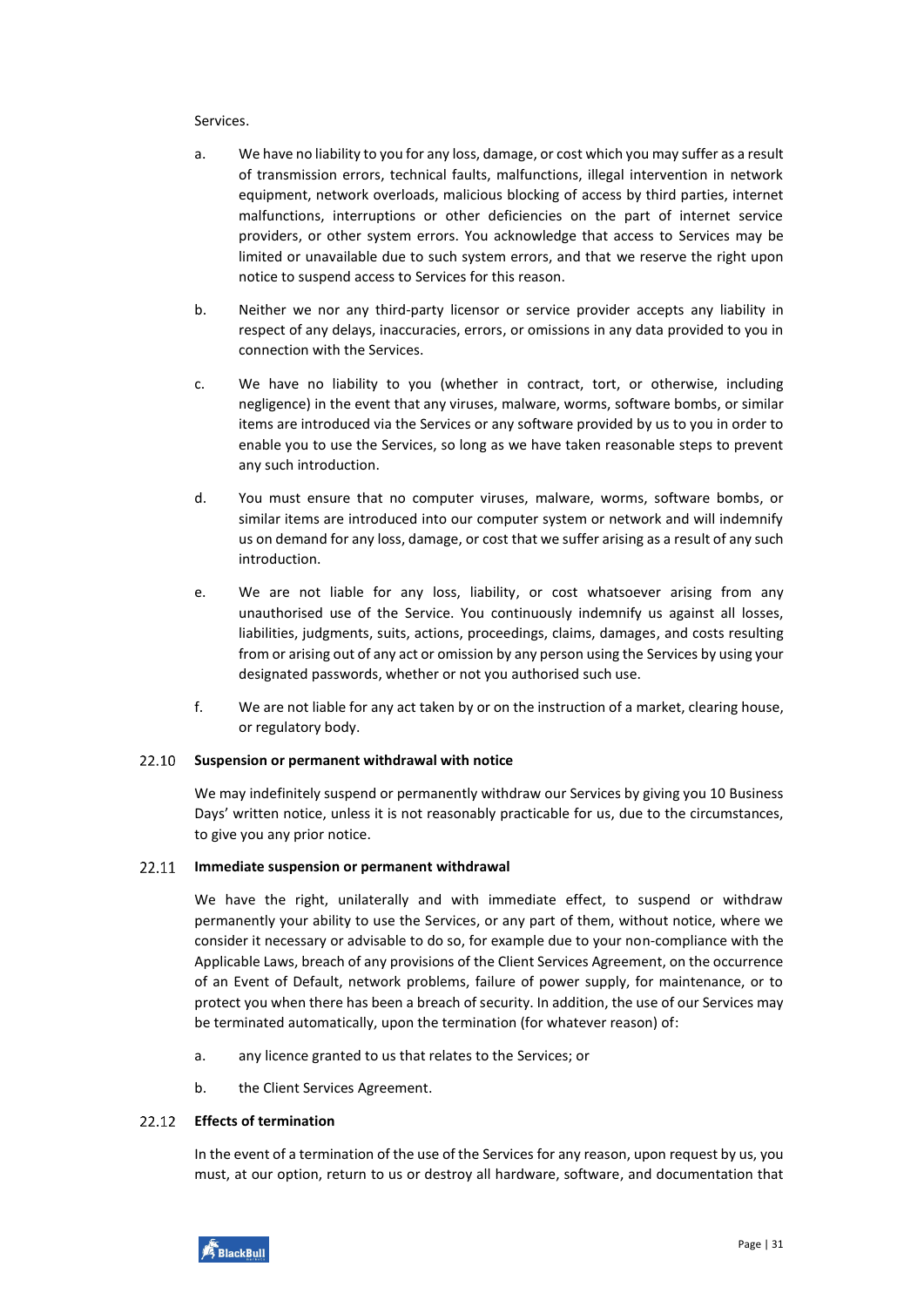we have provided you in connection with our Services and any copies thereof.

# <span id="page-31-0"></span>**23. TRANSFER OF CLIENTS**

- <span id="page-31-4"></span><span id="page-31-2"></span> $23.1$ Where we are required or consider it desirable to do so (including for regulatory reasons), we may ask to transfer your client relationship to our Related Company, BBG. Where we decide to do this, we will ask you for your prior written consent, under claus[e 23.1a](#page-31-2) below, to transfer by way of novation of all of our rights and obligations under the Client Services Agreement and any CFDs we have entered with you to BBG, in exchange for a single payment of NZ\$1.00 to you (which we may set off against any fees and charges you owe us). If you consent to this, and BBG confirms its agreement, the following terms will apply:
	- a. subject to sub-clause [23.1c,](#page-31-3) your rights, obligations, and liabilities under the Terms and Conditions and any CFDs will continue and remain unaffected;
	- b. BBG is substituted for us under the Client Services Agreement and any CFDs as if it had originally entered into the Client Services Agreement and any CFDs in place of us and all references in the Client Services Agreement to us are to be read and construed as if they were references to BBG;
	- c. the terms of the Client Services Agreement will be amended and restated in the form of the BBG Agreement (in its entirety);
	- d. BBG may exercise all of our rights and it will perform and discharge all of our obligations under the Client Services Agreement (as amended and restated) and any CFDs;
	- e. you release and discharge us from all of our obligations under the Client Services Agreement and any CFDs, except in respect of any matter which arose before the transfer (including a breach of the Client Services Agreement); and
	- f. we may transfer all information (including personal information) we hold in connection to you and your Account, and your money held in our trust account, to BBG. You expressly consent to the transfer of your personal information outside New Zealand for this purpose.
- <span id="page-31-5"></span><span id="page-31-3"></span> $23.2$ Where we decide to do this under claus[e 23.1](#page-31-4) above, we will give you at least 5 Business Days' notice requesting your prior written consent to and confirmation of the matters set out in clause [23.1](#page-31-4) above. We will also provide you with the BBG Agreement for your consideration.
- $23.3$ If we do not receive your written consent and confirmation under clause [23.2,](#page-31-5) we may immediately close any Open Positions you may have, restrict you from using the Trading Platform and our Services, charge and deduct any fees and charges we are entitled to receive under the Client Services Agreement whether or not they are due (which we will set off against any amounts we owe you), close your Account, and terminate the Client Services Agreement.
- 23.4 We will both do all things and execute all documents reasonably required to give effect to this clause.
- 23.5 We both continuously warrant to each other that we have the power to agree to the transfer under clause [23.1](#page-31-4) and perform any action required to give effect to this clause.
- 23.6 For the avoidance of doubt, the assignment under claus[e 23.1](#page-31-4) does not prejudice or waive any rights, defences, or counterclaims either of us may have against the other in relation to the Client Services Agreement and any CFDs and arising out of matters occurring before the transfer.

# <span id="page-31-1"></span>**24. FORCE MAJEURE**

<span id="page-31-6"></span> $24.1$ **Force Majeure Event**

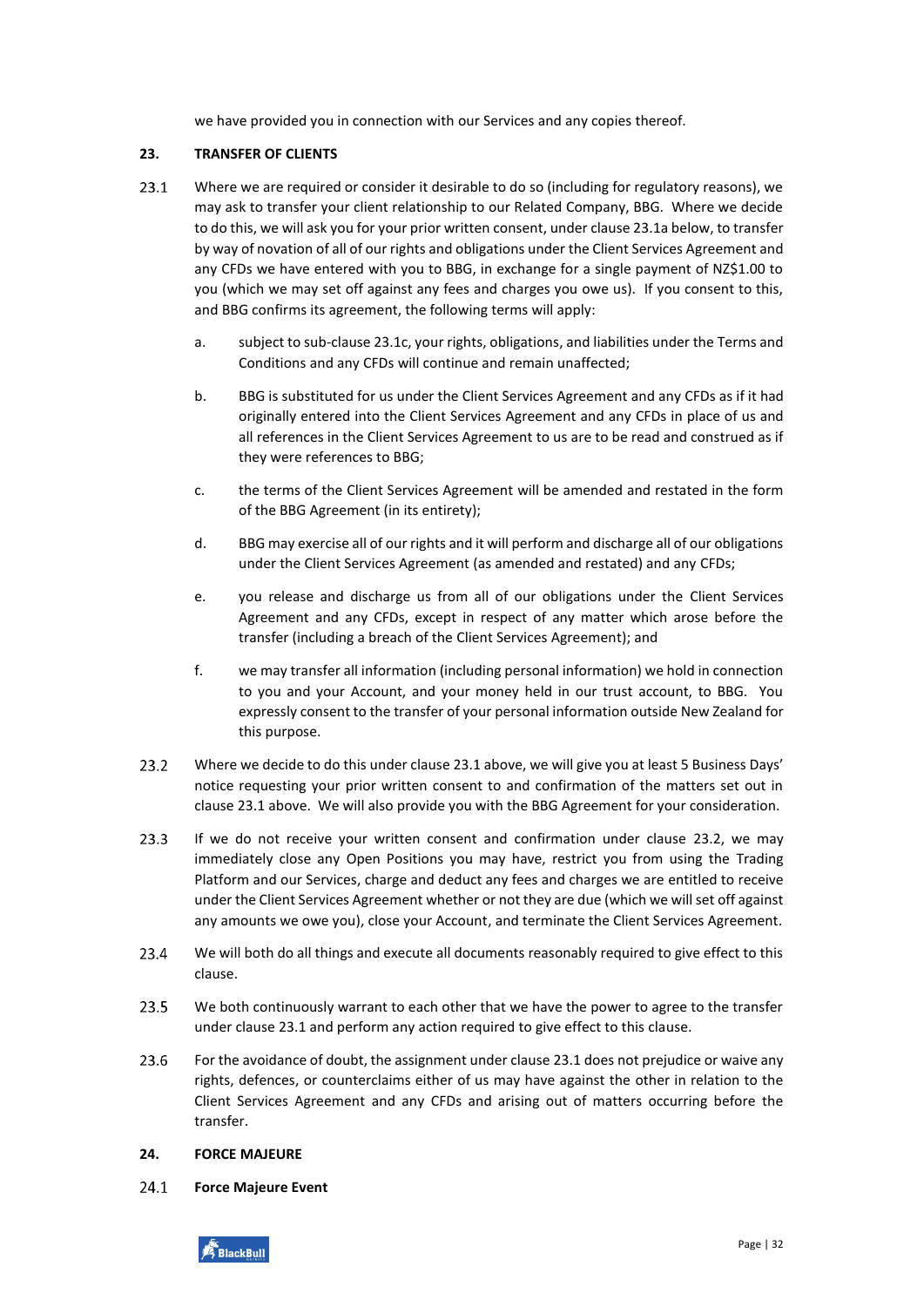We may in our opinion determine that an emergency or exceptional market condition exists (a **Force Majeure Event**), including but not limited to:

- <span id="page-32-0"></span>a. where we are, in our opinion, unable to maintain an orderly market in our CFDs in respect of any one or more of the Underlying Assets as a result of the occurrence of any act, omission, or event (including but not limited to any circumstance beyond our control such as strike, riot, civil unrest, or failure of power supply, communications, or other infrastructure);
- b. the suspension, closure, liquidation, or abandonment of any relevant Underlying Market or Underlying Assets;
- c. the imposition of conditions, limits, or special or unusual terms in the relevant markets or Underlying Assets;
- d. the imposition of conditions, limits, or special or unusual terms on us by our hedging counterparties;
- <span id="page-32-1"></span>e. the excessive movement, volatility, or loss of liquidity in the relevant markets or Underlying Assets; or
- f. where we anticipate that any of the circumstances set out in clauses [24.1](#page-31-6)[\(a\)](#page-32-0) to [\(e\)](#page-32-1) are about to occur.

#### <span id="page-32-2"></span> $24.2$ **Actions we may take**

If we determine that a Force Majeure Event exists then we may (without prejudice to any other rights under these Terms and Conditions and at our sole discretion) take any one or more of the following steps:

- a. alter normal trading times;
- b. alter the Leverage;
- c. amend or vary these Terms and Conditions and any transaction contemplated by these Terms and Conditions, including any CFD, insofar as it is impractical or impossible for us to comply with our obligations to you;
- d. close any or all open CFDs, cancel instructions, and orders as we deem to be appropriate in the circumstances; or
- e. take or omit to take all such other actions as we deem to be appropriate in the circumstances having regard to the Positions of us, you, and other customers.

#### <span id="page-32-3"></span> $24.3$ **Notification of Force Majeure Event**

To the extent practicable, we will take reasonable steps to notify you of any action that we propose to take under clause [24.2](#page-32-2) before we take such action. If it is not practicable to give you prior notice, we will notify you at the time promptly after taking any such action.

#### 24.4 **Liability**

If we determine that a Force Majeure Event exists, we will not be liable for any failure, hindrance, or delay in performing our obligations under these Terms and Conditions or for taking or omitting to take any action in accordance with clauses [24.2](#page-32-2) or [24.3.](#page-32-3)

#### $24.5$ **Close Open Positions**

In some circumstances, we may be unable, after using all reasonable efforts, to acquire, substitute, maintain, unwind, or dispose of any Underlying Asset we consider necessary to hedge or protect our exposure to Underlying Market risks and other risks arising from an Open

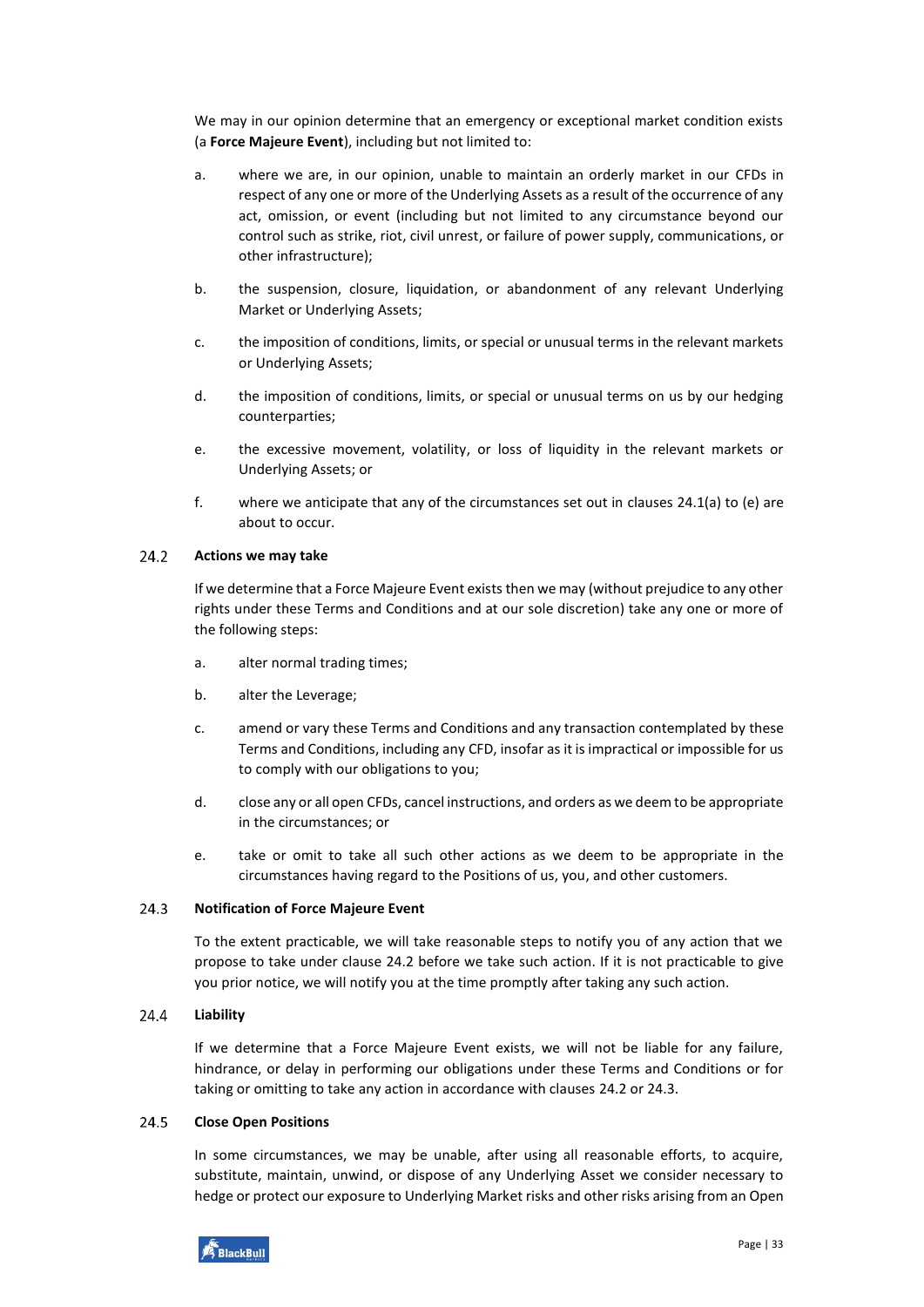Position. In such circumstances, we may close that Open Position at the Contract Price.

### <span id="page-33-0"></span>**25. DISPUTE RESOLUTION**

#### $25.1$ **Informing us about disputes**

You should inform us immediately in writing if you have a concern, a complaint, or a dispute relating to these Terms and Conditions, by emailing us about the situation at: [compliance@blackbullmarkets.com](mailto:compliance@blackbullmarkets.com) or posting it to BlackBull Markets, Level 20, 188 Quay Street, Auckland 1010, New Zealand.

Please outline the situation that has arisen and include the remedy that you are seeking. We investigate client concerns, complaints, and disputes promptly and endeavour to work with you to resolve any issues which arise.

We are a member of the Financial Services Complaints Limited Scheme (FSCL), which is an independent dispute resolution scheme approved by the Ministry of Consumer Affairs. If you have made a complaint and it cannot be resolved, you may refer it to the FSCL subject to certain conditions. The FSCL will not charge a fee to investigate or resolve a complaint.

You can contact FSCL at:

FSCL, PO Box 5967, Wellington 6145; 0800 347 257; or [complaints@fscl.org.nz](mailto:complaints@fscl.org.nz)

#### $25.2$ **Internal complaints handling policy**

We offer clients internal and external complaints resolution procedures. You should contact us for information on how complaints are handled internally.

### <span id="page-33-1"></span>**26. PRIVACY**

#### 26.1 **Privacy Policy**

Before completing the Application Form, you should read our Privacy Policy carefully, a copy of which is available on our Website. The Privacy Policy explains how we collect your personal information and then how we maintain, use, and disclose this information.

#### $26.2$ **Provision of our Services**

If you do not provide the information requested by us or agree to our information handling practices detailed in our Privacy Policy, we may not be able to, and are entitled to refuse to, provide our Services.

#### 26.3 **Information security and disclosing information**

BlackBull Markets takes reasonable steps to protect your personal information from unauthorised access, modification, or disclosure. We will only retain your personal information for so long as is required to fulfil the purpose that it was collected for (including for our compliance with any Applicable Law) as set out in our Privacy Policy.

We may disclose any information we collect from you in accordance with these Terms and Conditions or our Privacy Policy.

#### 26.4 **Information updated**

BlackBull Markets requires you to notify us of any changes to your personal information. You have a responsibility to keep your personal information up to date and ensure all the information we hold is accurate. Any inaccurate personal information may adversely affect your benefits during the course of our relationship with you.

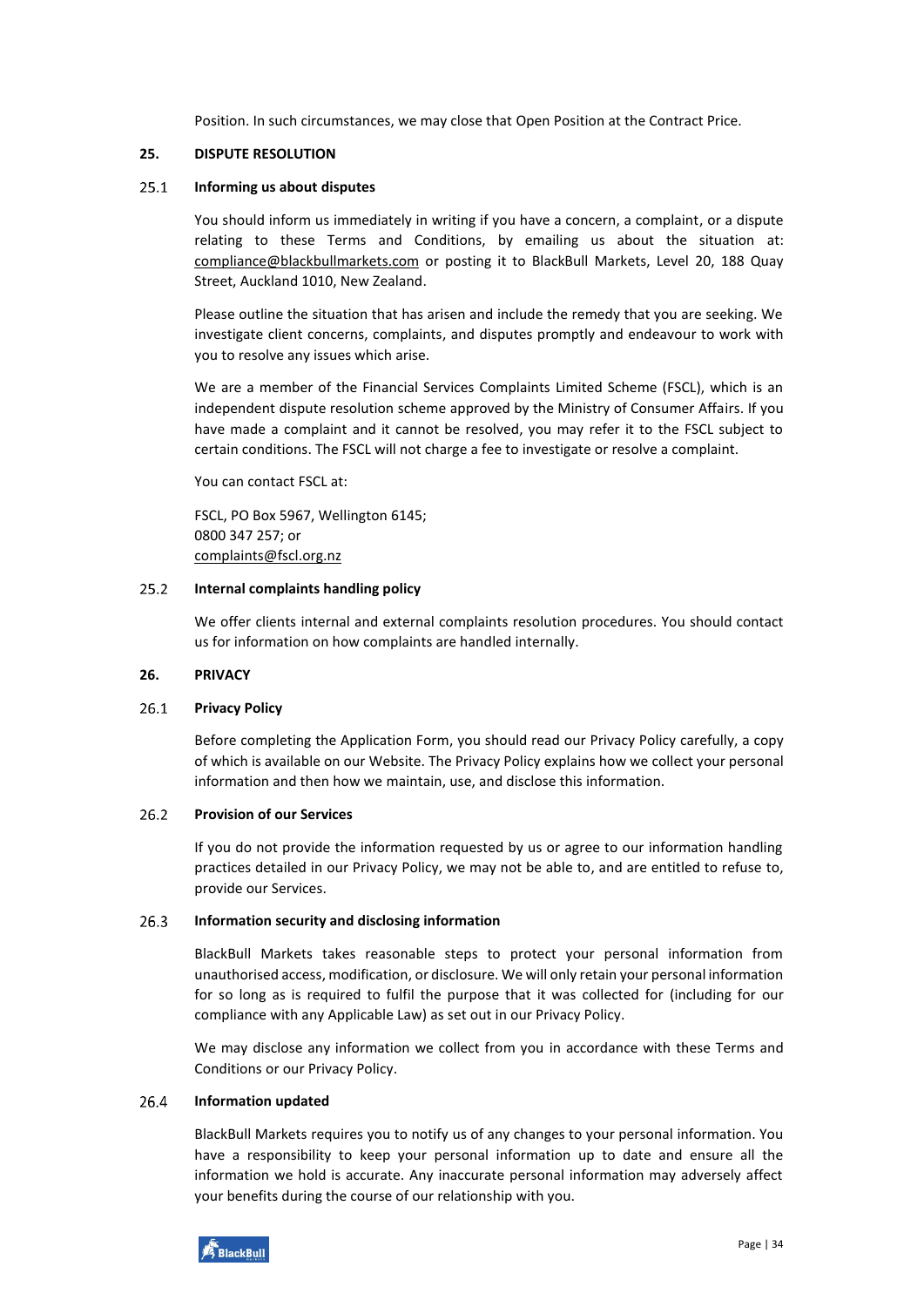#### 26.5 **Credit and identity checks**

You consent to us, or our agents acting on our behalf, carrying our credit and identity checks, including money laundering, compliance, regulatory reporting, and fraud prevention checks, as we may consider necessary or desirable, including references on your bank or any credit reference agency. You agree that any third party that we use for this purpose may share any information concerning you with us and other organisations.

#### 26.6 **New products or services**

You authorise us to contact you by email, telephone, or post to give you information about our new products or services and you consent to us using your details for this purpose for the period that you have an account with us and after you have closed the account. However, if you do not wish to receive such information, you must advise us in writing.

#### $26.7$ **Cookies and browsing**

A cookie is a small piece of data sent from a website and stored in a user's web browser while the user is browsing that website. The function of cookies we use is to collect statistical information when you visit our website. Our cookies will not access your personal information unless you provide it to us.

In addition, browsing history will be automatically recorded when you log into BlackBull Markets' website. This is only statistical information collection. The information contains pages viewed, time online, and documents downloaded, etc. The use of this information is aimed at assessing the effectiveness of the website and understanding your preference.

#### 26.8 **Pass personal data**

You authorise us to pass your personal information to our Associated Persons or third parties for the purpose of contacting you by email, telephone, or post to give you information about products offered by that Associated Person or third party for the period you have an Account with us and after you have closed it. If you no longer wish to receive this information, you should advise us.

#### 26.9 **Other countries**

You acknowledge that it may be necessary for your personal information to be transferred to and held by third party service providers (including, without limitation, web, email, or network hosting services), some or all of whom are based in a jurisdiction other than New Zealand. You unconditionally consent to any such a transfer or storage of your personal information.

### **Access to information**

You may contact us at the address listed on the Website if you wish to request access to any personal information that we hold about you.

# **Recording**

We may record all conversations with you and monitor and maintain a record of all emails sent by or to us. The recordings or transcripts will be stored securely and protected from unauthorised access or misuse. These recordings or transcripts may be used to resolve any dispute between you and us.

# <span id="page-34-0"></span>**27. NOTICES**

#### $27.1$ **Notices must be in writing**

Subject to clause [27.2,](#page-35-1) any notice or other communication given or made under or in connection with the matters contemplated by these Terms and Conditions will, except where oral communication is expressly provided for, be in writing and will be sent to the address

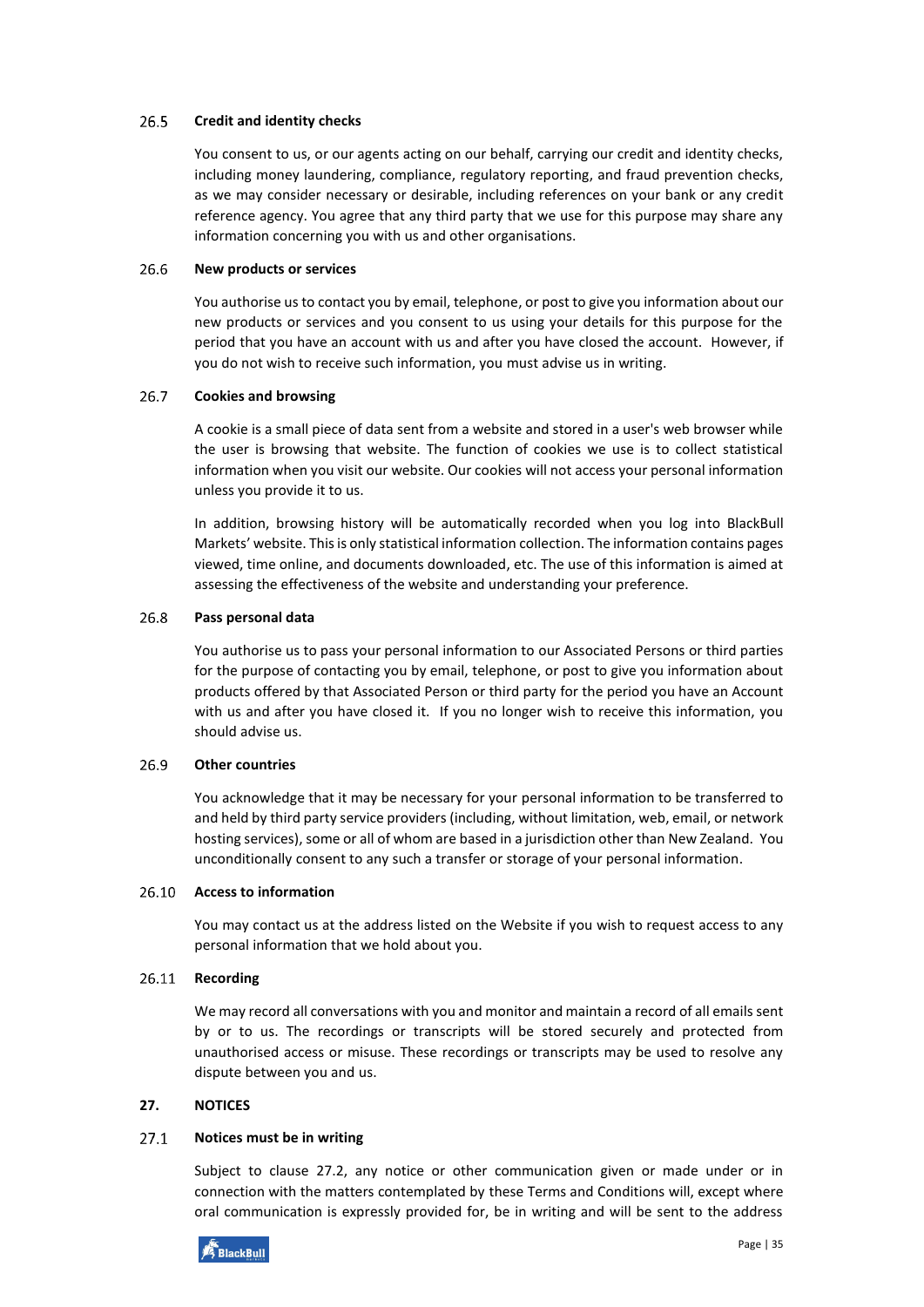below:

a. BlackBull Markets Limited

Office Address: Level 20, 188 Quay Street, Auckland, 1010, New Zealand Phone: +64 9 558 5142 Email: support@blackbullmarkets.com

b. You

The address and electronic mail address provided by you for this purpose.

#### <span id="page-35-1"></span>**Provision of notice**   $27.2$

A notice in writing can be provided personally or by hand, or by letter, email, or through our Website or Service including the Trading Platform.

We may send notices to you at your last known home or email address, place of work, telephone, pager number, or other contact details.

#### <span id="page-35-2"></span> $27.3$ **When notices are received**

Any such notice will be deemed to have been received:

- a. if delivered personally or by hand, at the time of delivery;
- b. if posted within New Zealand, three Business Days of posting;
- c. if posted outside of New Zealand, ten Business Days of posting;
- d. if oral, whether by telephone or face to face, when actually given;
- e. if by leaving a message on a telephone answering machine or voice mail, when the message was left; and
- f. if posted on or provided through the Website or Service including the Trading Platform or if sent by electronic mail, on posting, providing, or sending.

#### 27.4 **Change of notice details**

You may alter the address (including email address) to which Confirmations, statements, and other communications are issued to you by written notice to us, and we may notify you of a change to any of our details as stated above, provided in either case that such alteration will only be effective on the later of the date specified in the notice and the time of deemed service under claus[e 27.3.](#page-35-2)

#### $27.5$ **Deemed notice**

You agree and acknowledge that any Confirmations, statements, our latest PDS, and any other written notices will be deemed to have been properly given or made available if sent to the address (including electronic mail address) last notified to us by you or if posted on or provided through the Website, including via the Trading Platform.

#### 27.6 **Your responsibility to update contact details**

You agree and acknowledge that you are solely responsible for ensuring that we have your current address, telephone number, and electronic mail address.

# <span id="page-35-0"></span>**28. MISCELLANEOUS PROVISIONS**

#### 28.1 **Consumer Guarantees Act 1993 and resupply of our Services**

a. You will not re-supply our Services to any other person, without our prior written

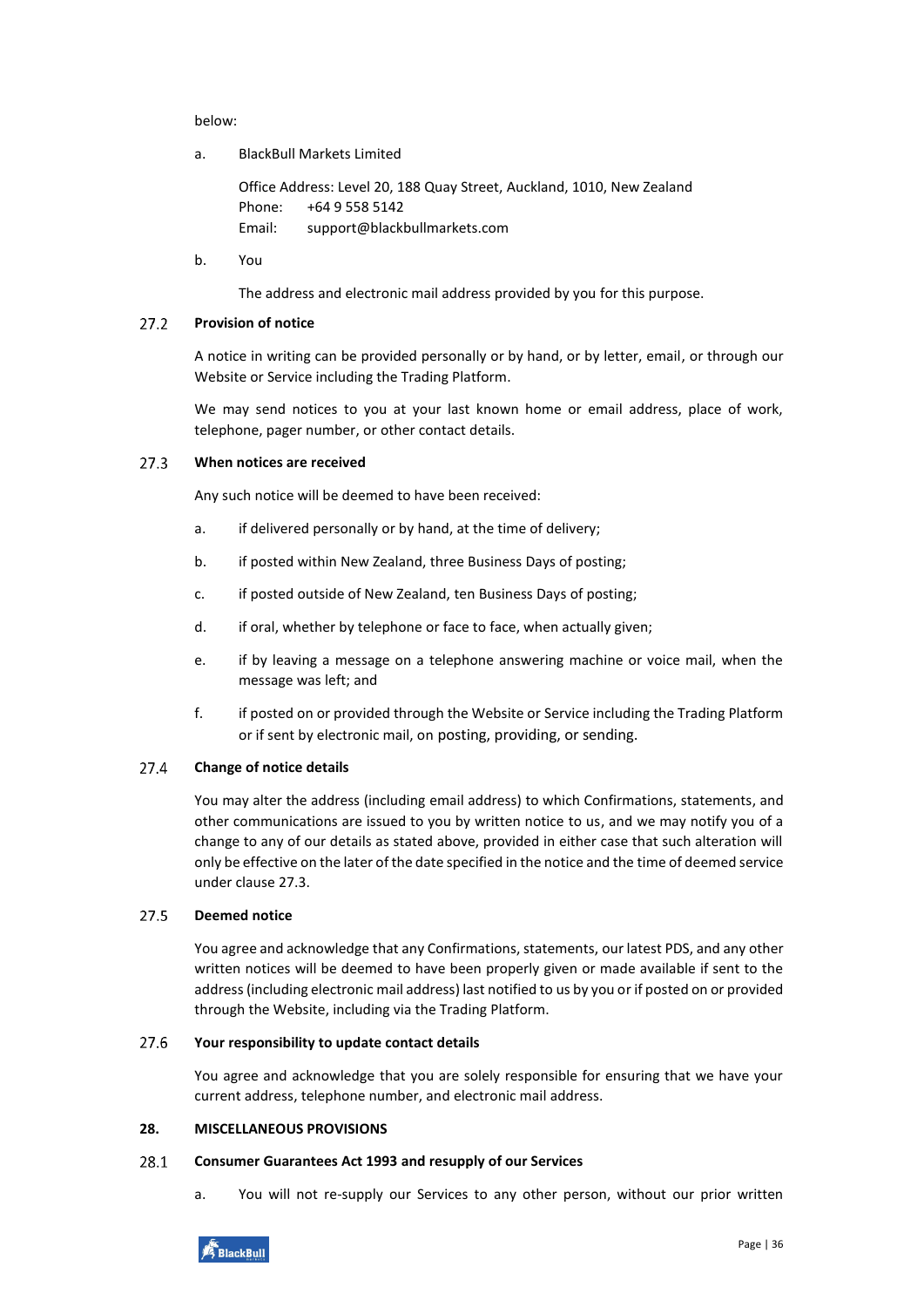consent.

- b. Notwithstanding the rest of these Terms and Conditions, you agree that where you acquire or hold yourself out as acquiring our Service, for the purpose of resupplying it in trade, the *Consumer Guarantees Act 1993* will not apply.
- c. We may request any information we may require to help us determine if any possible resupply of our Service is not consistent or is in breach with any Applicable Laws.
- d. We may immediately close your Account and any Open Positions you may have (without your consent) and then terminate these Terms and Conditions if:
	- i. we reasonably suspect that you are resupplying our Service in a manner that is not consistent or is in breach with any Applicable Laws; or
	- ii. at our sole discretion, we are not satisfied with any aspect of the resupply of our Service.

#### 28.2 **Illegality etc**

If at any time any provision of these Terms and Conditions is or becomes illegal, invalid, or unenforceable in any respect under the law of any jurisdiction, neither the legality, validity, or enforceability of the remaining provisions of these Terms and Conditions under the law of that jurisdiction nor the legality, validity, or enforceability of such provisions under the law of any other jurisdiction will be in any way affected.

#### <span id="page-36-2"></span>28.3 **Severance**

If a provision of these Terms and Conditions, or a right or remedy of a party under these Terms and Conditions, is invalid or unenforceable, it shall be read down or severed only to the extent of the invalidity or unenforceability and it shall not affect the validity or enforceability of the remaining provisions in these Terms and Conditions.

#### <span id="page-36-0"></span>28.4 **Assignment and delegation**

The following provisions apply in relation to assignment and delegation:

- <span id="page-36-1"></span>a. You may not assign or deal with any of your rights or delegate any of your obligations under these Terms and Conditions to any person without our prior written consent (which shall not be unreasonably withheld).
- b. You may not charge or create any security interest over any or all of your rights under these Terms and Conditions, including any rights to money or financial products held by us.
- c. Without prejudice to clause [28.4\(](#page-36-0)[a\)](#page-36-1), we may assign or deal with our rights or delegate any of our obligations under these Terms and Conditions to any person on giving not less than seven Business Days' notice to you, subject to obtaining regulatory approval where, and to the extent that such approval is, required by law.
- <span id="page-36-3"></span>d. If you are in default of any of your obligations under these Terms and Conditions, we will be entitled (without prejudice to any other rights we may have) at any time thereafter to assign to any person with immediate effect all or any of our rights in respect of moneys owing to us under these Terms and Conditions, as well as any security or other remedies available to us in respect of such moneys. If any such assignment is made, you will, if so required by us and the assignee, acknowledge in writing that assignment or dealing in relation to the relevant moneys owing by you.
- e. Despite anything to the contrary contained in these Terms and Conditions, we may disclose to any actual or potential delegate, assignee, or other party as referred to in